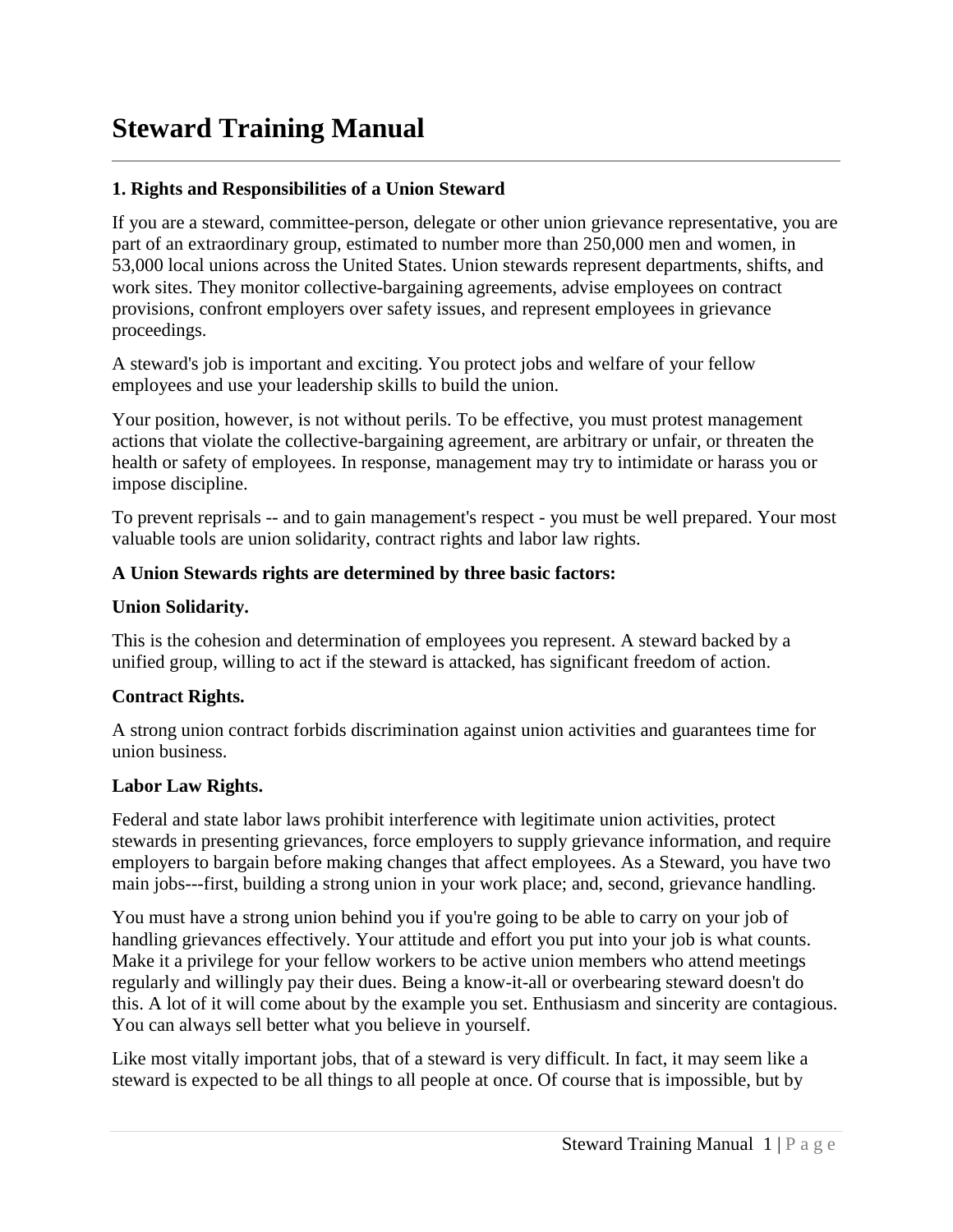understanding the various roles of a steward and doing your best fulfilling them, the steward will contribute greatly to the strength of the union.

The roles of the steward can best be described as that of a negotiator, leader, educator, communicator, organizer and political activist. (As steward, be sure to greet the new hire on their first day.) "Know your contract!" This is the first commandment for the steward. Your fellow workers don't expect you to know everything, and they respect you a lot more if you don't try to bluff your way out of things. But they do expect, as their leader, to be well informed. To educate workers so they understand and cooperate with union policies, you must first educate yourself. To know if the company and the union are living up to their agreement, you must know what's in it. Unless you know what it says, you cannot tell a worker if he's right about it. You certainly can't discuss it intelligently with management.

Read over every word of it. Discuss it with union officers. Become familiar with the provisions. Understand how they apply to special conditions in your department. Remember the union is not a slot machine where the worker puts in his dues and gets the jackpot in the form of higher pay, shorter hours, better lighting, longer vacation----, it all takes work! But it's worth it. As steward, you have to do a lot of the day to day work. But if you are a good leader, you'll get cooperation from your fellow workers and your union officials as well as from management and this helps make the job easier.

You will have headaches, but you will also get breaks. Stewardship gives valuable experience. From adjusting plant grievances you may come to represent labor in industry-wide conferences, policy-making conventions or even government agencies. The keystone of the local union may be the stepping stone to greater union leadership.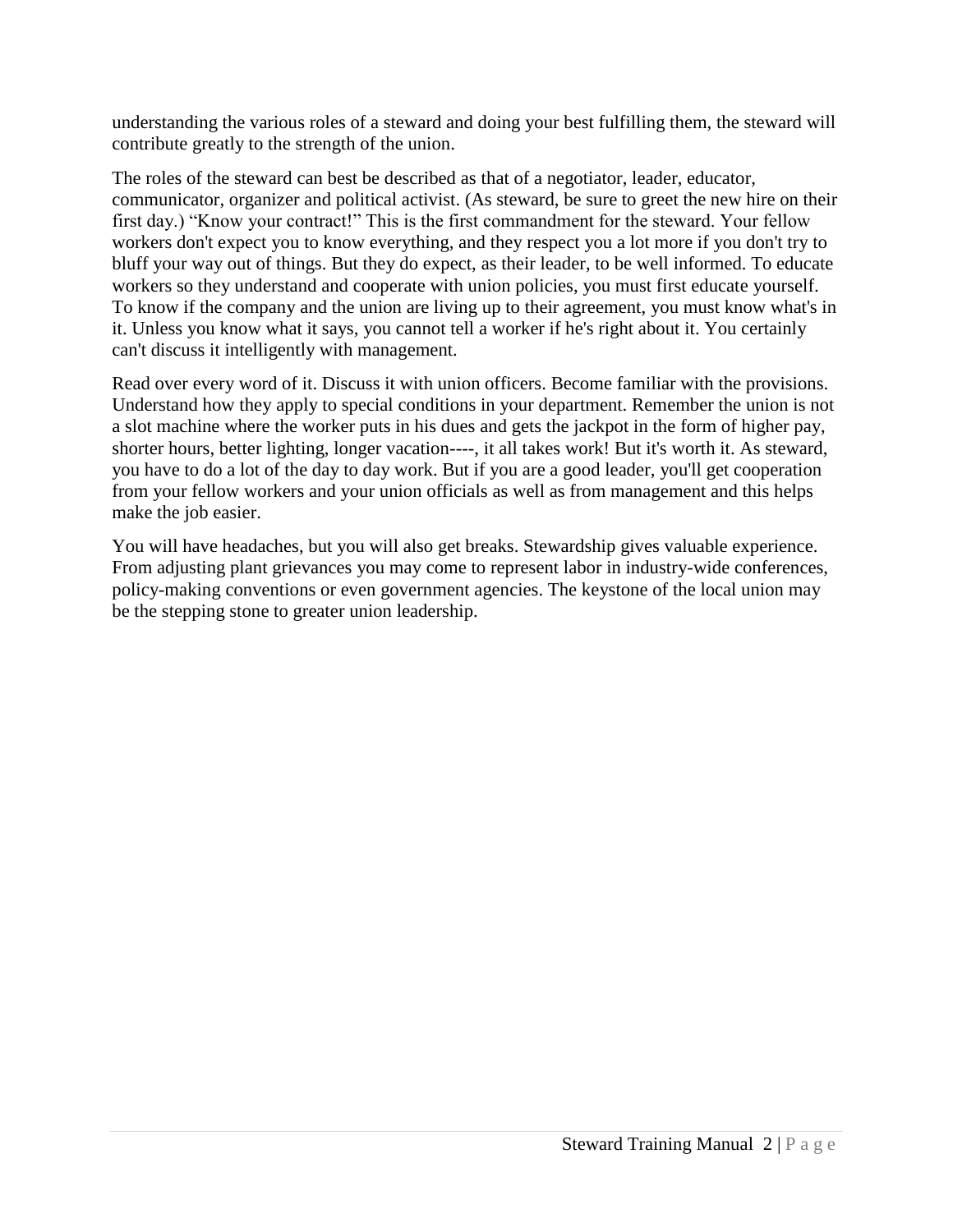# **2. Establishing Yourself In The Role Of Steward**

For new stewards the first few days on the job as a union representative are critically important. You have to demonstrate to the membership that you can get the job done. Your members must feel comfortable coming to you to resolve work-related issues.

At the same time, your supervisor and other management personnel are going to watch you and probably test you.

## **Establish your position.**

When workers go directly to management, to another steward or to a higher union officer with a grievance, without going through their assigned steward, we call that process bypassing. Bypassing is a problem for many stewards, especially new ones.

Sometimes the employee may speak with the immediate supervisor to solve problems informally. Whenever possible, we should encourage the member to bring along his/her shop steward to make sure that the employee gets treated fairly. Often, when members go into meetings with their supervisors they are unaware of their rights and the stipulations of the contract.

As a steward you cannot assume that the membership will automatically respect your abilities. Respect must be earned by showing the members that you will apply your skills and knowledge of the contract to represent all the members to the best or your ability.

Keep the lines of communication open between yourself and other union representatives.

## **Management's test.**

Remember that if you are a new steward, management will often test you to see how well you represent the member. That test may be in the form of denying you reasonable time to do your job or giving you an extension of a time limit on a first step grievance. Your supervisor may try in some way to interfere with your investigation of a grievance by denying access to records. Or the supervisor may simply say no at your grievance meeting even though your member's grievance is a clear case of injustice and a breach of the agreement.

Expect to be tested. Don't get angry or frustrated. Supervisors are often trained to incite a steward so that they will blow the grievance meeting. Don't lose your cool.

# **Establish the Union**

When they hire in, new workers are often given expensive "orientation" from management, but may not be exposed to the union view. Not realizing the struggle that went into winning these gains, many of them may believe that wages and conditions they enjoy come from the goodness of someone's heart.

Get those new members early. Even if they are on probation, a friendly piece of advice and support will be long remembered.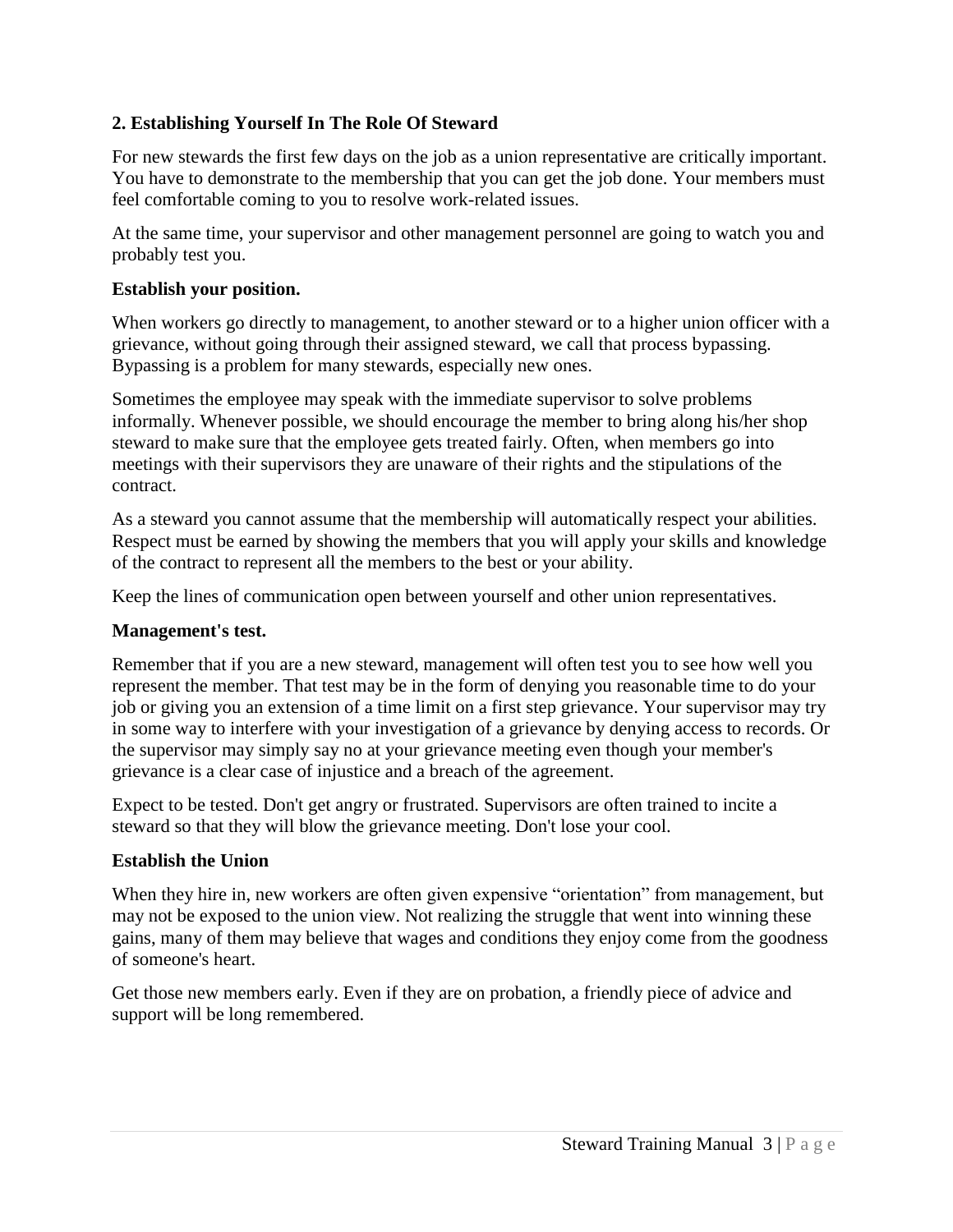## **Represent the rank and file**

Always treat the member with respect and dignity. Work with the member. It is a sign of empowerment and the strength of the union as a group. The operative word is always "we" not I. The word "they" is always reserved for the company or management, not the local union or the international. If you truly believe that the union is not simply a servicing center for the membership, then these terms should be second-nature.

Always tell the truth. Sometimes you will have to say "no" and then try to convince the member that you are right. Have a reason for the decision and have some alternative strategy for the member if the situation merits it.

You have to keep favoritism out of the grievance procedure and avoid letting your personal feeling about a member cloud the way you represent him or her.

When one group of members is pitted against another, and while those who are favored might think small advantages are worth fighting for, everyone loses. Fair representation is a basic principle of unionism because:

- 1. It is right and the members are right to expect it.
- 2. Because it works to the benefit of all.

3. Because when it is missing, or someone thinks that it is missing, there are likely to be legal difficulties for the union and its officers.

Time and money spent on legal defense would be better spent in building the union.

# **Build solidarity**

Being situated right in the middle of the structure amid the union, management and the rank and file, the grievance representative can do a lot to build unity. In everything you do, you are setting an example to the rank-and-file that they have power and that power is the union. Your actions every day build the union.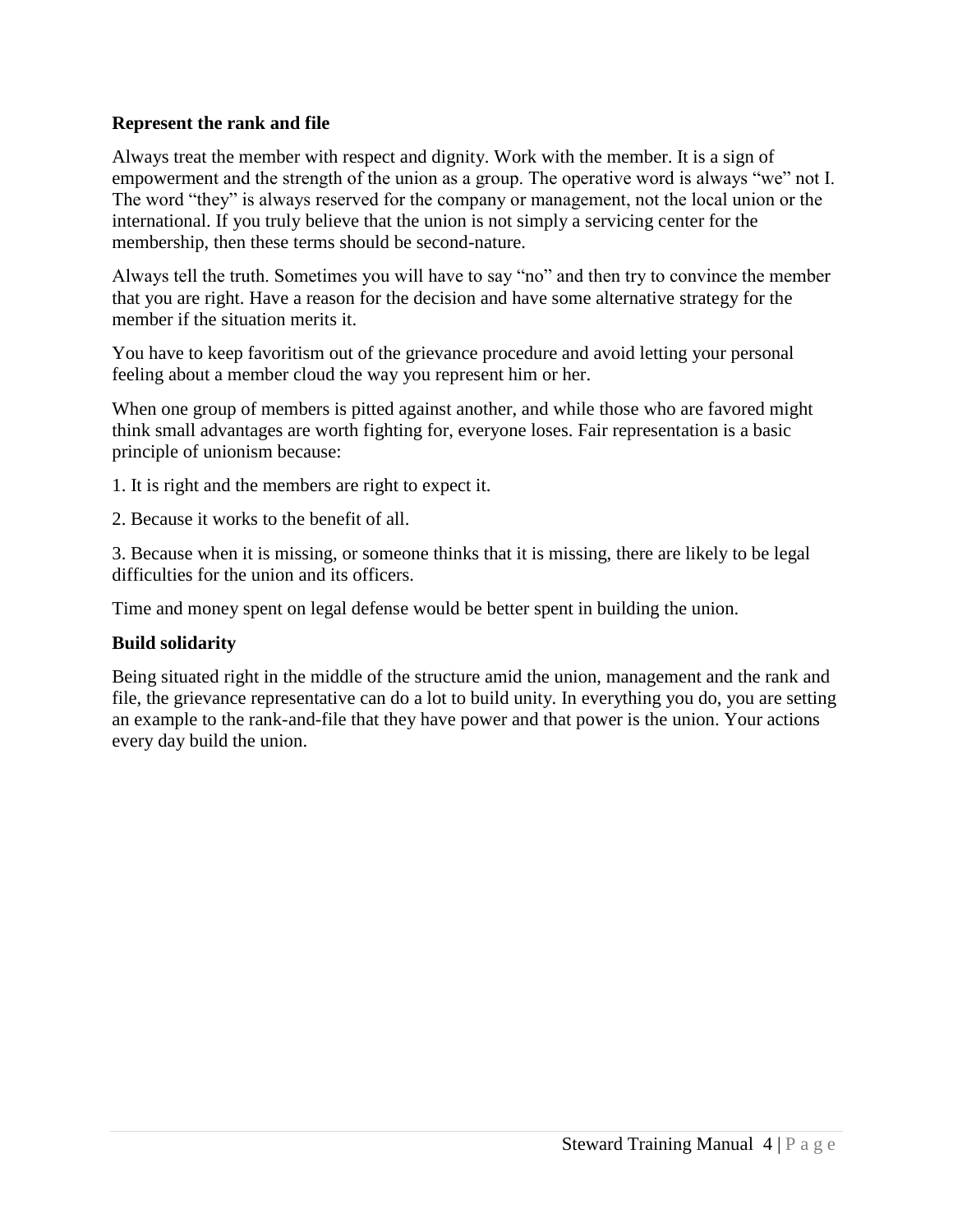# **3. New Stewards Take Note**

You were just elected as steward for your section or work area. Congratulations. Today is the first day of your new life. With that title comes the important responsibility of defending the union and its members.

All too often stewards are thrown into the thick of things before they have the proper training. Since Steward Training is not available on a regular basis, here are some tips for the new stewards.

First of all, remember that as a steward of the union you have the support of your local, your international union and the 30,000 members who comprise the union. That means that if you don't know the answer to questions or are not familiar with procedures, ask your local leadership. With your position comes a huge responsibility and you need to be able to provide the right answers to members and follow the correct procedures in your dealings with management. Your members will respect you for following this simple advice.

Take your time. Listen carefully. Write things down. Buy yourself a spiral notebook and begin to document your activities. If you investigate a grievance, write down the 5W's in your notebook or on the grievance investigation sheet that the local provides with the grievance form.

Be on your toes. You will be tested by management the moment you become a steward. Think of it as hazing. But don't give in. Act professional and be aware of your rights. Your supervisor or manager will probably try to tell you what you can or cannot do as a steward. Remember you are hearing this information from a self-serving and biased source.

Know your rights. You are management's equal in all matters relating to the contract and the union-employer relationship. Your contract may outline some of your rights as a steward but much of it has a legal basis. That means the "sit down and shut up" mentality of some supervisors is incorrect, unprofessional, and in some cases downright illegal. If you are denied rights which make your defense of a member impossible, make sure your local is aware of this situation--immediately.

Check out our local's Steward Update on a regular basis for grievance guidance. You will also receive the Steward's Update newsletter on a regular basis. As you read over it, highlight those items of particular interest. Keep a file for them so that you can easily refer back to them when needed.

You are a representative of your union to your members. Introduce yourself and greet new hires. Be the strongest advocate for the union on the property. Pass along information from your local. Squelch any rumor before it spreads. Work together with your local's officers. That means the politics of the past union election, if there was one, is over. You are part of the team.

If a member comes to you with a complaint that could be grievable, investigate it quickly and professionally. Resolve the issue in the quickest and fairest way. Don't make the member wait unnecessarily for an answer. Tell him/her that you will get back to them with an answer and then get back to them. If the issue is not grievable, see if there is a way to resolve it.

If there is no grievance, be honest with the member but explain why the issue is not a grievance under your agreement. Work with other stewards so that they are aware of the issues you have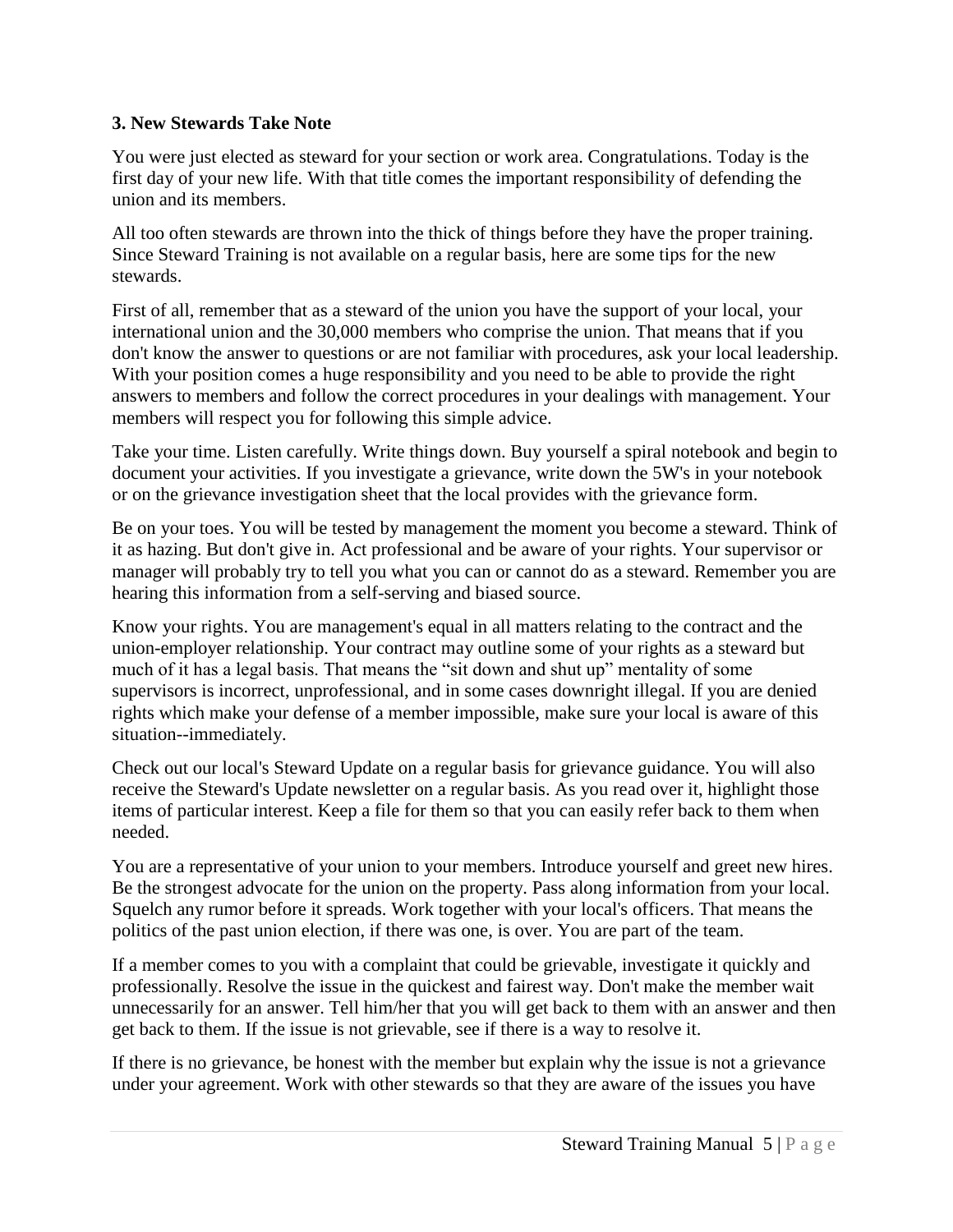been presented with. You don't want a member going behind your back to another steward because he/she did not agree with your decision not to press a complaint.

Read everything you can about your work--your local web site, your SPFPA magazine, Steward Update, the daily newspaper, and labor books. Make sure education is part of your union's regular business.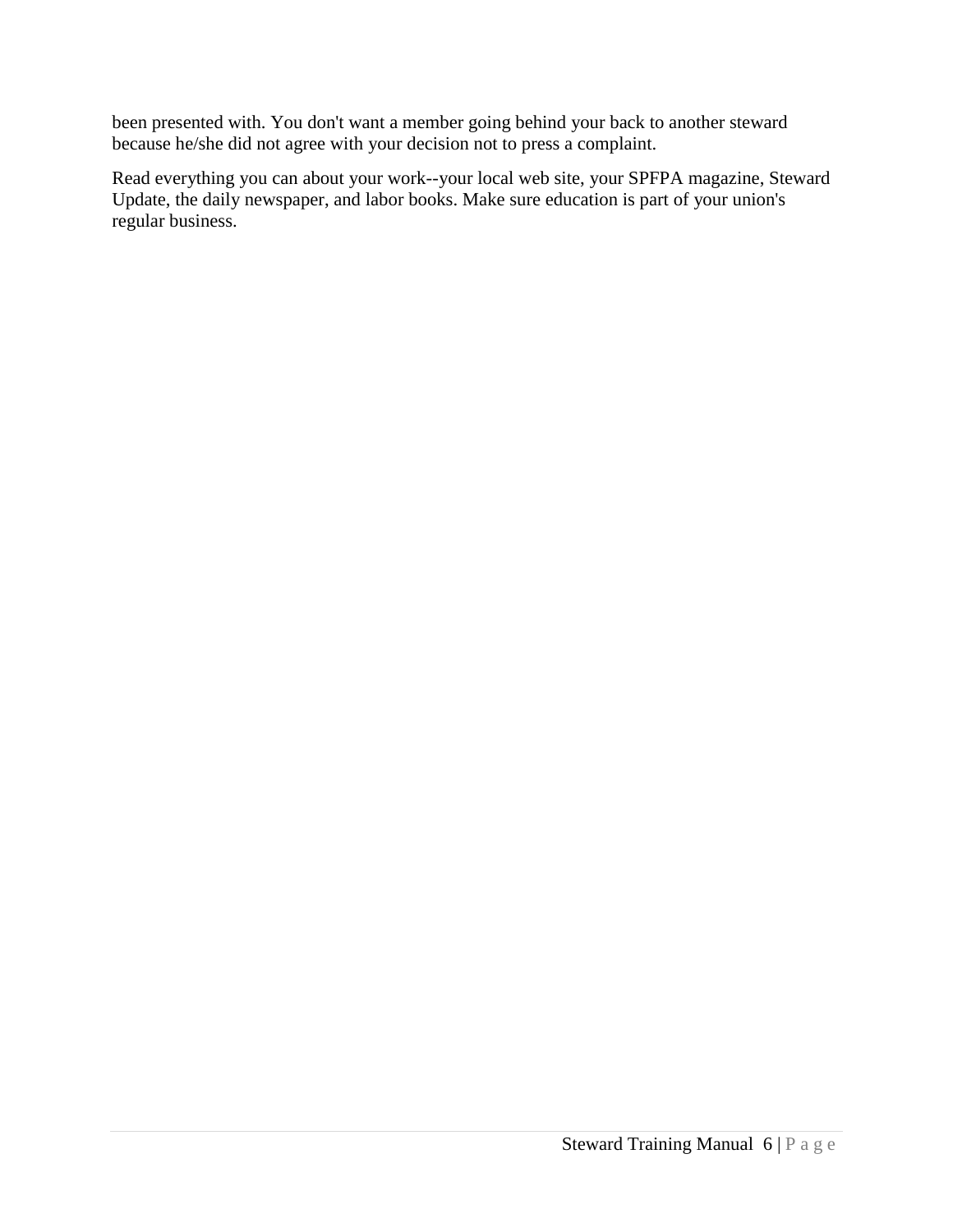#### **4. Goals of Union Steward**

#### **The following twenty-four items will serve as a checklist for you. Refer to them as a guide in fulfilling your obligation as Union Steward.**

- 1. Keep yourself informed on union affairs.
- 2. Serve as an example to your members.
- 3. Keep the members informed on union policies and union activities.
- 4. Attend union meetings and union affairs. Encourage and bring the members from your department. Don't chide members for missing meetings. Think of other ways to communicate with them.
- 5. Meet the new members early, inform them, educate them, help them become members make them more than dues payers.
- 6. Get your location to act as a union have them stick together.
- 7. Act as a leader do not let personal likes or dislikes prejudice your actions as a grievance representative.
- 8. Fight discrimination, whether it be overt or very discreet. Discourage prejudice of any kind.
- 9. Keep accurate and up-to-date records. Write it down.
- 10. Do not promise, if you cannot deliver.
- 11. Encourage political action on the part of your members. See to it that they are registered and vote.
- 12. Be an active politically. Encourage members to exercise their right to vote, and to vote for labor friendly candidates.
- 13. Know how to refer to the union contract, by-laws, and international constitutions. If you are not sure, seek help so that you can become familiar with the documents.
- 14. Encourage and support the union's activities on behalf of organizing the unorganized.
- 15. Inform the membership of union services. Encourage them to take advantage of not only the services the union sponsors outright, but those that the union helps subsidize. If your local does not already have a community services representative, encourage the local in creating one.
- 16. Fight, whenever you meet it, the anti-union element. You can best do this by being informed and being dedicated to the labor movement.
- 17. Do not hesitate or stall. If you do not know, admit you do not know. Then try to get the answer.
- 18. Keep your workers informed on sources of information. Give pertinent information whenever a worker wants it.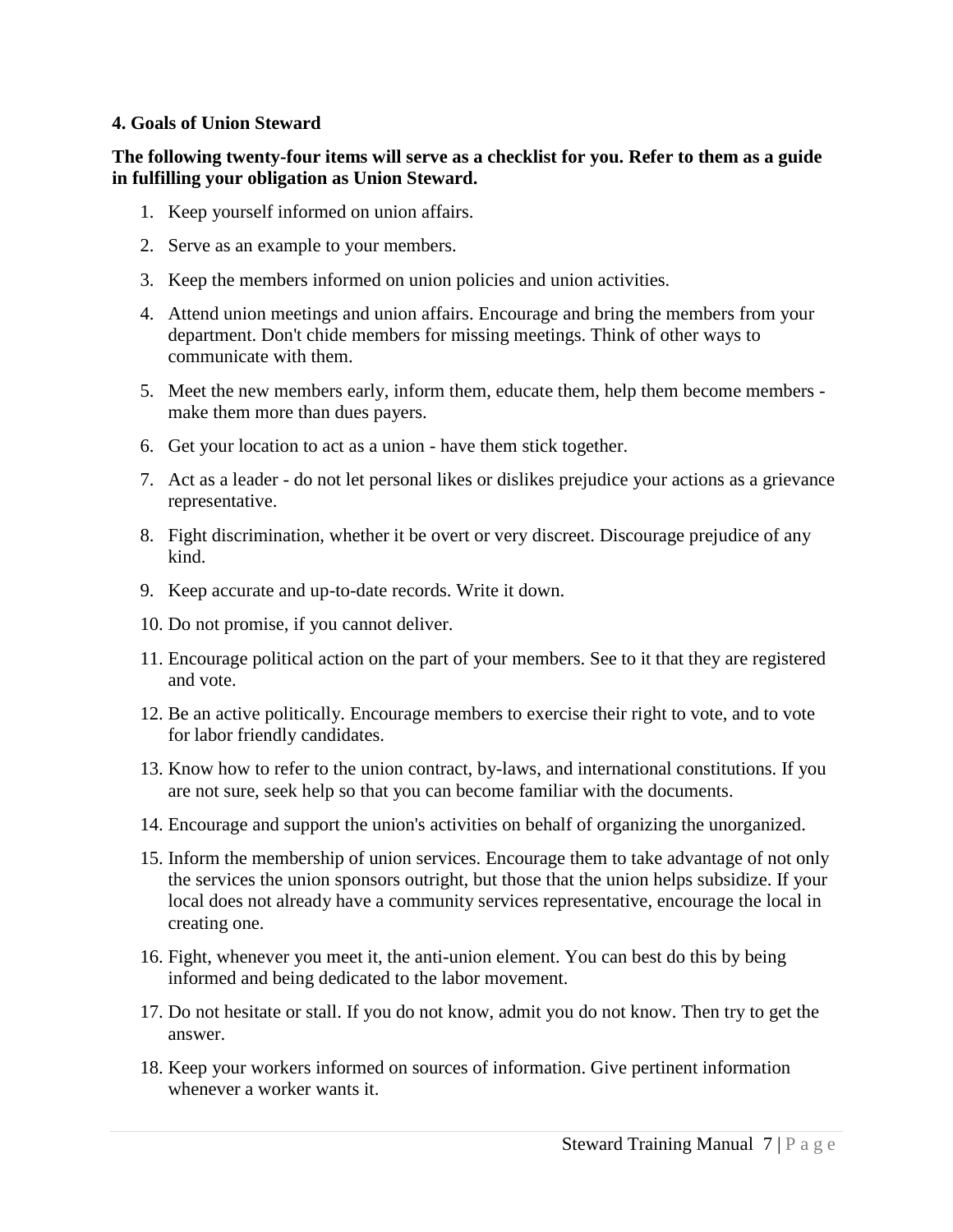- 19. In dealing with the management, remember that you are the elected or appointed representative of your fellow members. Never consider yourself to be inferior to management representatives. You are always their equal.
- 20. Be proud of your position. Remember you are a union representative of your local union which has the full support of tens of thousands of members bound together in an international union, with the support of millions of other union members.
- 21. Wear your union button and encourage your coworkers to wear it.
- 22. Investigate every grievance as if it were your own. Keep the member informed. Make sure you keep your deadlines. There is no excuse for missing a time limit. Research every grievance as if it were going to arbitration but try to resolve it at the lowest possible level. Keep your local union informed of the status of each grievance.
- 23. Attend and encourage attendance at any labor education program that might be available to you and your members.
- 24. Remember your goal is to be the best union representative you can be. Always strive for this goal. Excellence has no substitute.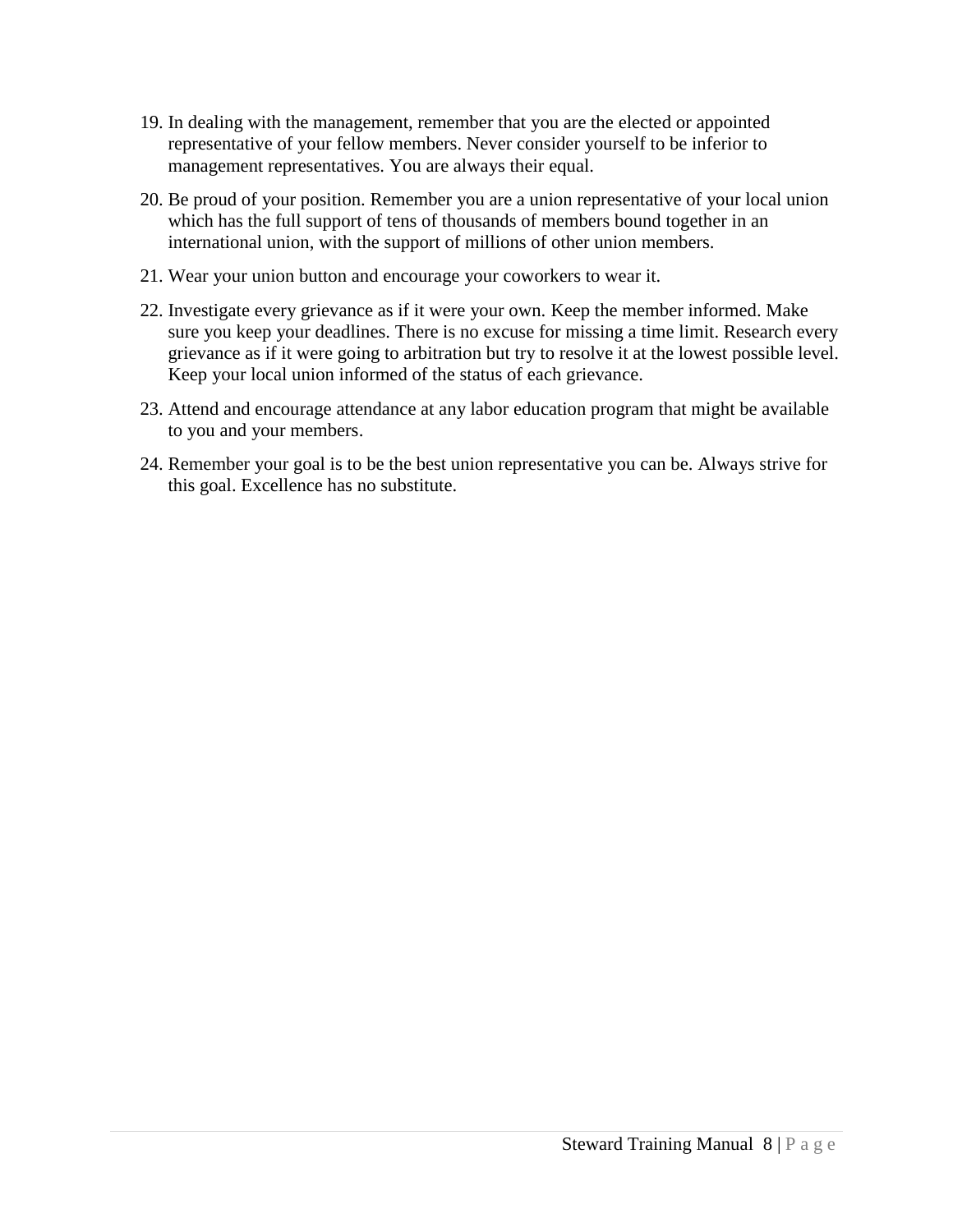# **5. Listening to others**

Listening is a skill. Unfortunately, we are far better talkers than we are listeners. But you can't be a good speaker without being a good listener. One skill relies on the other.

In grievance handling, the shop steward needs to be able to listen and watch the member and the supervisor. Much of what you need to know may be conveyed to you through body language or inference, not in direct speech. Here are some pointers on how to become a better listener and observer.

Stop talking--you can't listen while you are talking.

Empathize with the other person--try to put yourself in his/her place so that you can see what he/she is trying to get at.

Ask questions--when you don't understand, when you need further clarification, when you want to show you are listening. But don't ask questions that will embarrass or show the other person up.

Don't give up too soon--don't interrupt the other person; give him/her time to say what he/she has to say.

Concentrate on what is said--actively focus your attention on the words, ideas, and feelings related to the subject.

Look at the other person--face, mouth, eyes, hands will all help to communicate with you. Helps you concentrate, too. Makes the other person feel you are listening.

Leave your emotions behind (if you can)--try to push your worries, your fears, your problems, outside the meeting room. They may prevent you from listening well.

Control your anger--try not to get angry at what is being said; your anger may prevent you from understanding what is said.

Get rid of distractions--put down any papers or pencils you have in your hands; they may distract your attention.

Get to the main points--concentrate on the main ideas and not the illustrative material. Examples, stories, or statistics are important, but usually are not main points. Examine them only to see if they prove, support, define the main ideas.

Share responsibility for communication--only part of the responsibility rests with the speaker; you as the listener have an important part.

React to ideas not to the person--don't allow your reactions to the person influence your interpretation of what is said. The ideas may be good even if you don't like the person.

Don't argue mentally--it is a handicap to argue with him/her mentally as he/she is speaking. This sets up a barrier between you and the speaker.

Use the difference in rate--you can listen faster than he/she can talk, so use this rate difference to your advantage by: anticipating what he/she is going to say, think back over what he/she has said, evaluate his development.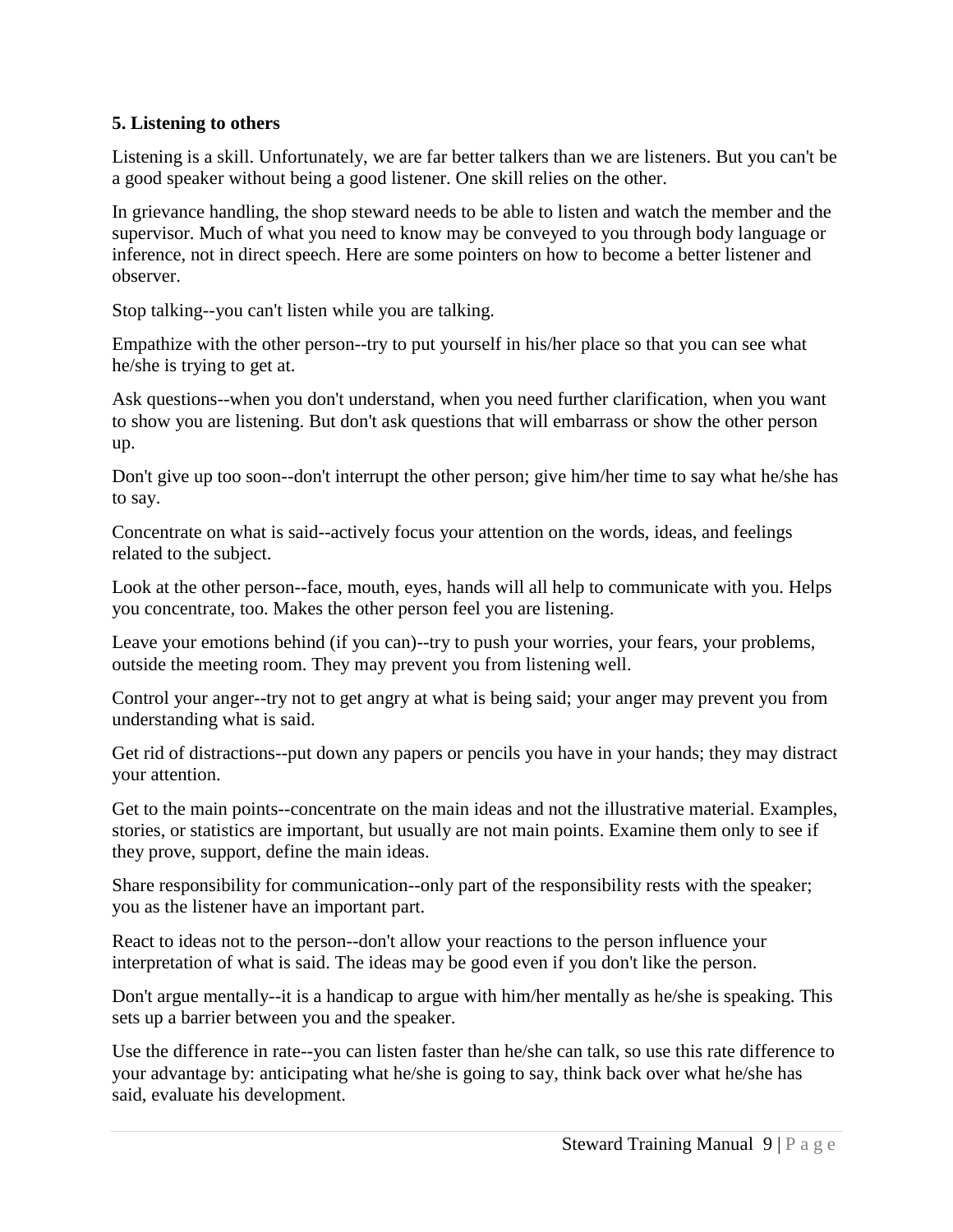Speech rate is about 100 to 150 words per minute, thinking is 250 to 500.

Listen to what is not said--sometimes you can learn just as much by determining what the other person leaves out in his/her discussion as you can by listening to what he/she says.

Listen to how something is said--we frequently concentrate so hard on what is said that we miss the importance of the emotional reactions and attitudes related to what is said. Attitudes, and emotional reactions may be more important.

Don't antagonize the speaker--it may cause the other person to conceal their ideas, emotions, and attitudes. Try to judge and be aware of the effect you are having on the other person. Adapt to him/her.

Listen for their personality--one of the best ways of finding out information about a person is to listen to him/her talk; as he/she talks you can begin to find out what he/she like and dislikes, what his/her motivations are, what his/her value system is and what makes him/her tick.

Avoid jumping to assumptions--they can get you into trouble. Don't assume that the speaker uses words the same way you do; that he/she didn't say what he/she meant, but you understand what he/she meant; that he/she is avoiding looking you in the eye because he/she is telling a lie; that he/she is distorting the truth because what he/she says doesn't agree with what you think; that he/she is unethical because he/she is trying to win you over to his point of view. Assumptions like these may turn out to be true, but more often they just get in the way of your understanding and reaching agreement or compromise.

Avoid classifying the speaker--too frequently we classify a person as one type of person and then try to fit everything he/she says into what makes sense coming from that type of person. He/she is a Republican. Therefore, our perceptions of what he/she says or means are all shaded by whether we like or dislike Republicans. People have the trait of being unpredictable and not fitting into their classifications.

Avoid hasty judgments--wait until all the facts are in (or at least most of them) before making any judgments.

Recognize your own prejudices--try to be aware of your own feelings toward the speaker, the subject, the occasion, and allow for these pre-judgments.

Identify the type of reasoning--frequently it is difficult to sort out good and faulty reasoning when you are listening. Nevertheless, it is so important a job, that a listener should bend every effort to learn to spot faulty reasoning when he/she hears it.

Evaluate facts and evidence--as you listen, try to identify not only the significance of the facts and evidence, but also their relation to argument.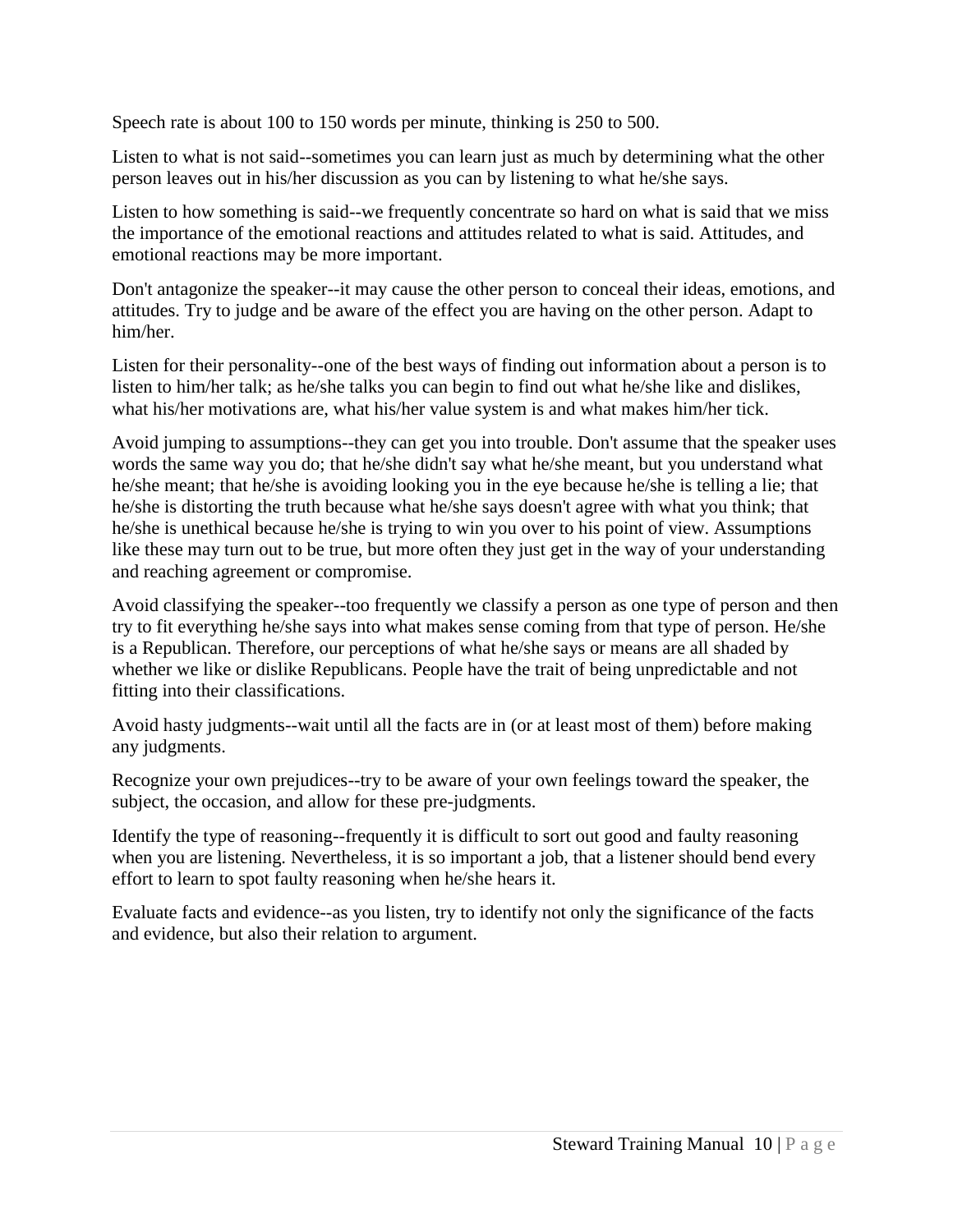#### **6. Nobody's Perfect – 20 mistakes**

**We all make mistakes. We're human. Shop stewards even make mistakes. Some of these mistakes are particularly serious. Here is a list of 20 mistakes that shop stewards make. Read them over. Nod your heads. But don't make them again!** 

- 1. Always wait until a workers comes to you with a grievance.
- 2. Walk around the worksite with a chip on your shoulder.
- 3. Pretend to know all the answers to all problems.
- 4. Give out false information or spread rumors.
- 5. Fail to keep members posted on disposition of grievances.
- 6. Violate company rules.
- 7. Violate the contract.
- 8. Always try to talk members out of filing grievances.
- 9. Present a grievance that isn't one.
- 10. Forget to investigate a grievance thoroughly before handling.
- 11. Blow up when dealing with the supervisor or workers.
- 12. Use profane language to intimidate the boss.
- 13. Argue a grievance by taking personal issue with the supervisor and directing personal remarks.
- 14. Miss membership meetings.
- 15. Bawl out a member in front of co-workers or in front of a supervisor.
- 16. Stall when workers call you.
- 17. Keep all the information to yourself.
- 18. Permit workers to push you around.
- 19. Enhance the supervisor's prestige by permitting the supervisor to use you as means of doing his/her dirty work, such as enforcing company rules or calling the workers down for minor abuse of certain privileges negotiated by the union.
- 20. Manage the workers.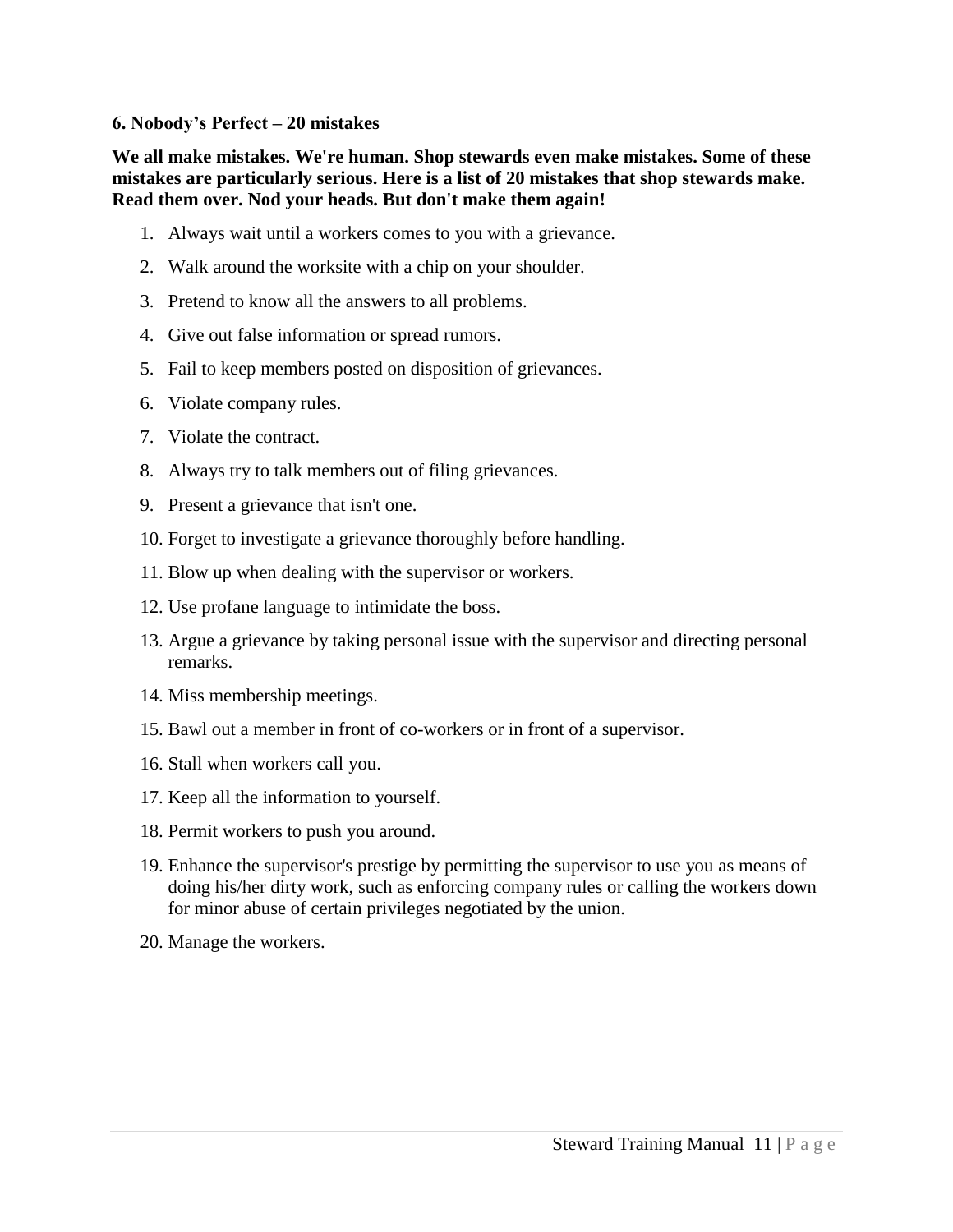# **7. Ten Mistakes A Steward Should Never Make**

# **1. Miss your deadline.**

You know what the contract says, but somehow you forget to file the grievance within the specified time. The grievance, in almost every case, becomes history. Two pieces of advice. Keep a calendar diary with dates marked in red so you won't miss deadlines. And if you need more time, ask for an extension from management and get it in writing.

## **2. Never get back to the grievant.**

This usually happens when the steward determines that the member has no grievance. Rather than be the bearer of bad tidings, the steward disappears. This is irresponsible. If the issue is not grievable under the contract, see if it can be resolved in another manner. If not, tell the member that the issue cannot be written as a grievance, and give him/her the reasons.

## **3. Bad mouth the union.**

If you have a problem with the way things are done or with your leadership, discuss the issue(s) in a rational manner. Get off the soapbox and see if the difference can be resolved. There's plenty of room for discussion and disagreement. But when it spills out on the shop floor or at a meeting when management is present, such disagreements can permanently weaken the union. A house divided against itself will fail.

# **4. Drop the routine fly ball.**

You are the steward with responsibilities outlined by the constitution and by-laws. You should not make basic mistakes. Grievances should be written correctly. Information should be shared. You should know your rights. If you are unsure or don't know the answer, ask.

## **5. Sit down and shut up at meetings with management.**

In your role as a steward you are the union advocate. This role is an active one. You are the equal of management. You may ask questions, ask for and get records to process grievances, and even raise your voice at meetings when necessary.

## **6. Lose control.**

A major no no. You or a member may be baited at a grievance meeting so that you will get angry. A steward who argues out of anger and not facts will lose the grievance. Period.

## **7. Write long grievances.**

Grievances should be short and sweet. Management is being paid big salaries to supervise. Don't do the work for them. Your grievances should identify the grievant, outline the problem in a sentence or two, state what article of the contract is being violated, and what remedy you want to make the grievant whole. Save the arguments for the meeting. A good poker player never tips his/her hand.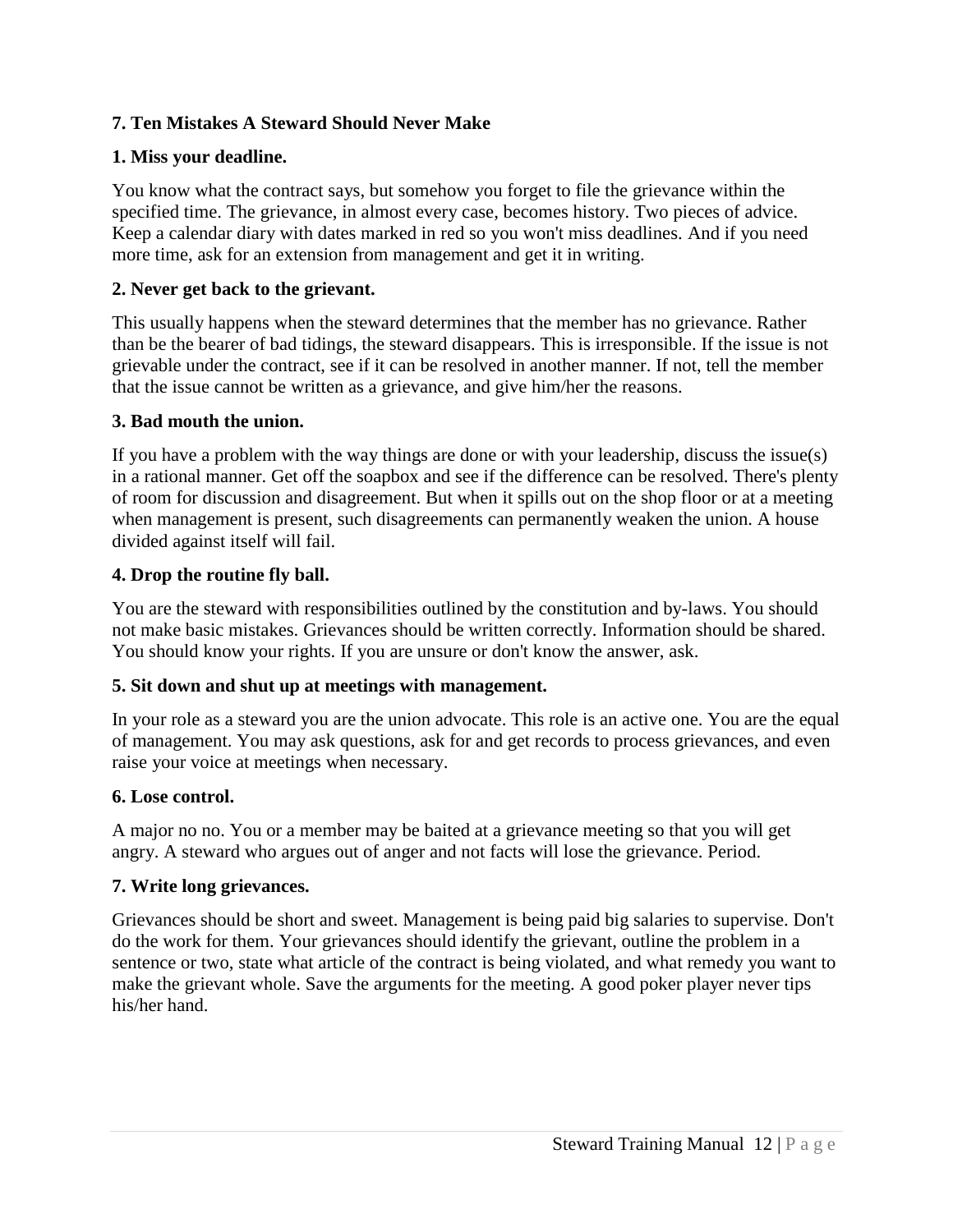# **8. Meet the grievant for the first time at the grievance hearing.**

If this is the first time you've met the member, you are inviting trouble. Big time. You should talk to the grievant face to face when you investigate the grievance and write it.

You should also talk to the grievant prior to the hearing to familiarize him/her with the process. When they walk into the room, they should feel as comfortable as possible. They should know that yes, no, and I don't know are acceptable answers at a hearing. Describe the room to them, who will be there, and what they will be asked.

## **9. Wait for the member to come to you with the problem.**

If you do this, you will never gain the respect of the membership you represent or the management you must deal with. Problems can often be resolved before they explode into grievances. And members may not be as aware of contract violations and grievable issues as you are.

## **10. Forget to take a breather.**

This is intense work. Stewards work a full-time job and then take on their union responsibilities. This kind of existence is rewarding but is fraught with burn-out. Take time for yourself and your family.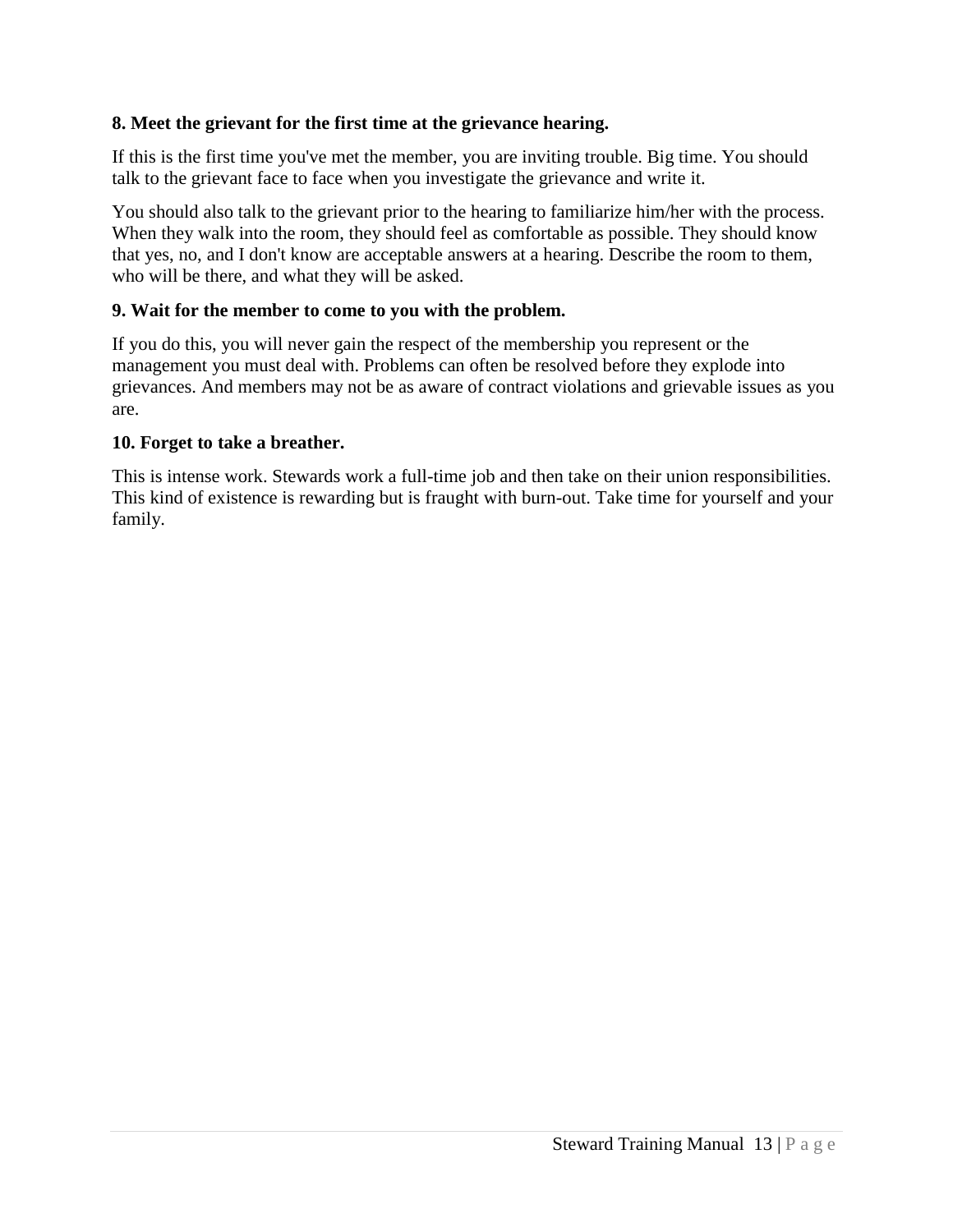# **8. When Questioning by the Boss Could Lead to Discipline... Ask for a Union Steward**

When management begins to ask you questions that could lead to your being disciplined, you don't have to face it alone.

If you have a reasonable belief that answers you give could be used by the boss to discipline you, the U.S. Supreme Court says you can refuse to answer any questions until the union steward is on the scene and has had a chance to talk things over with you first. It's your right to have the steward present during the questioning to advise you, ask supervisors for clarifications, and provide additional information at the end of the session.

If you are called at home and asked the same kind of questions, you have a right to insist on waiting to answer them in the presence of a steward.

Once your union representative is allowed to participate, you are required to answer the questions truthfully.

These protections are known as your Weingarten rights--named after the 1975 case in which the court decided the rights exist.

The Weingarten ruling applies specifically to union members covered under the National Labor Relations Act. However, a similar right is often negotiated into collective bargaining agreements covering Railway Labor Act (RLA) employees and public sector employees. (To find out if they are covered, public sector employees and employees covered by the RLA should consult their local union.)

#### **The Boss Doesn't Have To Offer**

The boss is under no obligation to tell you about the right to have a steward present.

You have to know your right and ask to use it.

Once you've asked for the steward, any attempt by management to continue asking questions before a steward gets there is illegal. If supervisors pressure you by telling you that "you're only making things worse for yourself" by asking for a steward, that's against the law too.

## **What to Say if Management Asks Questions That Could Lead to Discipline**

"If this discussion could in any way lead to my being disciplined or terminated, or affect my personal working conditions, I request that my union representative, officer, or steward be present at the meeting. Without representation, I choose not to answer any questions."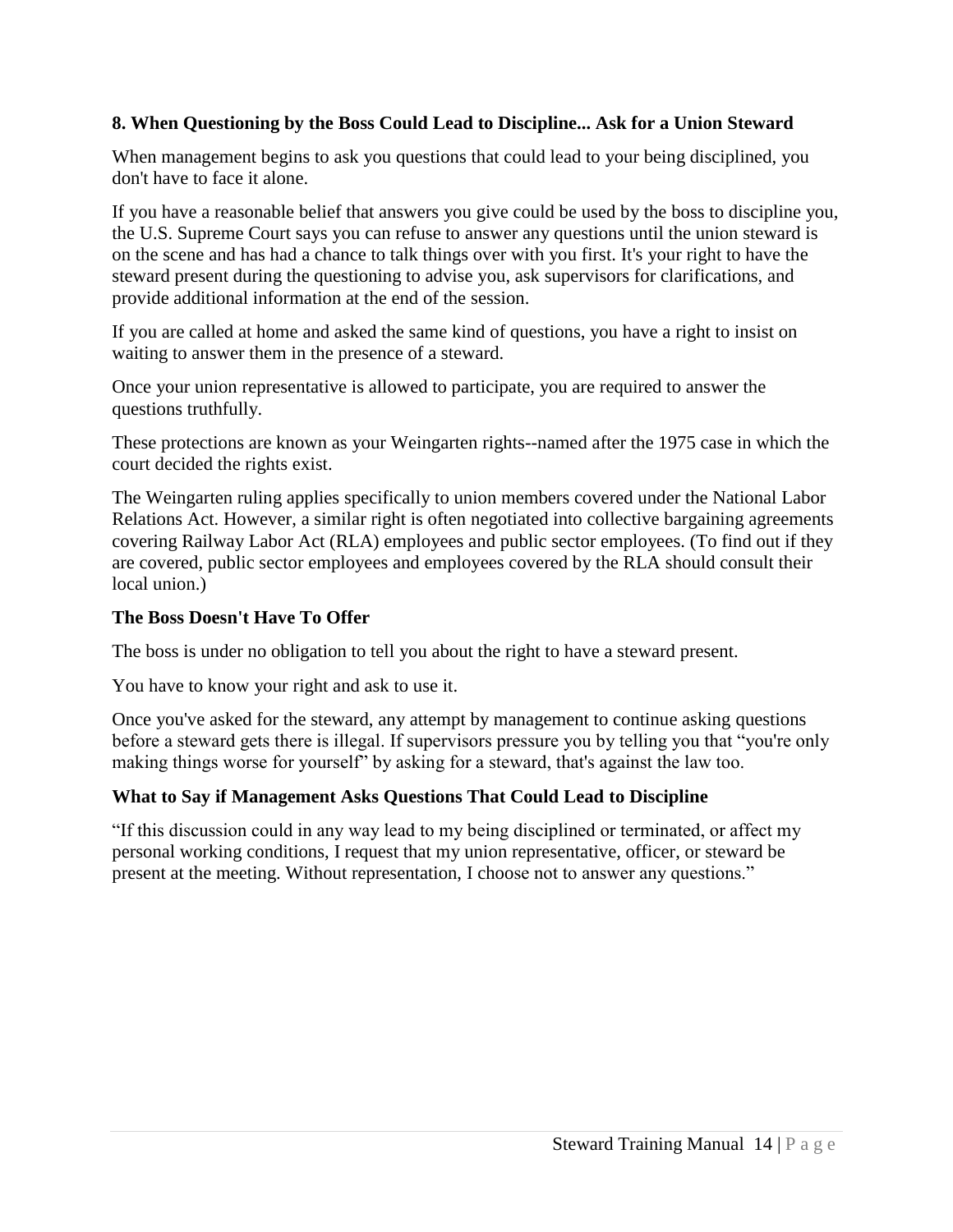## **Better Safe Than Sorry**

The steward can serve as a witness to prevent supervisors from giving a false account of the conversation. Many people find it hard to talk under pressure. The steward can help you explain things. If you're hot headed, the steward can help you keep cool.

Stewards have often dealt with similar situations before and can help you figure out what you should and shouldn't say. You do have to answer the questions, but stewards can help you figure out the best way to do so. They can also provide information to management after the questioning is over that can help explain your situation.

If you don't insist on having your steward present, you can't later challenge discipline taken against you on the grounds that you didn't have a steward with you.

#### **Know the Limits**

Just as it's important to know what your Weingarten rights are, it's also important to know the limits.

You're not entitled to have a steward present every time a supervisor wants to talk to you-- like about how to use a certain tool or what your assignments are for the day. But if the discussion begins to change into questioning that could lead to discipline, you have the right to ask for your steward before the conversation goes any further.

If you're called in to the supervisor's office for an investigation, you can't refuse to go without your steward. All you can do is to refuse to answer questions until the steward gets there and you've had a chance to talk things over.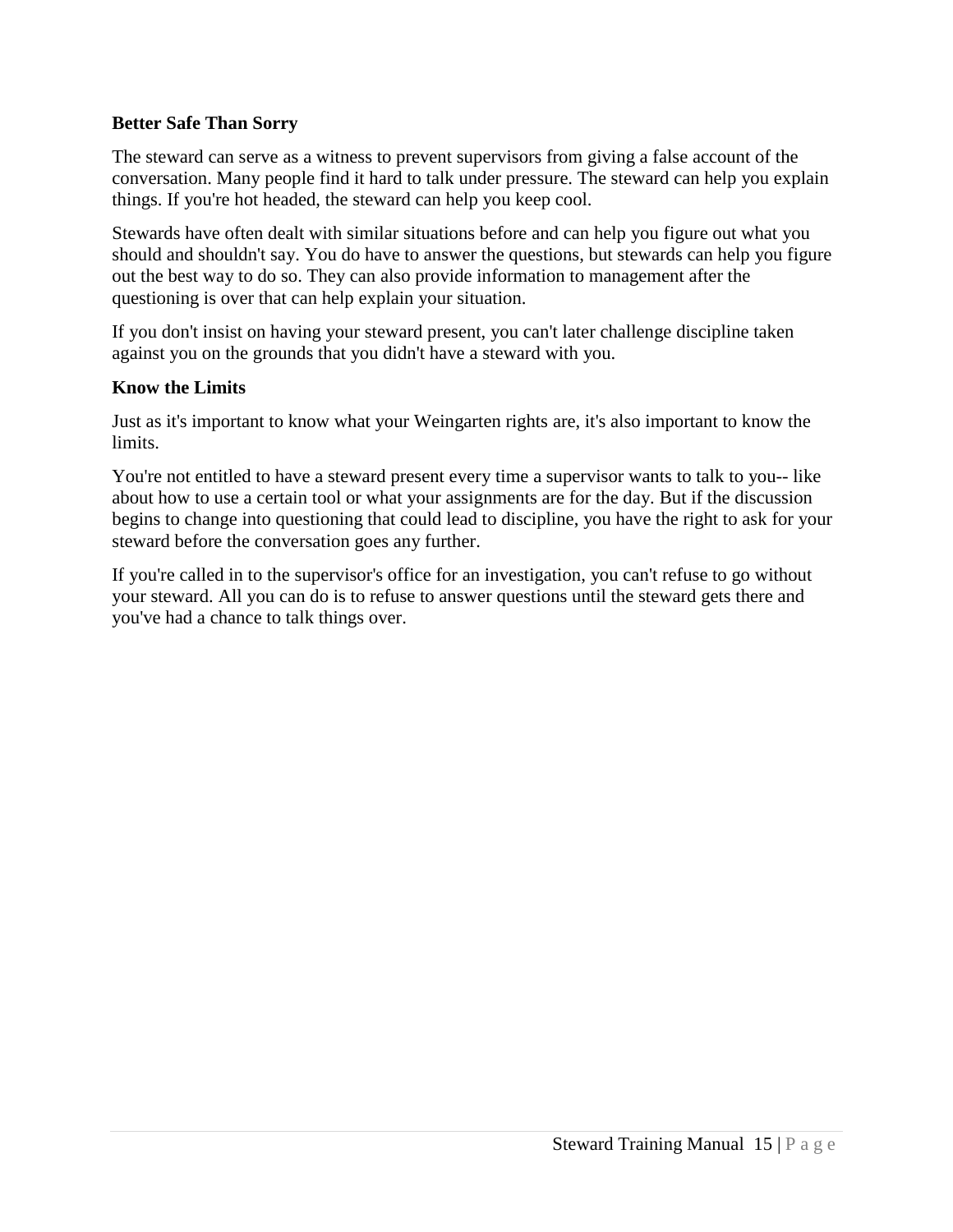# **9. What is a Grievance?**

Too often, a shop steward does not know the answer to this basic question. A member comes to you with a problem. They spell out an incident, an event, or a problem and then tell you to file their grievance.

If you respond immediately, in the affirmative, better read further.

Shop stewards and local union officers are vested with the responsibility of enforcing the contract for everyone in the bargaining unit. That is a right we demand as a union when we organize workers. To enforce the contract, the union negotiates a grievance procedure which is the chief way, but not the only way, we can get justice for our members. According to one survey, some 91 percent of surveyed union contracts include a grievance procedure.

The first question we need to ask ourselves when a member comes to the steward with a problem is, "is this issue a grievance?"

Strategically, we are asking is there any way we can deal with the issue through the official grievance network?

The textbook definition of a grievance is a violation of the terms of the contract or interpretation or application of the contract.

That's a pretty narrow definition of a grievance and one with which most union representatives might feel uncomfortable. But, as we all know, textbooks are not the final word on anything. So let's develop this definition a bit further.

A grievance is more than likely a violation of an employee's rights on the job, a right that is usually, but not always defined by the contract. In seeing a grievance in this way, we can understand better that the best place to look for a way to defend the member is in the language of the contract.

If you have any doubts as to the contract's importance on this fundamental issue, think about how your employer tries to chip away at the contract-- not just at contract negotiations, but every day. The employer knows that if all else fails, it is the contract that protects our members.

So for all practical purposes, every union officer must go back to the contract first when a member comes in with a complaint or a problem. The contract provides us with the strongest ammunition in resolving the issue for our member.

That is why it is so critical to know your agreement and use it as creatively as possible to write grievances. Many local officers have surprised themselves by grieving issues on language in the agreement which is close enough to the problem to get a positive response from management.

Is the contract the only means to resolve member's grievances? Of course not. But it is probably the strongest leg you have to stand on.

A grievance may exist if the company or employer violates the law. In almost every case, contract language or employer practices cannot violate the law.

Also, there is the issue of past practice. Most new shop stewards rely on the concept of past practice far too often. Past practice is roughly defined as a practice that has been repeated over a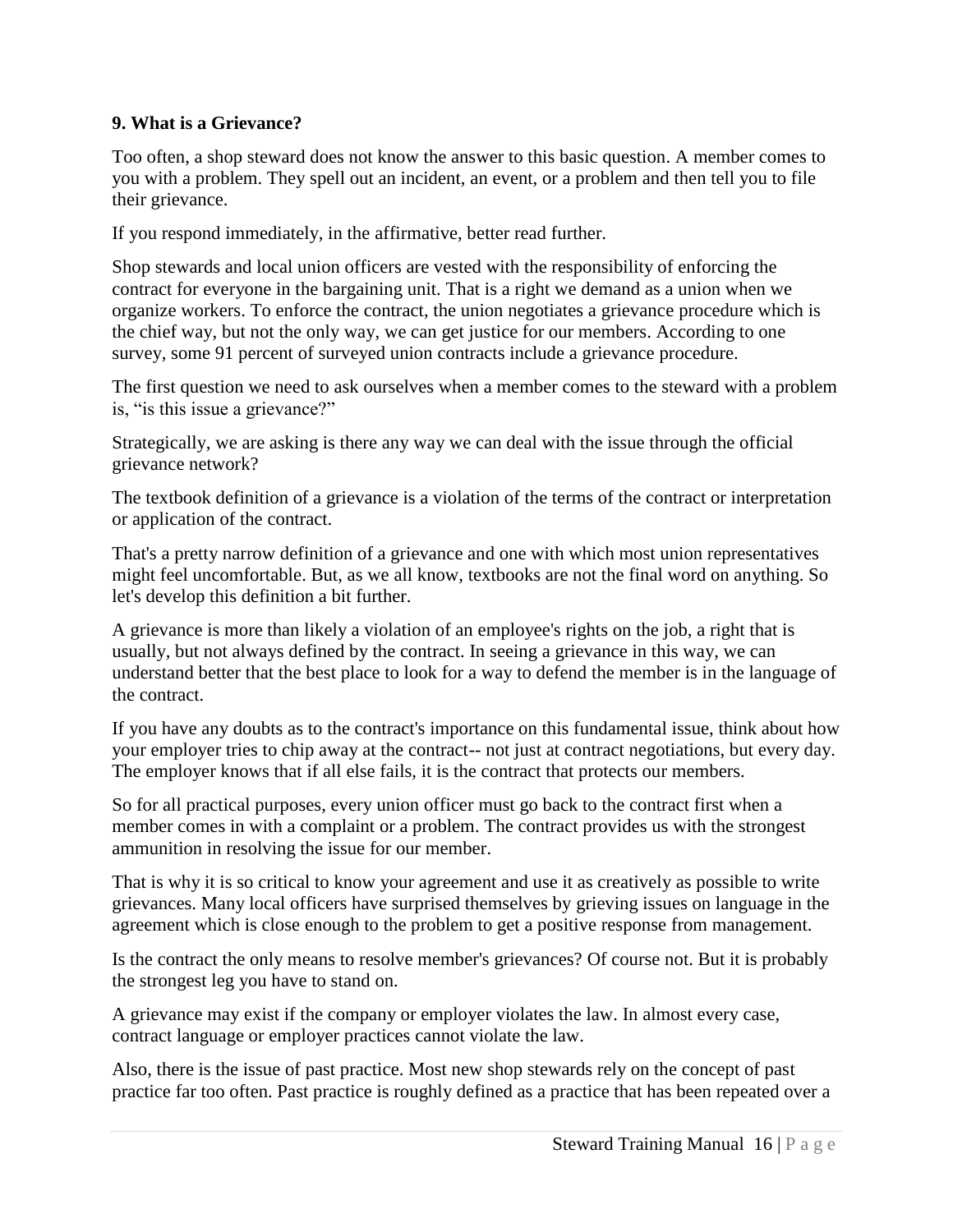period of time. It's not something that has happened once or twice or that has been in place for a week. It is a practice which has been going on for enough time and so frequently that it appears to a reasonable person that both sides have agreed informally to conduct their business in this manner. The contract must also be silent on the practice. (See "Can Employers Change the Rules in the Middle of the Game?")

The best advice is that stewards should not take it upon themselves to grieve on the basis of an employer violating past practice. Discuss the issue with other union officers. There may be language in the agreement to the contrary. Or the union may lose too much by challenging the change in practice.

Lastly, there are many grievances that fall into a large category which we say are disciplinerelated. The union can challenge certain rules or their application. We may argue that a member is being disciplined without "just cause" or he or she is suffering from disparate treatment. The two expressions are simply an arbitrator's or lawyer's way of saying the member is being disciplined unfairly.

So the best advice that can be offered in handling a member's problem is to check the contract first. If there is any reasonable way of dealing with the issue as a contract violation, you ought to use it.

You and your local union are only limited by the contract, the skills of the grievance representatives, and the power of the local union.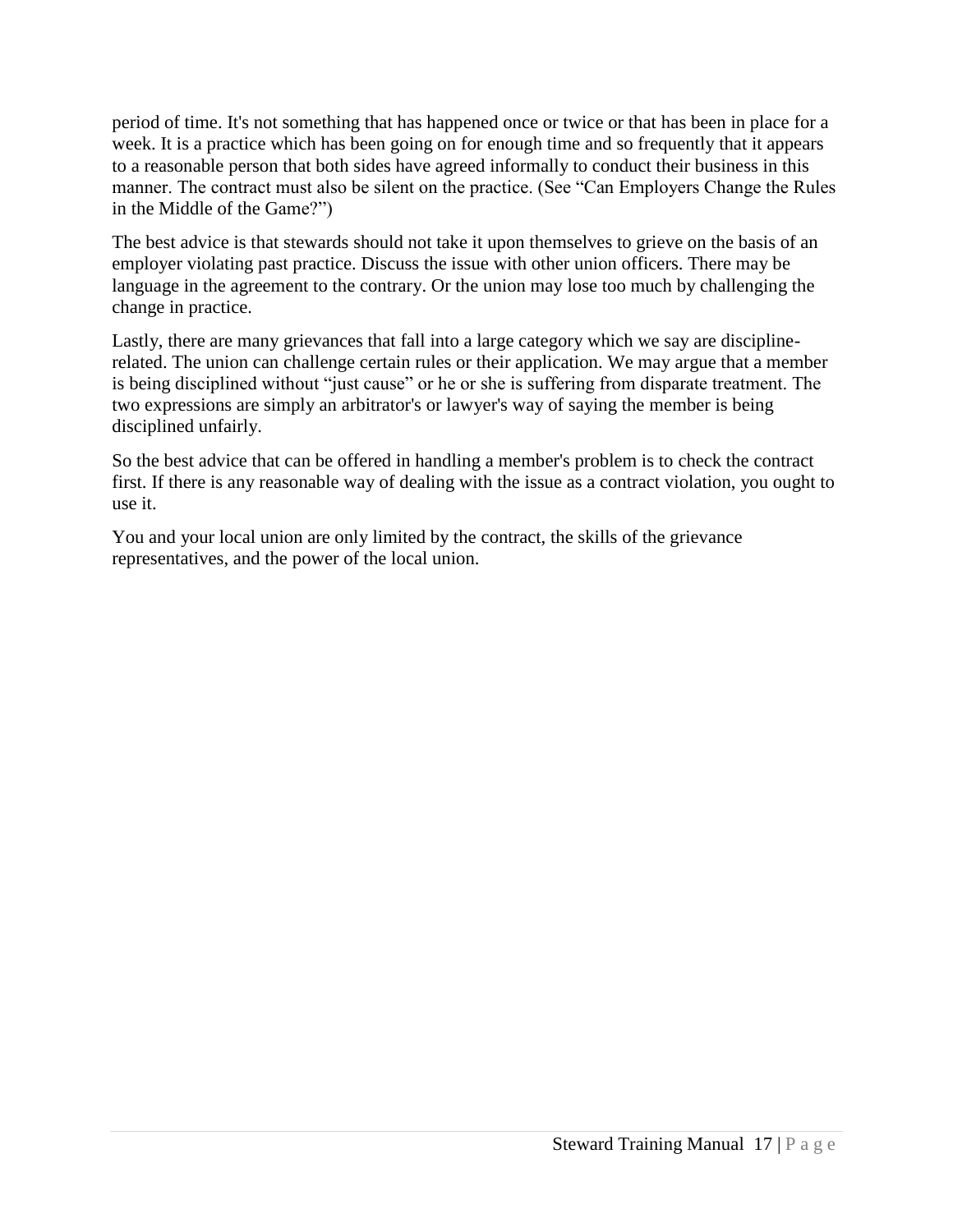# **10. Can Employers Change the Rules in the Middle of the Game?**

For years, your employer has allowed you and your co-workers to play radios while sorting packages. But, one day, your boss says: "No more radios!" Your contract does not say anything about radios. Can your boss make this change?

Until recently, your boss has allowed you to stop work a few minutes early so you can wash up. Now, she says you have to stay on the job until your finish time. The contract is unclear about whether you have "wash-up time." What can you do?

You've always been allowed to use three sick days each year to stay home with your children if they are sick. Now your boss says you can't stay home unless you are sick. The contract specifically says sick days can only be used if you are sick. What happens?

In some situations like these, you can fight the actions of employers who change the rules on their own -- thanks to a legal principle called "past practice."

You won't find mention of past practice in any labor laws. The tradition of giving weight to how things were done in the past has been developed by arbitrators who rule on disputes over the interpretation of union contracts.

What makes something a past practice? The practice must be a customary way of doing things in your workplace that, while not spelled out in the contract, has been done for a long time, has been done consistently, and has been done with the knowledge and acceptance of both your boss and the union.

In the "radios" and "wash-up time" examples, the employer knows about and has allowed those activities for years. There's nothing about playing radios, one way or the other, in the first contract. In the second example, the contract is unclear as to whether or not wash-up time is allowed.

In both these situations, you would have a strong case if you filed a grievance against your boss.

It would be much more difficult to win this kind of grievance if the contract clearly prohibited the activity.

Take the third example listed above -- the practice of using sick days to take care of sick children. Here, the contract was clear. It specifically said you could only use sick days for your own illnesses. So, it would be hard to win a past practice grievance.

Cases involving employee benefits or privileges make for strong past practice grievances. But, in most situations, it's much harder to argue "past practice" when employers change methods of operations or introduce new technology. Other contract language may be helpful (like a requirement to give the union notice about changes), but the argument that "we've always done it that way" probably would not work in those cases.

Being aggressive--and timely--in defending your contract can help stop management from using past practice as a defense against a union grievance. If workers wait years to file a grievance against a new management policy that isn't directly addressed in the contract, management may argue that it has become a past practice. This is why it is very important to challenge management actions right away when you think they may violate your rights.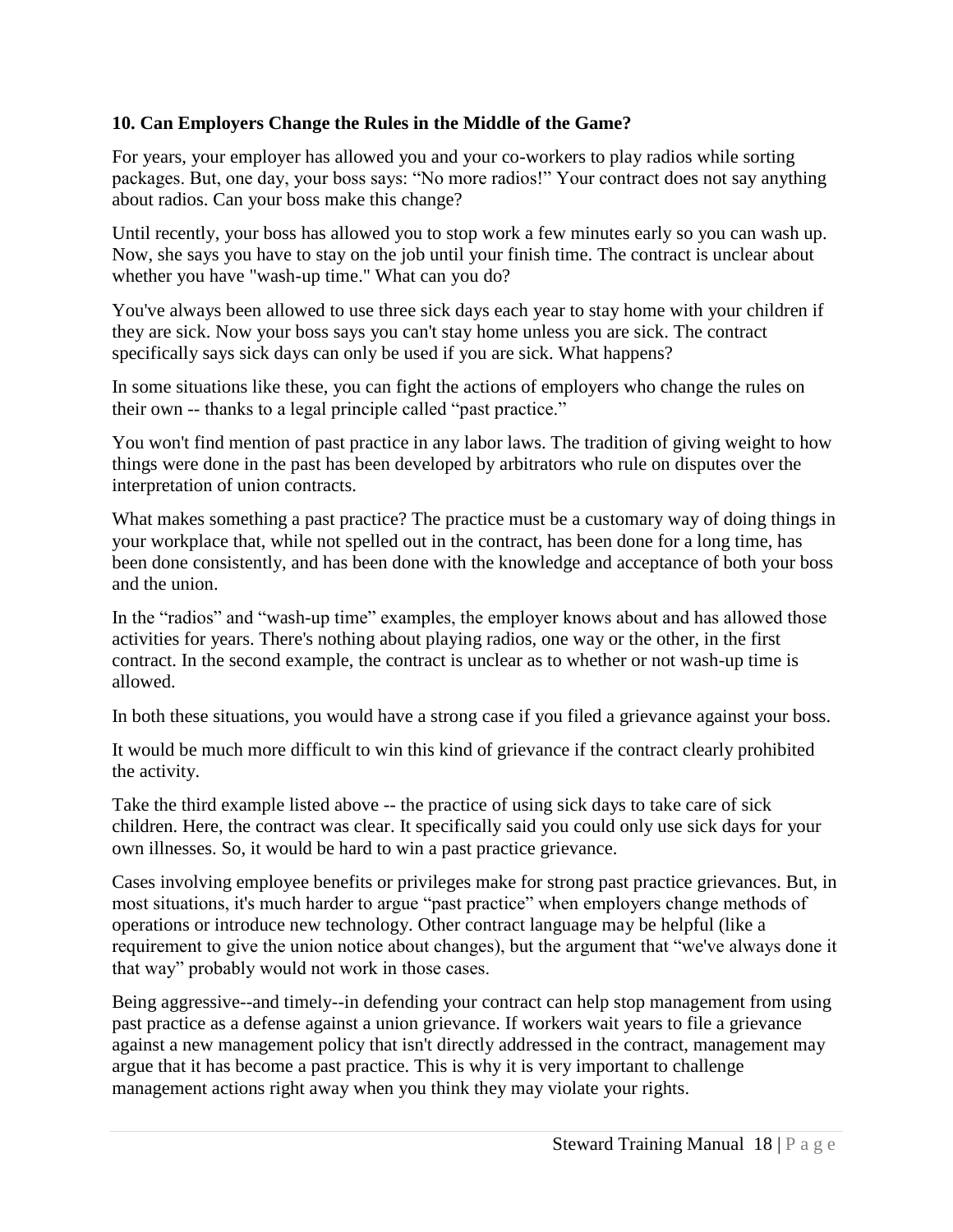Many situations aren't cut and dried, and this area of labor law can be very complex. But this should not stop you from discussing the problem with coworkers and seeking advice from your steward or local union officials if you think your employer has violated your rights by changing the rules in the middle of the game.

# **Past Practices Victories**

Examples of past practices not written in a contract but enforced by arbitrators because employers had allowed them for a long time include:

- Lost time pay while seeing the company doctor
- The right to swap shifts
- The right to receive sick pay during layoffs
- The right to use company vehicles to commute to work
- Yearly company picnic
- Discounts on company products
- Free meals and coffee
- Pay for travel time
- Considering the lunch period as paid time
- Christmas bonus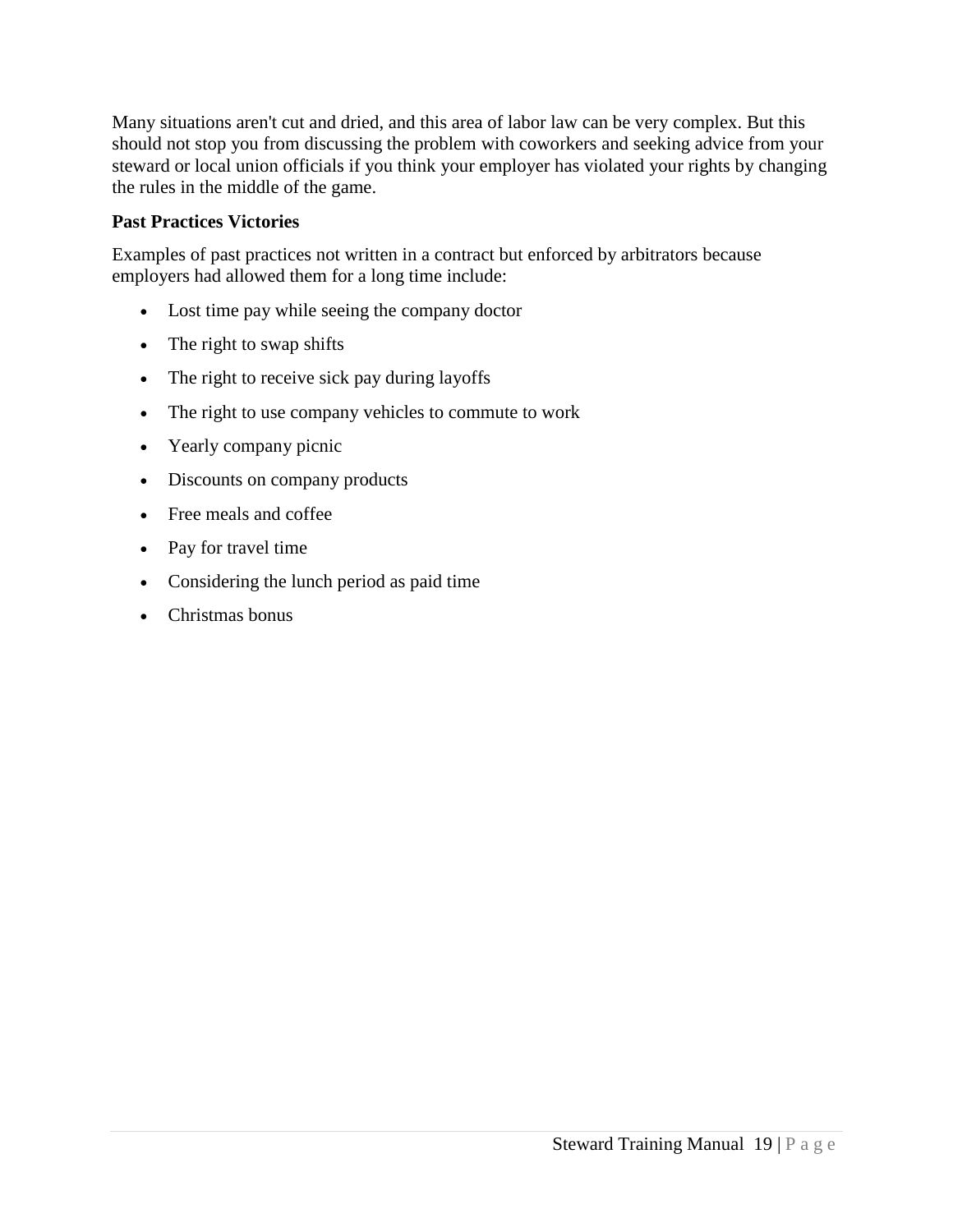# **11. Get It in Writing**

As shop stewards we spend a lot of time talking -- preaching unionism; communicating important information about our job; educating members about critical legislative issues; or just telling members what they missed at the monthly union meeting.

We live in a talking culture. We forget to put things down in writing.

That's not what they teach in business school or in law school. Supervisors and lawyers have been trained to put everything down on paper.

It allows them to control what is called the record. If you go into a grievance meeting and your supervisor takes notes, chances are those notes will form what is called the record of the meeting. Your memory and their memory can be faulted. Notes cannot.

That is why it is important to get into the habit of buying a small notebook and using it in all of your capacities as a steward. Most important, use it while you are handling complaints and grievances.

In your interview step with the member, write down what he or she says. Don't worry about spelling. Just get it down. Use your grievance interview sheet to help write down the story.

The very act of writing the member's story down conveys a professional image of your role to the member. And just as important, the member will be more truthful in giving you the whole story -- warts and all.

Sometimes members think they are helping the steward by embellishing a story to make it more convincing. Our role as steward is to get the truth and get the member justice. The act of writing contributes to that goal.

Taking notes in the grievance meetings conveys a sense of no-nonsense and professionalism to your employer counterparts as well.

## **The employer's paper trail**

Let's take this issue of writing a step further. How many of us have been in the situation where the employer has created a paper trail in order to build a case against our member? Verbal warnings and letters may be indicated on some kind of disciplinary sheet in the member's personnel file.

What does the member usually do if they are assessed a verbal or written warning? In all too many cases the member does nothing. Stewards and the local union itself must counsel all members never to accept discipline that the member and/or the local union feels is unjust.

That doesn't mean every letter of warning has to be arbitrated. In many cases, it is sufficient to challenge that letter with the member's and/or union's version of what happened. This challenge should be put in writing and attached to the record or it should be properly entered directly on the discipline sheet, if possible.

If these warnings are not challenged in writing, they stand as accepted. Management has made an art form out of progressive discipline. The union needs strong ammunition in any disciplinary situation, because the next incident could trigger time off or termination.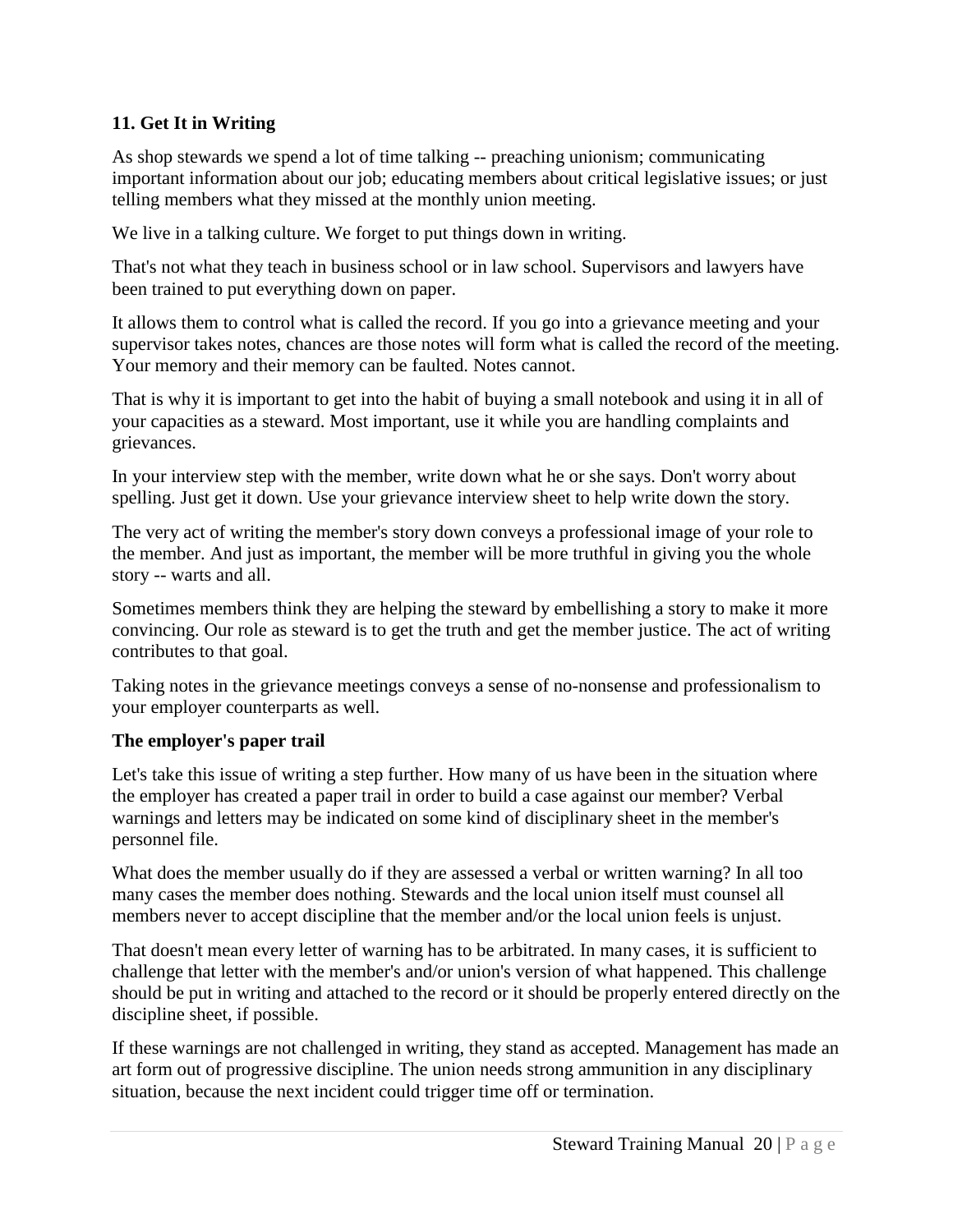#### **Employer harassment**

There are times when a member comes to his or her steward with a complaint about a supervisor who seems to be picking on the member. He or she gets the worst assignments. Or the supervisor always seems to breathing down the member's neck.

Issues such as employer harassment (sexual harassment is a different which we will deal with in another section) are ones which usually boil down to the member's version of the story versus the supervisor's version.

As soon as a member comes to you with a harassment issue you have got to tell the member to document each and every incident in which the harassment occurs. Just as management builds disciplinary cases against our members, we have got to build the case against the offending supervisor.

Tell the member to write down the incident, when it happened, what happened, and were there any witnesses. By putting together a record of the harassment, the member is directly involved in the grievance process and the local union will have the necessary documentation to make the best case.

#### **Remember, get into the habit of writing down everything.**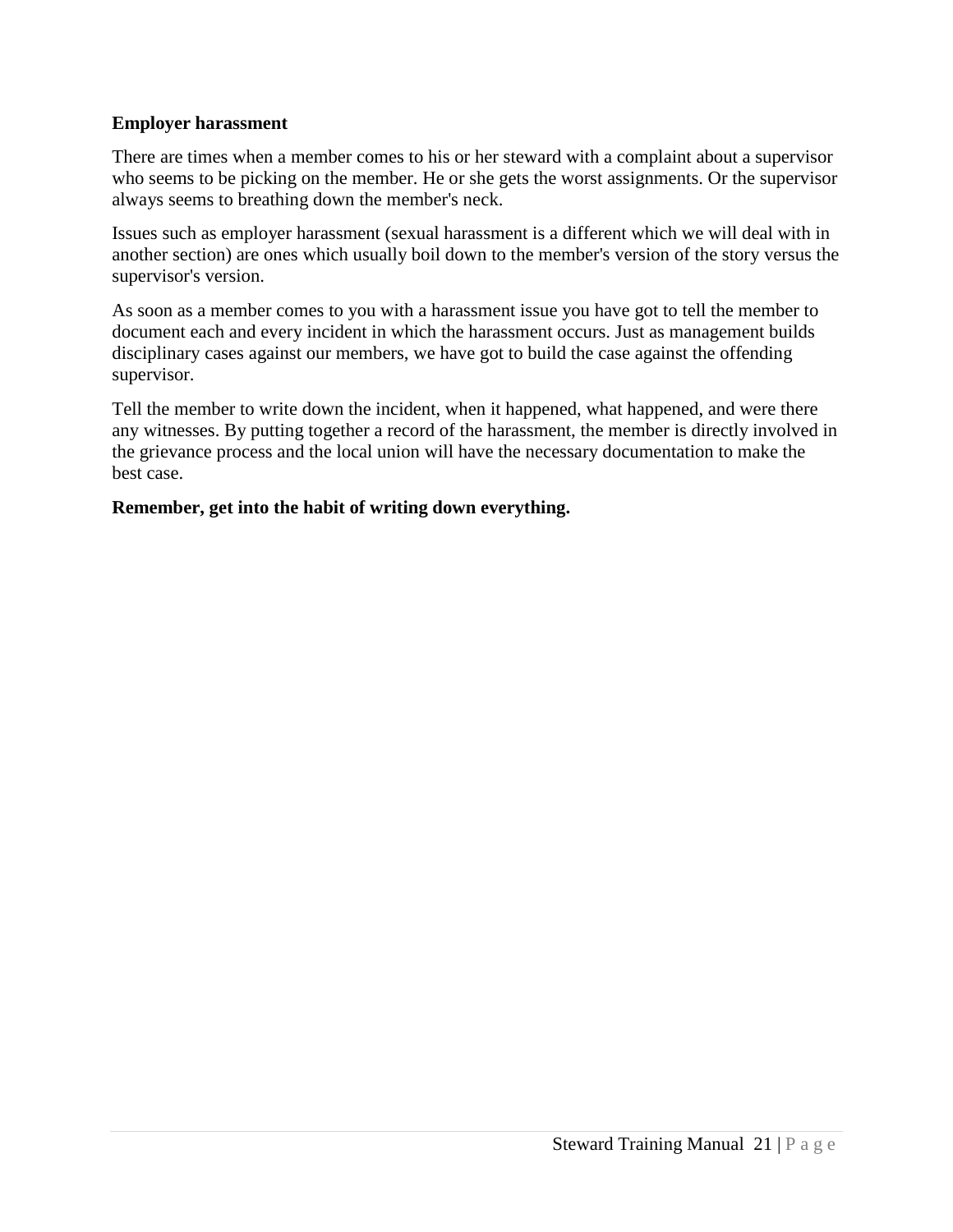# **12. Grievance Interview**

The key to good grievance handling is a proper investigation and that process should start with interviewing the member who comes to you with a problem. Based on this key interview, you will make a number of important decisions such as what to do with the problem, whether to investigate it further, and how to resolve the issue.

We all know that most work problems are not very simple. In order to get at the heart of the matter, the steward has got to speak with the member and find out exactly what happened.

That means we have to develop three critical skills: interviewing, listening and writing.

If a steward is going to follow-up the problem, he or she has to be sure what happened. We must use the same interviewing skills that any investigator -- be it an insurance claims officer or a police officer -- uses.

# **We ask and answer the "five W's"**

# : **Who**

-- is involved? Name(s) of the worker(s) and the basic work information about the member(s) such as department, shift, job title, seniority, employee number. Most of this information will also be needed on the grievance form. You also need to find out some other information: Who witnessed the incident or who else was involved? Who from management was there?

## **When**

-- did the incident or condition occur? Get dates and time as accurately as possible.

# **What**

-- happened or didn't happen? What did the worker(s) do? What did management do or not do? What happened in the past?

# **Where**

-- did the incident take place.

# **Why**

-- did the incident occur? In answering this question, you may have to sift conflicting opinion to get at the facts.

# **More Tips**

Do it in person and spend time. Asking the five W's may not be difficult. Getting useful answers is another story. Your member may be so hot under the collar that you may have to wait a few minutes before he or she can settle down and tell you the whole story accurately and factually.

Take notes. Always take notes. You can't remember everything and taking notes conveys to the member that you are taking this issue in a serious manner. The member may also take your concern more seriously and give you more facts and less opinion if he or she sees that their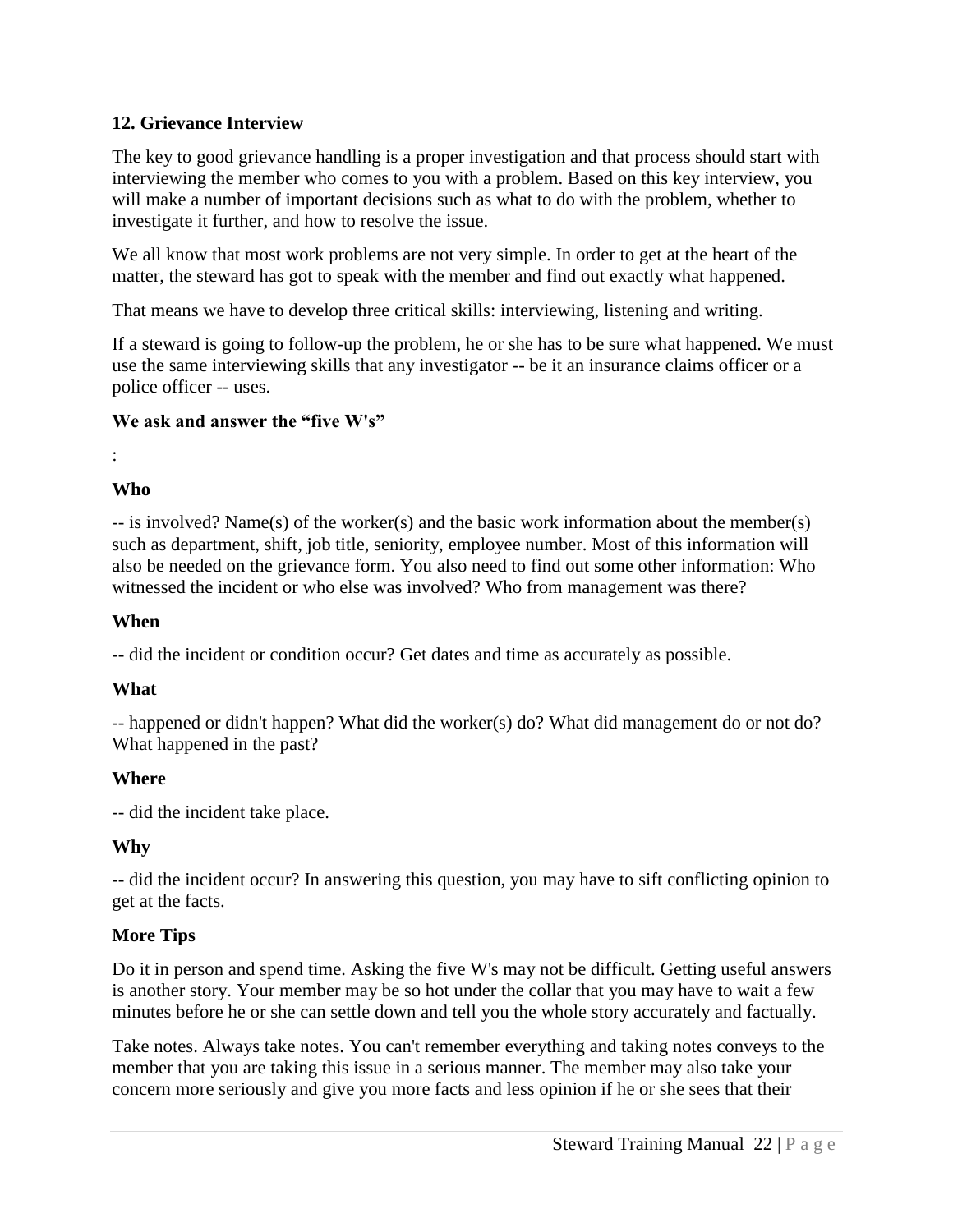words are being written down. Some statements or facts may not seem important at first, but take it all down. Later investigation may make this unimportant information crucial to your case.

Use the grievance investigation form. The sheet will help you interview the member and help you complete a full investigation of the matter. Your will be one step ahead if you pursue the complaint as a grievance. Additionally, the worksheet will remain in the union files so if the grievance is appealed to a higher level of the grievance process, your investigation work will be preserved for other union grievance officers.

Let the member tell the story. Make sure that you take enough time with the member. Listen to what the worker says without giving an opinion or making empty promises. Have them tell the whole story and make notes as you go along so that you can follow up on specific details later.

Follow up. Steer the interview back to the specific issue and ask for greater detail.

# **Keep in mind two other questions:**

# **What else**

-- do I need to conduct a proper investigation? What further information is needed? The success of any investigation means you start with the member but you must also consider other sources of information.

# **How**

-- should the issue be resolved? A solution to the problem or complaint may arise in the course of the interview. Give the member a chance to help resolve the issue. Use your knowledge to guide the worker by making sure he or she understands the effect of any suggested solution. Lastly, prepare yourself for the possibility of a full-blown grievance. Begin to think about the remedy you will seek to correct the injustice.

There is no magic to interviewing a member. Just make sure that you have the time to conduct a full interview, listen carefully, and write things down.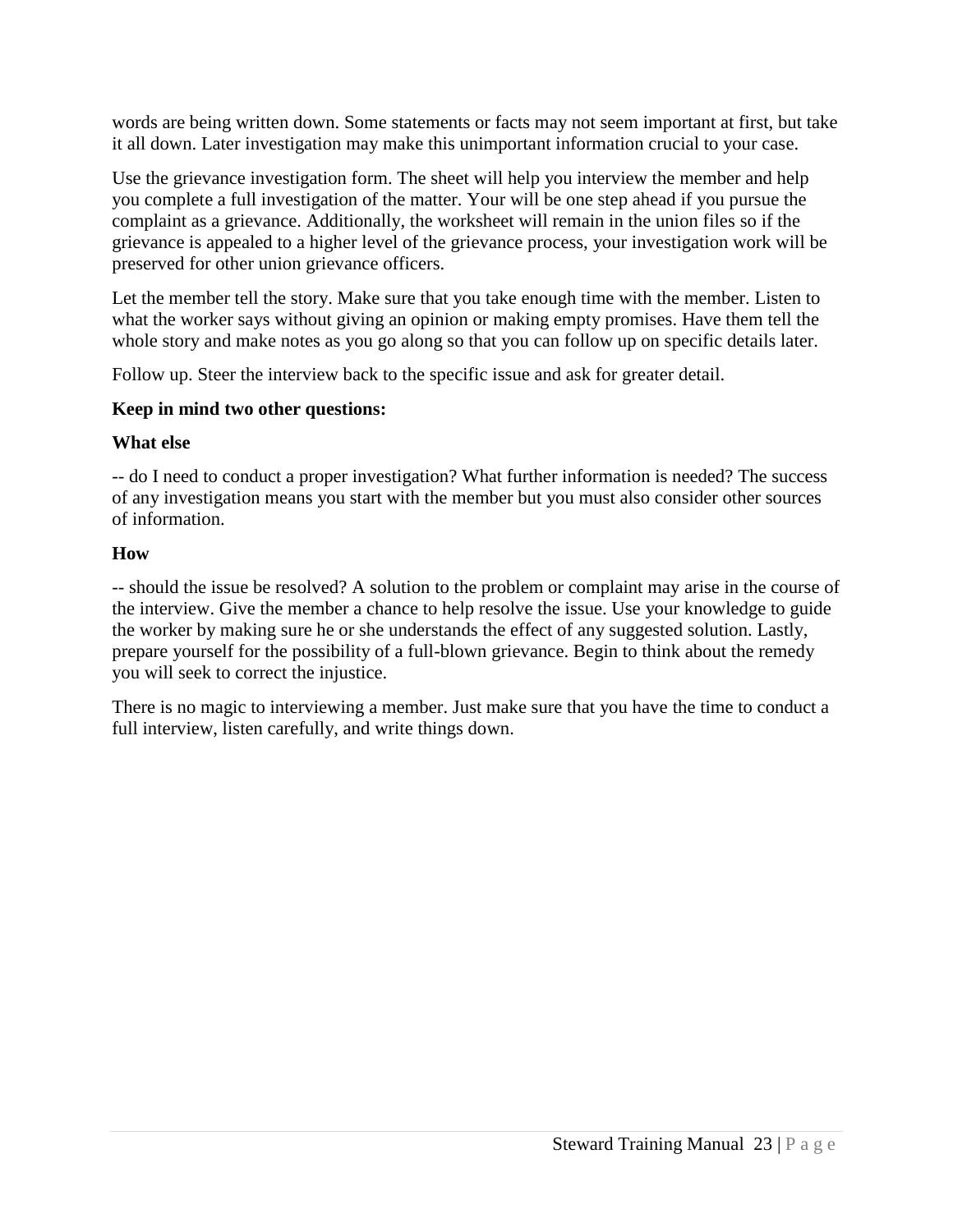## **13. Handling Grievances**

There is no magic to handling grievances. Your membership expects you to give them a fair shake. That is one of the many functions of the union.

Your ability and credibility are the strongest attributes you possess to doing your job in a fair and professional manner

#### **To help you keep your eyes on the process and gain justice for your member, here are 21 key points in grievance handling. Read them carefully and then read them again.**

- 1. Know your membership.
- 2. Encourage your members to submit all grievances to their representative.
- 3. Discourage members from shopping around for a representative to file their grievance.
- 4. If the member has a complaint, not a grievance, take the time to explain why it cannot be processed as a grievance.
- 5. Do not make promises you cannot keep.
- 6. Know your collective bargaining agreement. Read and reread it.
- 7. Get all the relevant facts about a grievance and record them.
- 8. Make sure the grievant knows what the issues are.
- 9. Be honest with the grievant.
- 10. Separate personal vendettas from real grievances.
- 11. Plan your case and prepare at every stage.
- 12. Keep the grievant informed at every stage.
- 13. Try to settle the grievance early on.
- 14. Discourage the member from discussing a grievance with management.
- 15. Try to retain your member's confidence at all times.
- 16. Discourage your members from processing their own grievances or settling privately with management.
- 17. Listen to the grievant--know when he/she is telling the truth.
- 18. If a worker has an obvious grievance and won't file it, find out why.
- 19. Do not take bad grievances.
- 20. Keep written records of all conversations. You will need them.
- 21. Set up a filing system that works for you.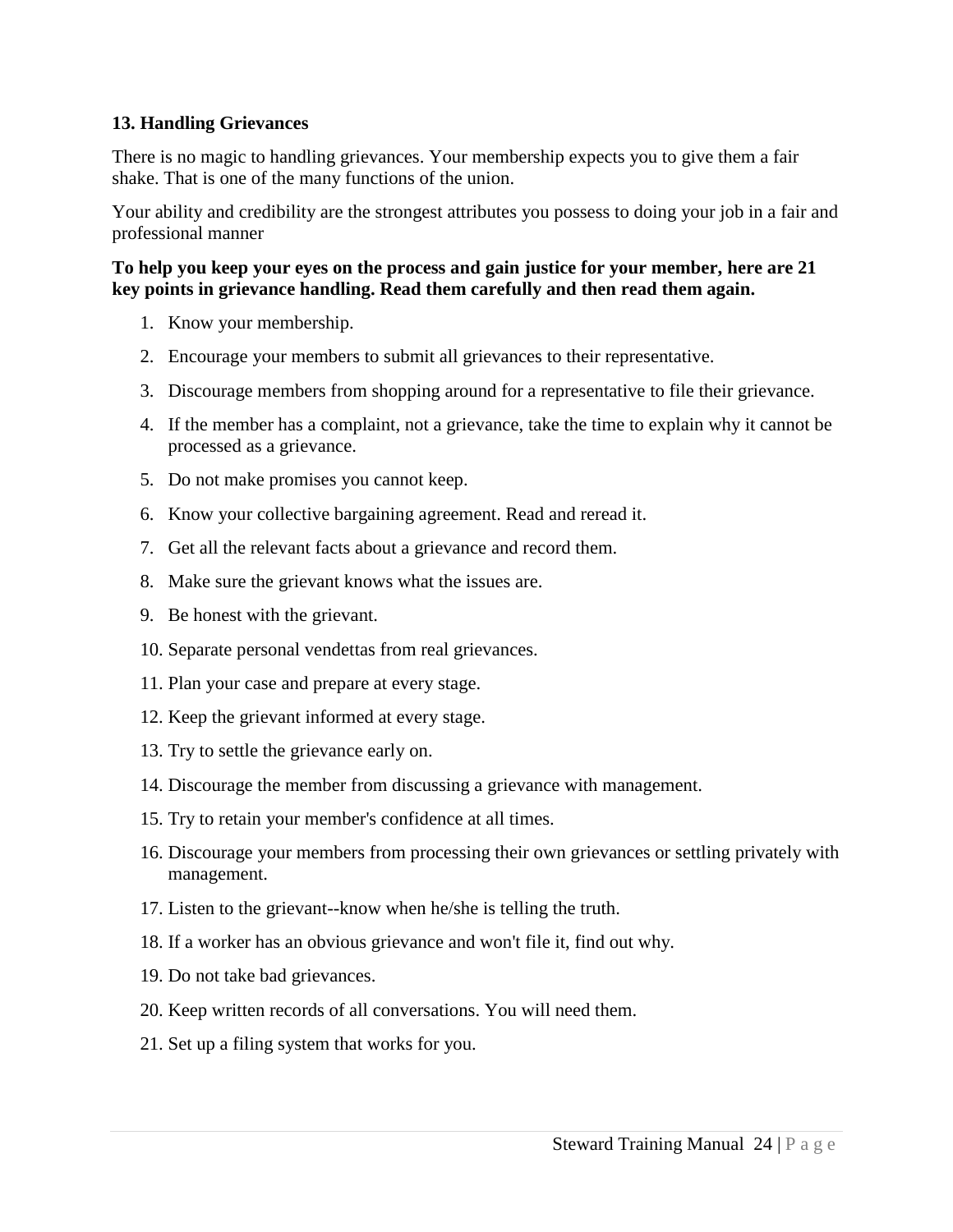## **14. What Does "No" Really Mean**

Many stewards hear the word "no" more often than they would like. It might happen like this.

A member comes to you with what seems like a clean grievance. They have been bypassed for overtime and according to your investigation they were at the top of the list, but were never asked. Simple?

You decide to meet and discuss the issue with management because it appears that the supervisor committed some oversight here. But when you get into the supervisor's office, he begins to talk about emergency work and needing to assign an available employee without going to the list. Your jaw begins to drop, the muscles tighten and it takes all your effort not to explode. You have just entered the world of grievance denial.

## **What happened?**

## **Bad decisions**

Chances are the supervisor on duty made a poor decision and management is now using the emergency work excuse as a cover. Of course the member has been wronged, but management doesn't like to admit it made mistakes. So it compounds the mistake and gets the union members angry.

Here's another scenario. Your shop has enjoyed a practice for many years. There is nothing in the contract that deals with the practice but a new supervisor decides to end it. You protest through the grievance procedure and are told the grievance is denied. When you ask why, the supervisor reads you the management rights clause of the agreement.

## **Don't take no for an answer**

We have to live with bad answers and grievance denials but that doesn't mean the process ends. Your first move is to explain to the grievant what just happened and make it clear that the union will not allow management to play games with his/her grievance.

Next, you must research and document the grievance thoroughly, if you have not already done so. Make sure that your notes of the first level meeting go into the union's file in case the second step appeal is handled by a different union officer. Insure that record is complete. Talk to the chief shop steward, executive board member, or local officer so that the proper person can make the strongest case on appeal to the next step.

Always consider the reason for the denial but your rebuttal is not necessarily the primary argument. If a member is passed over for overtime and there was no real emergency, stick to your guns about the bypass. If the supervisor hides behind the management rights clause--and they often will--insist that the employer consider the practice as part of the unwritten agreement between both sides. Show that the practice has been ongoing for a long enough time period that it appears to reasonable people that this is the way both sides conduct their business.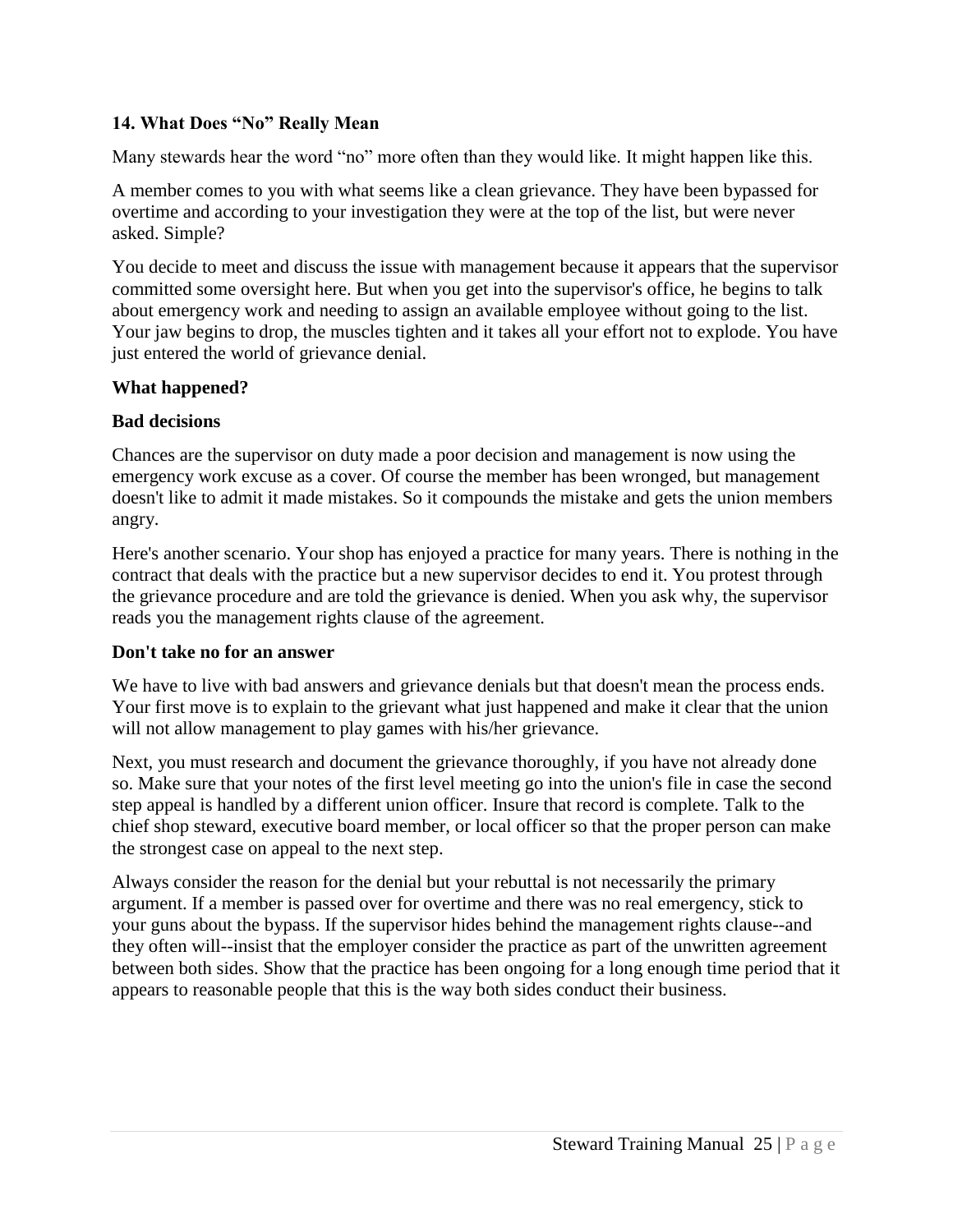## **What about no answer?**

Let's take a variation of this case. Suppose the supervisor doesn't answer your written grievance within the time limits set out in the agreement. The union must then choose to move the grievance up on appeal to the next step.

In the space on the form for management's reply, write in that still empty space, "not answered in a timely manner," and appeal to step 2. Do not miss out on the time limits.

When a supervisor does not reply to a grievance, it is usually because he or she is overworked, negligent, can't make a decision or won't make a decision. I have heard senior management complain that their worst nightmare in the grievance process is to go to arbitration where their lower people did not answer the appeals and the union progressed the grievance. Most of the time, they would settle the grievance to save face.

Employers will go to the issue of time limits first when responding to a grievance. And the language that justifies a rejection of the grievance on the basis of missing the time limit is usually found in the labor agreement. Good grievances--grievances with merit--can be lost when management sees that the union has missed time limits.

## **Keep appealing**

The key is not to let management control the grievance procedure through denial or refusals to reply. Their hope is that denial or silence might make the grievance go away. As frustrating as these tactics are, they cannot be allowed to divert the union from its primary task of defending members' rights on the job.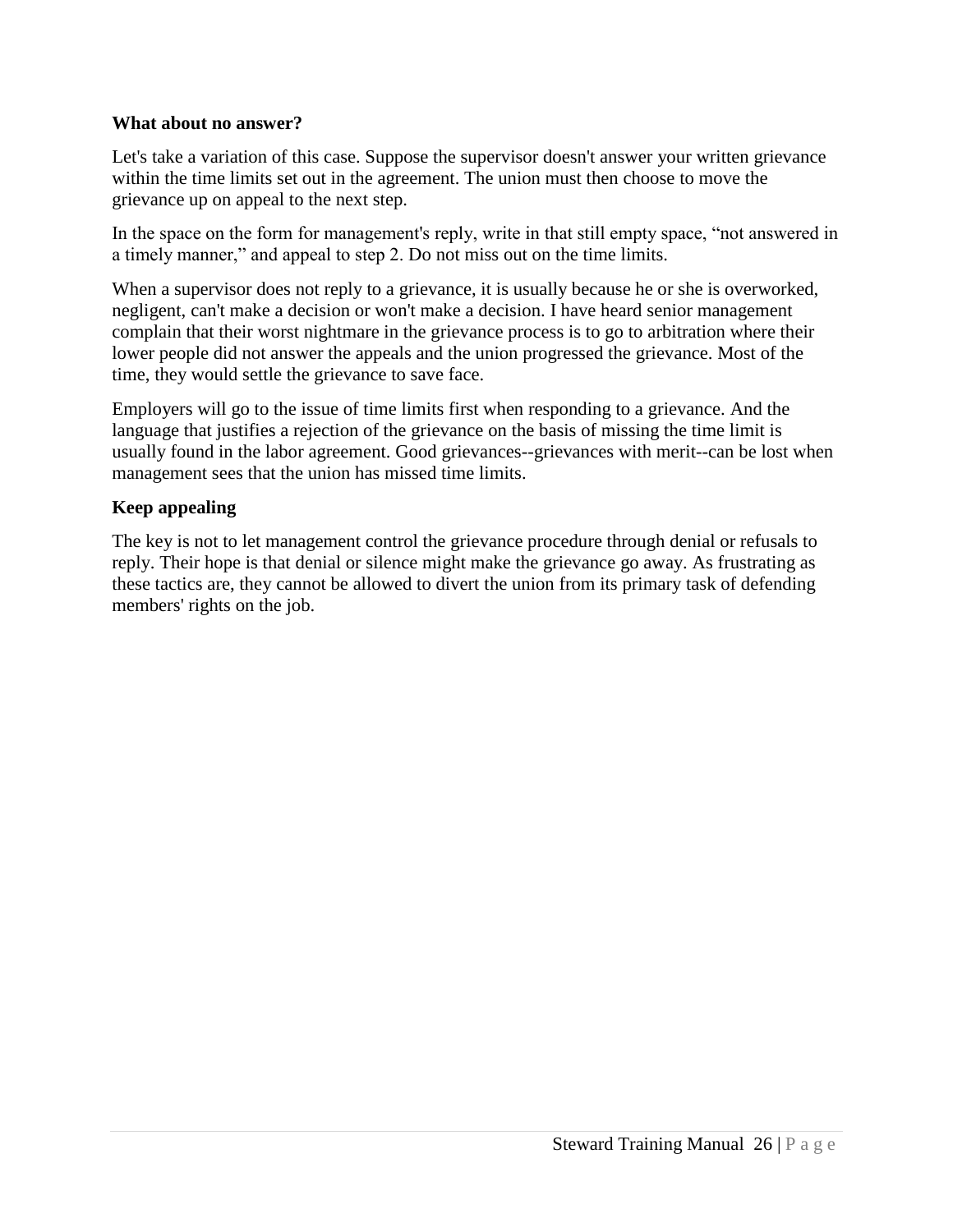# **15. Writing a grievance**

One of the most difficult jobs of any grievance representative is writing a grievance. Many of our contracts provide for the steward or representative to write the grievance on behalf of the member. By having the steward write the grievance, the union is better able to track the issue and control the grievance procedure. The member is better represented and the process is used to build solidarity in the local union.

## **Your grievance form**

The first step of the grievance process is an informal meet and discuss meeting involving the member, steward, and first line supervisor. Your goal is to settle issues early. In order to be effective towards this goal you must make advance preparation. Use your investigation form when interviewing the member, and follow the steps in the "Grievance Interview" section. Review the section "A Dozen Points on Grievance Presentation". Take a pad and pencil with you when you meet with the supervisor for the first step grievance meeting, and take notes of each participant's statements. If you are unable to resolve the issue at this meeting, let the supervisor know that you will need a verbal response by the second working day after the grievance was presented.

If the grievance is denied, complete the first step grievance form including the company's response and submit it to your Local President. Include a copy of the investigation form and any pertinent notes. Your Local President will assign a number to the grievance and submit a 2nd step grievance form to the company. The contract states that, "If the Union does not carry a grievance to the next higher Step within ten working days after the Company has rendered its decision, the grievance shall be considered settled in favor of the Company." Be aware of timeliness issues and mark deadlines on your calendar for follow-ups.

## **Be timely**

You must be timely in the presentation of your grievance. That means you should file it within the proper amount of time that is stipulated in your contract. Be careful of contract language. Working days and calendar days are different. Filing after the knowledge of the occurrence is different from having to file after the date of the incident.

When you write the grievance, limit the statement to basic information. Provide only enough information to identify the grievance so that management understands what the basic problem is, what violations have occurred and how the problem should be fixed.

# **Be brief**

You are not obligated to tell management in a grievance all of the results of your investigation. Don't do their work for them.

Omit the union's arguments, evidence and justification for its position. You should save that for the grievance meeting. You don't need to tip your hand before you get to that grievance meeting. Avoid personal remarks. State the position of the union not opinions. Opinion words include "I think," or "I believe." Avoid them.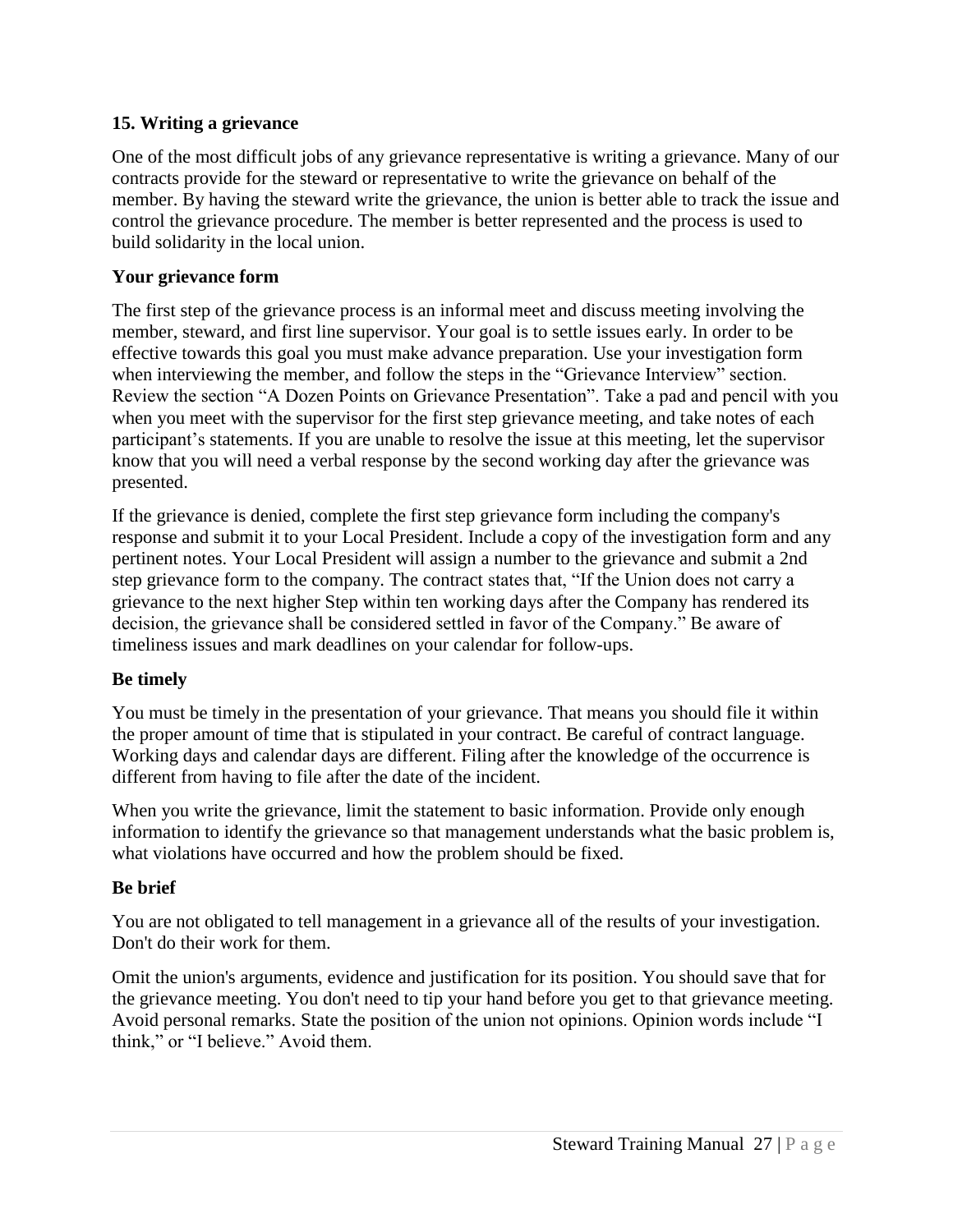When stating why there is a grievance use the phrase "management's action is in violation of the contract including Article VIII, Section 4 and 5." (Example) Allow for the possibility that there could be other violations.

# **The remedy**

You need a remedy in every grievance. By filing a grievance you are demanding that management right an injustice. Management will not give you anything. You've got to tell them what you want.

When you write your remedy, don't limit it. In grievances that involve money, benefits, or protests of discipline, use the phrase "the grievant should be made whole in every way including . . . ." Then ask for what you want.

The general phrase "made whole in every way," means that the grievant should receive any and all losses due to management's action. The word "including" allows you to add specific remedies later on in writing or in oral discussion with management.

Just because you use the phrase "made whole in every way," does not mean that management or even an arbitrator will search out the specific benefits management has denied your grievant. It is up to you to list verbally or in writing any remedies not noted in the original grievance.

Keep the grievant up to date on the process of the grievance. Your job doesn't end when the form is filed.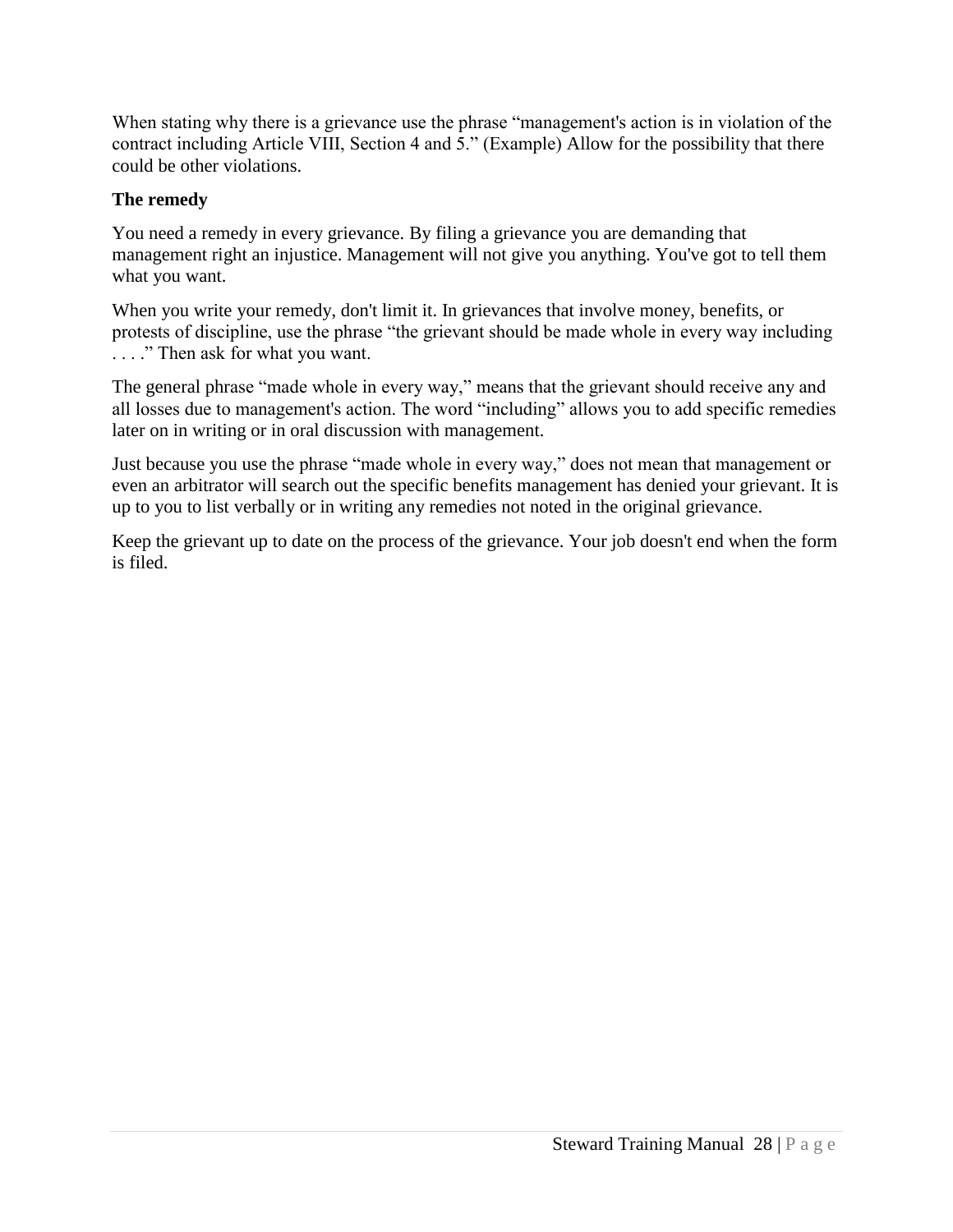# **16. Resolving Issues Early**

Here is the problem today for a local union steward. A member comes to you and asks you why their grievance has not been solved. "It amounts to a few hours overtime," they tell you. "Why does it take four months to get settled?" Good question, you say to yourself. Why must it take so long?

An experienced steward understands the grievance process and his/her key role in making the procedure work. It begins and hopefully ends with the steward and member. No step two or three. No arbitration.

This might sound like heresy but it is common sense. Few grievances should ever go up the grievance ladder and even fewer should go to arbitration. When a large number of grievances go up the grievance ladder, there is a serious problem with the procedure and its use. And that often signals a poor relationship between the employer and the local union.

## **Why should issues be resolved early?**

- 1. Members see results quickly. Minor issues should be tackled and resolved immediately. This shows the member that the union can deliver. Needless delay over a resolvable issue demonstrates weakness not strength.
- 2. Justice delayed is justice denied. This is an old saying which rings true today. How does it look to a member when a resolvable issue has to be processed in a way that takes months?
- 3. Resolving issues at an early stage builds up a relationship with your counterpart in supervision. It means that the issue doesn't go downtown or off the property and that makes the supervisor look good. This can also serve as the confidence building process which allows for other issues to be tackled.
- 4. Reducing the issue to a written grievance often forces both sides to posture and become inflexible.
- 5. Issues that could be handled by discussion can become costly grievances.

This does not mean we shouldn't file grievances. On the contrary, we should treat every grievable issue as if it will go to arbitration. Stewards should perform a thorough investigation and advocate in the strongest possible terms if a written grievance is merited and a step one meeting is necessary.

Let's also go through a reality check here. Your intentions may be the best but the road to hell is paved with the best intentions. Supervisors may not see early issue resolution as in their best interest. They might view sitting down with you to discuss issues as ceding over some of the little power that they have. They may also not be in the position to resolve issues informally. Usually, these are the same supervisors who must call Labor Relations to get an answer on your first step grievance. And then there are supervisors who are hostile to any kind of reasonable request.

But there is still a strong case for an informal discussion with management on workplace issues.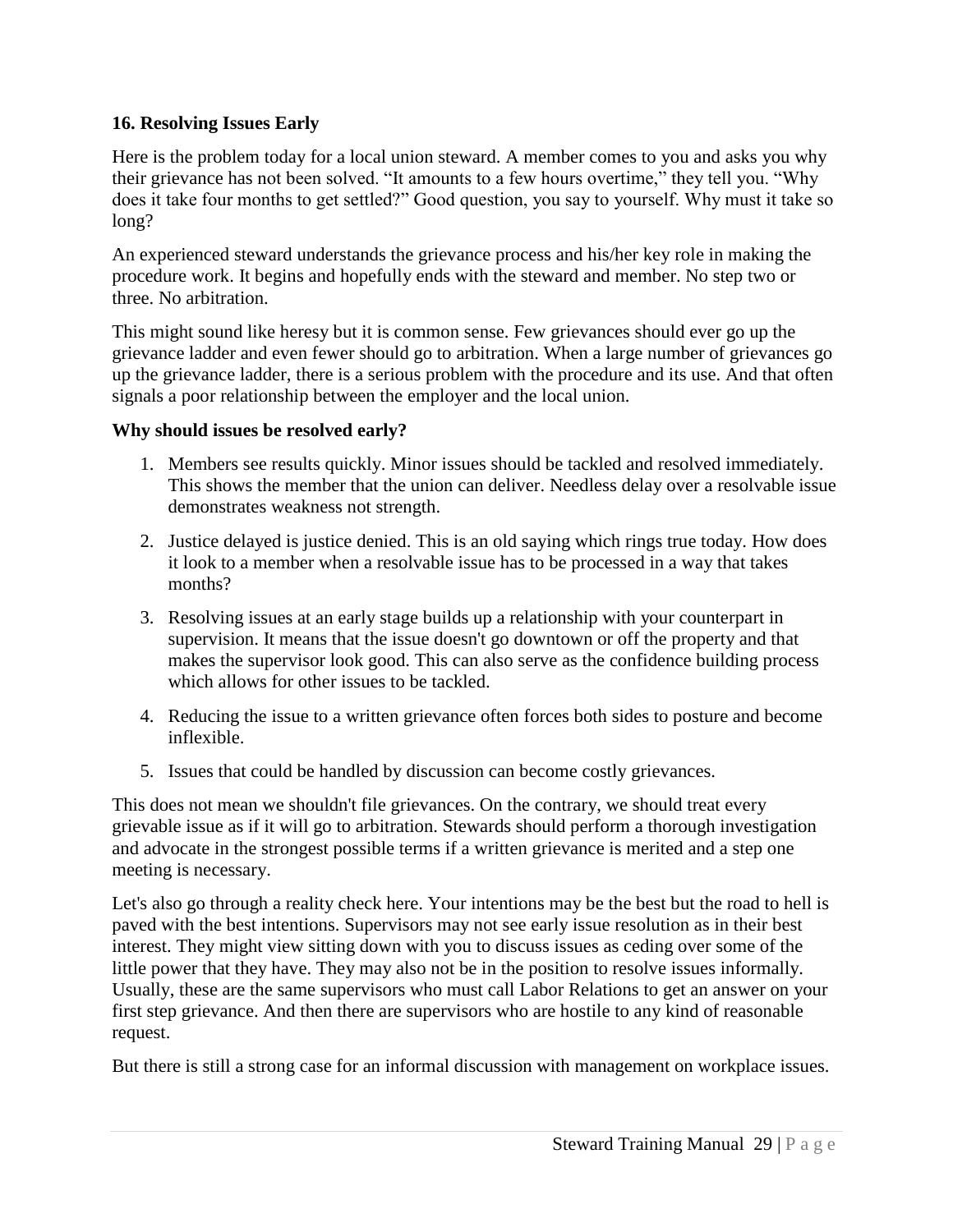Where they can feel comfortable, stewards should take advantage of "open door" policies to meet and discuss issues with supervisors. There is no reason why a steward cannot schedule a pre-grievance meeting with his/her counterpart in management. We already do some of this "meet and discuss" when we go into the supervisors' office over the nonpayment of overtime or problems with work scheduling.

If we can begin to meet and discuss, we can also begin to carve out areas where we can successfully resolve bargaining issues. And by doing so we can spend more of our time on other key steward roles such as organizing and political action.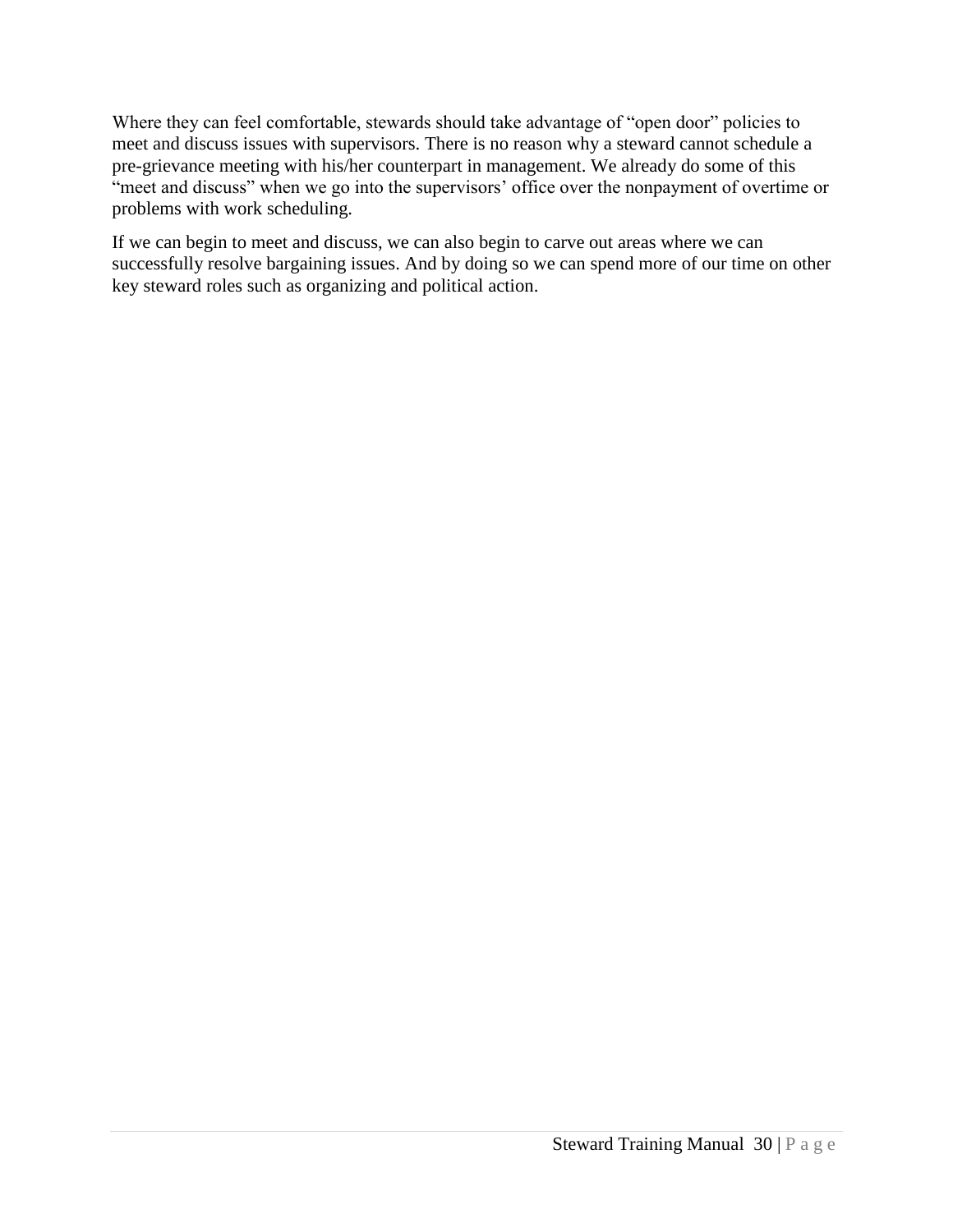# **17. Dozen Points on Grievance Presentation**

Many stewards do the basic work of grievance preparation. They listen to the grievant, investigate the issue and then decide whether the problem is grievable under the contract.

Once the decision is made to go ahead with the grievance, the steward usually requests a meeting with his or her counterpart in management. The grievance is then presented in an oral or written form.

Here are some hints on what to do prior to and at that meeting.

#### **1. Prepare the case beforehand.**

Have your facts down in writing. Organize and understand your notes to guide your presentation. Be confident. Anticipate the company's argument and have your answers ready. Make an effort to talk to the worker alone before you meet the supervisor.

Talk the case over, if necessary, with other representatives, your committee people, or others who might help you.

#### **2. Avoid arguments among union people in the presence of the company.**

Once you are in the meeting with management, maintain a united union front. If you have a difference of opinion during a meeting, take a recess and iron the problem out in private. It does not look unprofessional to call a short recess. If the grievant looks as if he or she is damaging the case, stop the meeting and ask for a short break until things calm down.

## **3. Stick to the point, avoid getting led off on side issues by the company.**

Insist on discussing the issue raised by the grievance only, nothing else. Take notes during the conference.

## **4. Get the main point of the company's argument.**

Try to narrow the area of difference between union and company. Listen intently and look for solutions to the problem that the company may feel it can only reveal by subtle implications, hints, indirect suggestions, or body language.

## **5. Disagree with dignity.**

Avoid getting excited, angry or hostile. On rare occasions, after you have reasoned that there would be an advantage to the union, such behavior may be advisable. The steward is cautioned to keep him/herself under complete control less he/she lose the advantage. Donít get goaded into anger. When the company has no case at all, they may try to provoke you.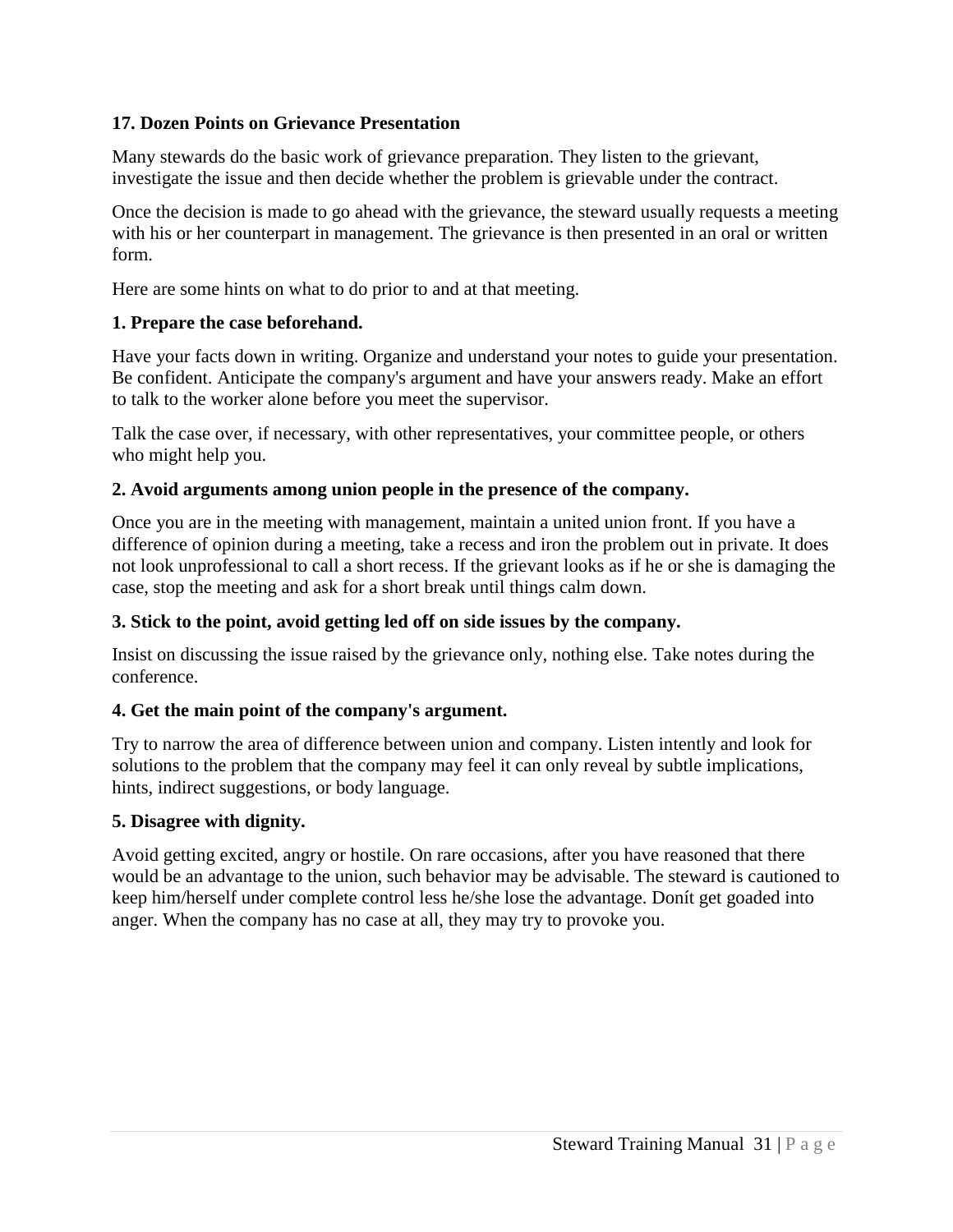# **6. Avoid unnecessary delays. Justice delayed is justice denied.**

If the company asks for more time, try to determine whether it is an attempt to stall or it is based on a sincere desire for more facts needed to settle the case. If the company is not trying to stall, you should grant a reasonable extension. You may need to go back to the company on another grievance and ask for more time.

But when company delays are intentional, the more time that passes, the "cooler" the grievance becomes and the less support you will get from the worker or workers involved. The more grievances that are piled up in the procedure, the more likely that the company will try to "horsetrade" a settlement of a few grievances for dropping of others.

# **7. Settle the grievances at the lowest possible step of the grievance machinery.**

But make sure they are properly settled. It helps to build better relationships in the department. The union representative will feel like the vital part of the union that he/she is. The union representative also wins respect from the members of his/her department. Don't pass the buck. If you can settle the grievance in the first step, do so.

# **8. The burden of proof is on the supervisor.**

In discipline cases, this is true. In money grievances, you might try to apply the same strategy. Let the supervisor try to justify and prove that the action he/she has taken is correct. Don't try to show where he or she is wrong. Let the supervisor first carry the burden of proof in telling you how he/she is right.

# **9. Avoid bluffing**

It is only a matter of time until your bluff is called; it is in the long run wiser to develop a reputation for honesty.

# **10. Maintain your position on a grievance until proven wrong.**

Avoid hasty conclusions that you were wrong. Take time to give the matter considerable thought.

11. Be prompt...Follow the grievance through.

Refer the grievance to the next step when not settled. Give the representative above you all the facts; also the arguments used in your discussion with the supervisor. Don't allow the grievance to lay around. Delayed grievances mean delayed justice. Keep a constant check on the progress of the grievance and at what step it is. Report back to the grievant and the department--they're concerned too.

# **12. Enforce the contract!**

Contract administration is a day-to-day activity and should involve the stewards and the rankand-file. The best contract in the world has no value if the workers and the union representatives do not require the company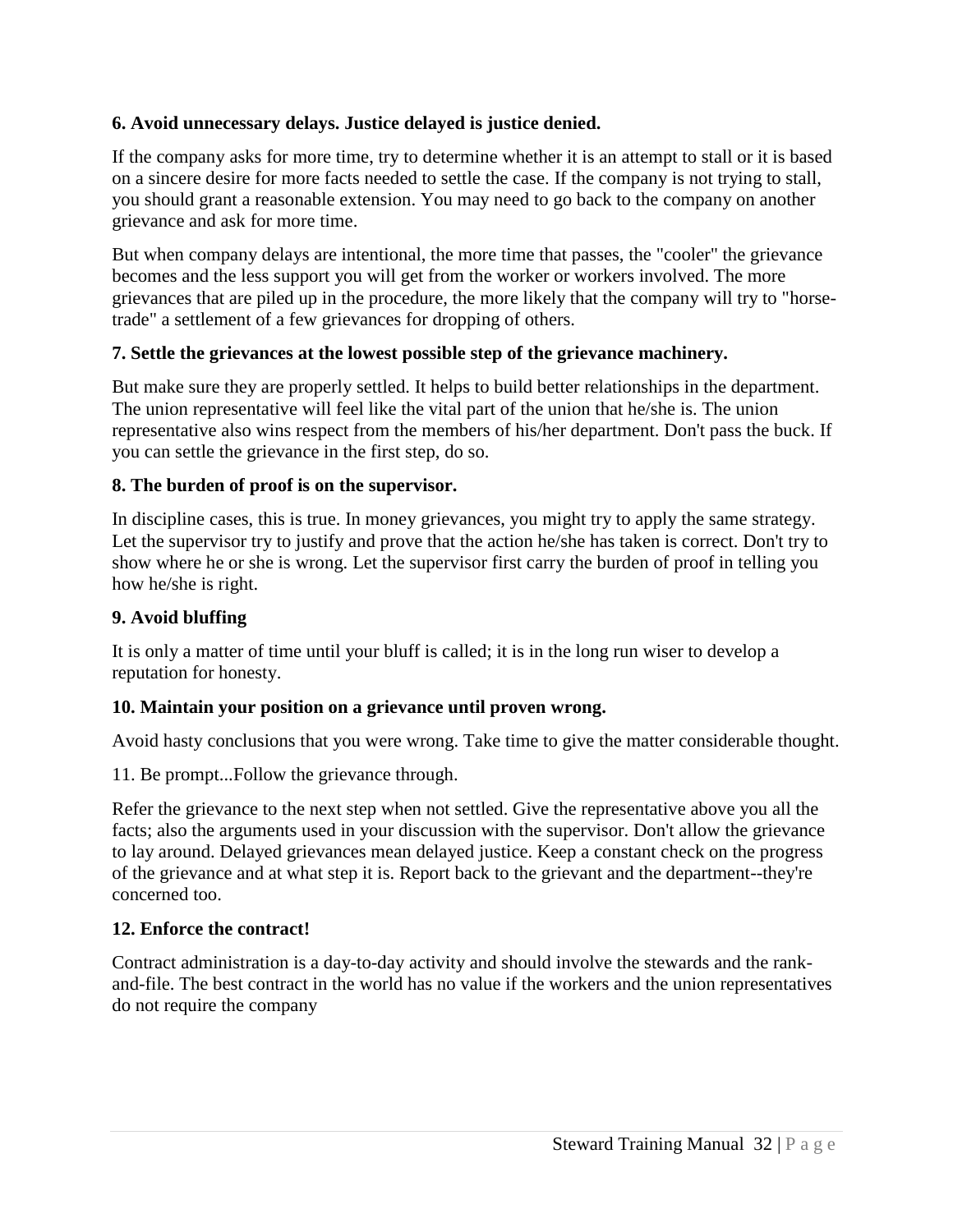# **18. Ten Rules to Prepare Witnesses for the Grievance Hearing**

Last week you went to a disciplinary hearing in which you presented the case for the union. Your case rested on the testimony of another member who you brought to the hearing. Then management questioned the same member. All of a sudden he got flustered and backtracked on the story. The witness no longer sounded credible, even to you. What happened?

A disciplinary case will be judged on the facts and you must present those facts through documents and witnesses. When you use a witness you must make sure of the witnesses' story. A solid grievance investigation including good interviewing techniques are basic to this process. But there is more.

A good grievance is only as good as the witnesses and the grievant. You must insure that the story they tell is consistent and they stick to it. That means you must adhere to the following rules in preparing your witness.

#### **1. Know what your witness will say.**

Once you have interviewed the witness, sit down with him or her and tell them the questions you will ask. Plan those questions according to the information the witness has offered.

## **2. Go through a dry run of your questions ahead of time.**

The questions and answers at this stage are meant to increase their comfort level, not to put words in their mouth or get them to memorize their story. Anyone can see through a concocted story or one too-well rehearsed.

## **3. Tell the witness what they can expect in their cross examination by management.**

Give them some possible company questions ahead of time and see how they respond. Tell them you will make sure that the company does not go off base on their questions.

## **4. Answers should be brief and non-technical. Tell them not to argue.**

## **5. Witnesses must not be evasive.**

If they cannot remember or do not know, they must say so. "I don't know," or "I can't remember" are perfectly reasonable answers. They do not necessarily weaken a witnesses' story despite what they might think. "No" and "yes" are also respectable replies to questions.

#### **6. When the company questions the witness on cross-examination, answers should be as short as possible.**

Do not let your witnesses do the work for the company. Make the company prove their case.

## **7. If the witness is sure of the facts, tell them to use words like "I remember."**

Words like, "I think" or "I believe" are weak and do not necessarily indicate facts.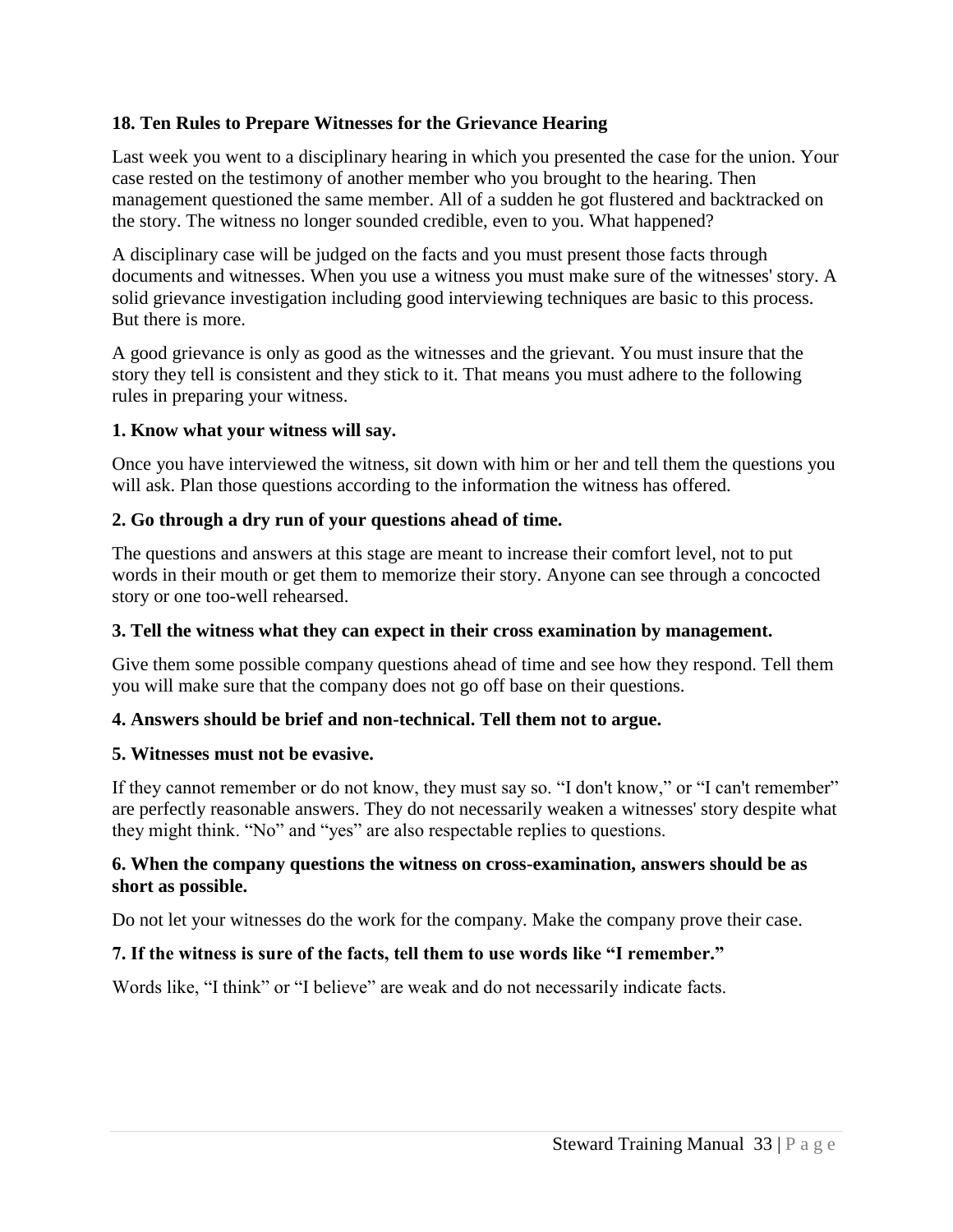## **8. Don't let witnesses get shaken by cross-examination.**

When you have a particularly strong witness, management may try to get the member excited, make them lose their temper or get careless with an answer. What they are trying to do is destroy a witness' credibility. Step in to prevent this. Don't let your witnesses be hounded or badgered. Don't let anyone put words in their mouth.

# **9. During your interview with the witness, walk them through the entire hearing.**

They have to know ahead of time what to expect. Describe to them the physical layout of the room, who will be there, and what will happen. The more they know ahead of time, the more comfortable they will be.

## **10. In any proceeding, tell the witness to admit, if asked, that they have spoken with you ahead of time.**

Don't let them think that the interview conference isn't part of the process. If they are asked, "What did your union representative tell you to say at the hearing," the proper reply is, "He/she told me to tell the truth."

Disciplinary hearings are uncomfortable and stressful events for members and witnesses. Once you realize this fact, you must try to do everything in your power to make your people more comfortable. Following these 10 simple rules will help.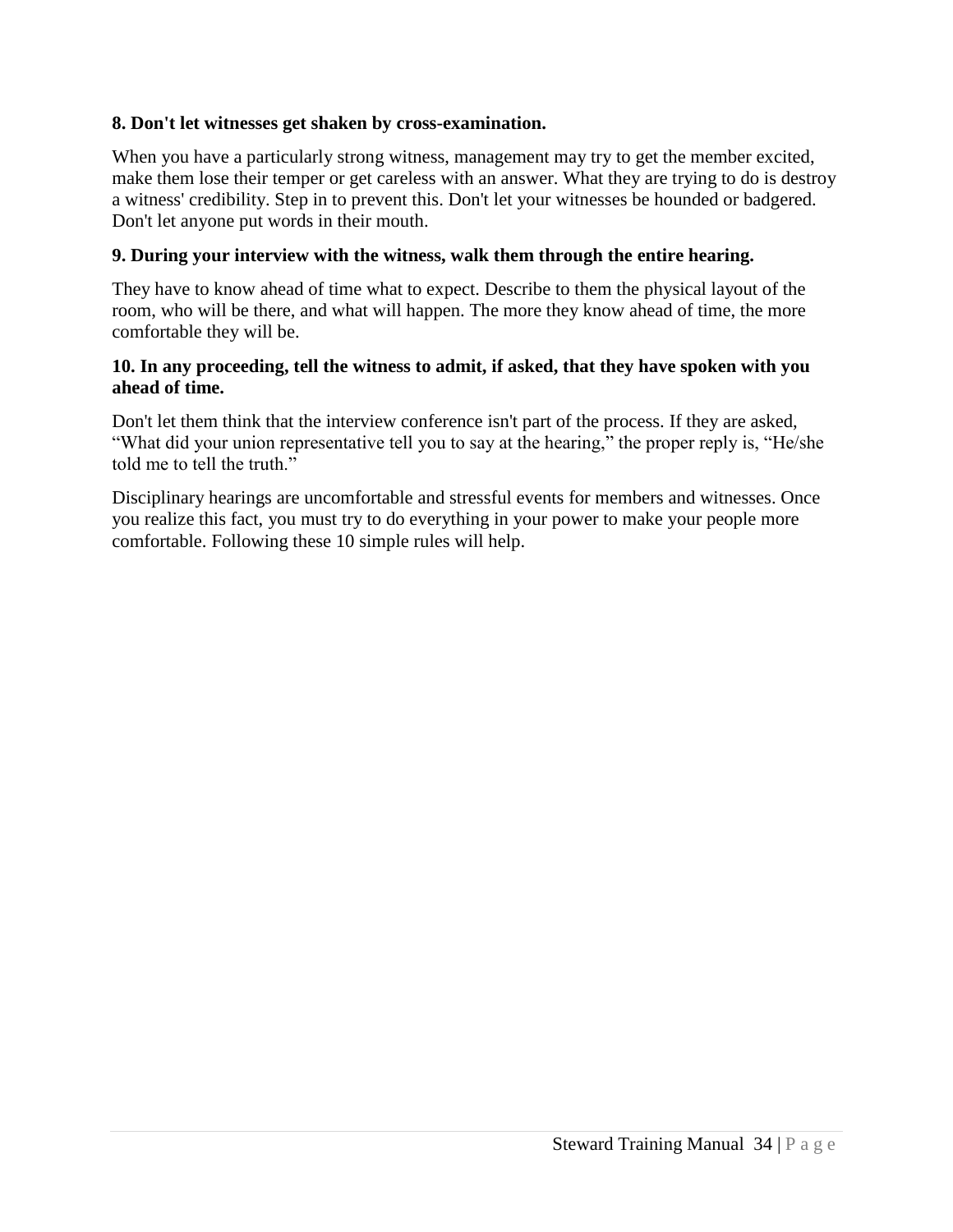# **19. Seven Ways To Lose a Winning Grievance**

## **What's worse than losing a grievance? It's losing a grievance that you and everyone else knew was a 100 percent sure winner.**

Losing "sure winners" happens every day -- not because of the quality of the grievance, but because of the way the union handles it. Making a fundamental error or forgetting a basic detail can snatch defeat from the jaws of victory.

Here are seven sure fire ways to lose even the best grievance.

## **1. Missing a Deadline**

If you were management, would you give the union a little slack if they filed an appeal too late - especially on a case that was going to cost the employer either a lot of money, authority or embarrassment? No way.

If you have to do something within a certain time frame, get it done. It could be filing a document, preparing for a hearing, submitting a brief or filling out a form. It makes no difference. The longer you wait, the greater the chance that you'll miss the deadline and lose your case.

# **2. Wait Until Somebody Brings the Issue to You**

Just because nobody brought a problem to your attention earlier doesn't mean the union shouldn't have known about it. If it started happening a year ago, and nobody made it an issue until recently, it may be too late to do something.

That's why somebody, preferably a group of stewards, needs to examine changes in the workplace as they are happening. Can management do that under the terms of the contract? Does it hurt employees? Is it legal? If you wait until someone complains about it, it may be too late.

## **3. Fail to Arrange for Witnesses to Attend Hearings**

You may have a fantastic eyewitness who will verify everything the grievant alleges. But if you wait until the last minute to notify the eyewitness about a hearing date, you may find that he or she is out of town, in the hospital, or just plain unreachable. Then where will you be with no corroborating testimony?

Be sure your witness knows when and where the hearing is, too. Witnesses aren't much good if they show up at the wrong place or time to testify.

# **4. Don't Prepare Your Witnesses**

There's nothing like the sinking feeling you get in a grievance session when a grievant or witness says something that destroys your case. Go over every question you will ask beforehand. Witnesses shouldn't volunteer information. Their answers should be short, factual, and to the point.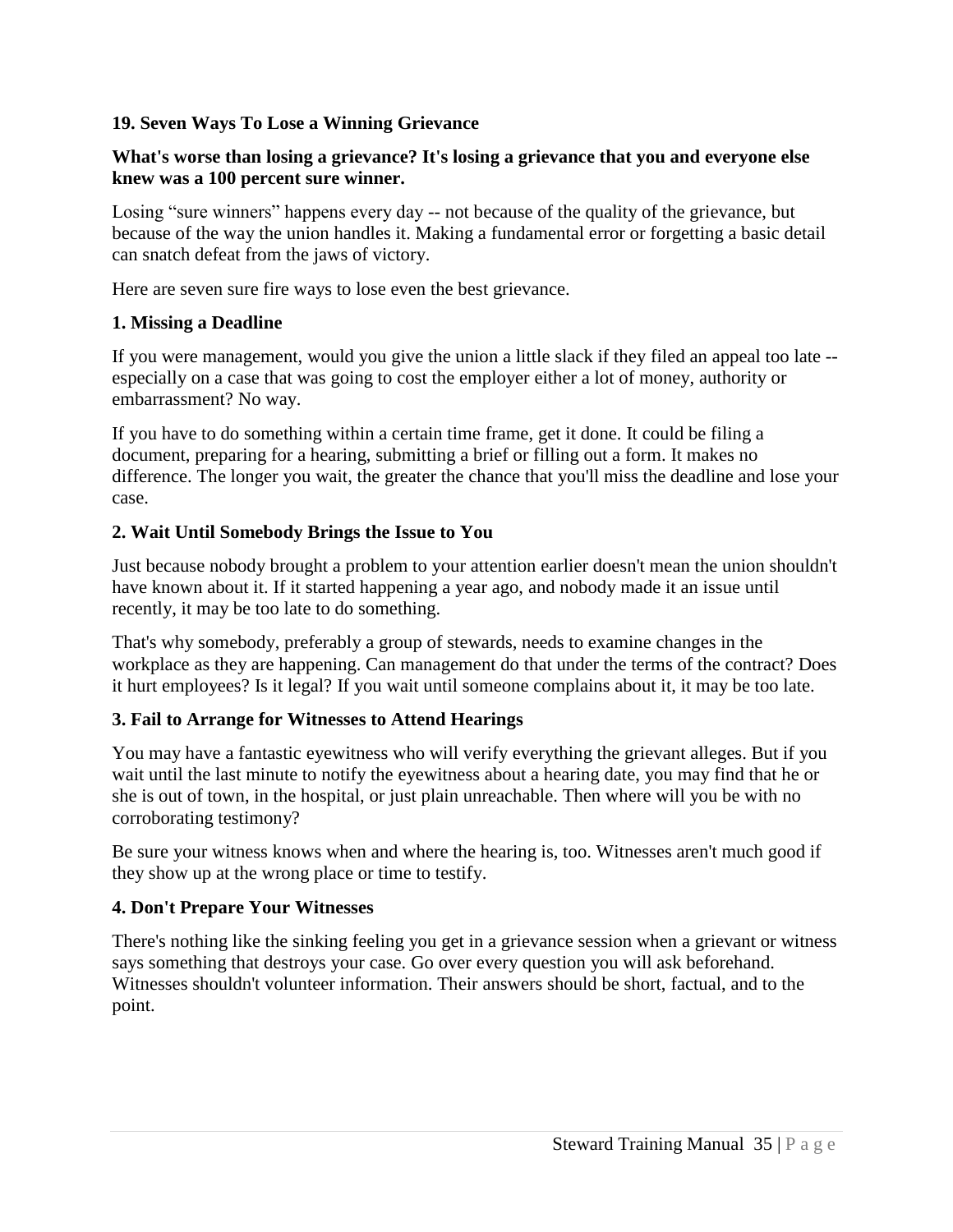# **5. Fail to Cite the Most Compelling Section of the Contract**

Some people routinely add the words "other related sections"; to the part of the grievance form that asks you to specify the contract section that was violated. Later in the grievance process, somebody may figure out that some other section of the contract provides a stronger argument. Always check the full contract first. Talk it over with someone else who knows the agreement. Cite all the articles that reasonably seem to apply. But if you can hold open your options (by listing "and other related sections") until you are asked to be more specific, you may buy some time to strengthen your case.

# **6. Get Personal**

It lessens your victory if management drags out the grievance process needlessly long. If they stall things because they think they can win, there's not much you can do. But when they do it just out of spite and personal animosity, maybe you could have prevented it by keeping the grievance process strictly professional and not a grudge match between two individuals.

Winning is its own reward. You were right and management has to acknowledge it. Don't give them an unnecessary reason to postpone the final resolution.

# **7. Figure Out What Winning Really Means After It's Too Late**

"Winning" is not always as clear as it seems. Sometimes winning means getting redress -that is, undoing a wrong or winning some sort of compensation for the victim. In other cases winning means setting a precedent for the future. In yet other cases, winning may be seen as holding management accountable for its actions -- an apology, public acknowledgment that they were wrong or embarrassment of a particularly authoritarian boss. Know what kind of win you want when you start the process, because these goals may be competing -- or even exclusive of each other. You may "win" the grievance, in the formal sense, but if you didn't demand the right resolution, it probably won't feel like much of a victory.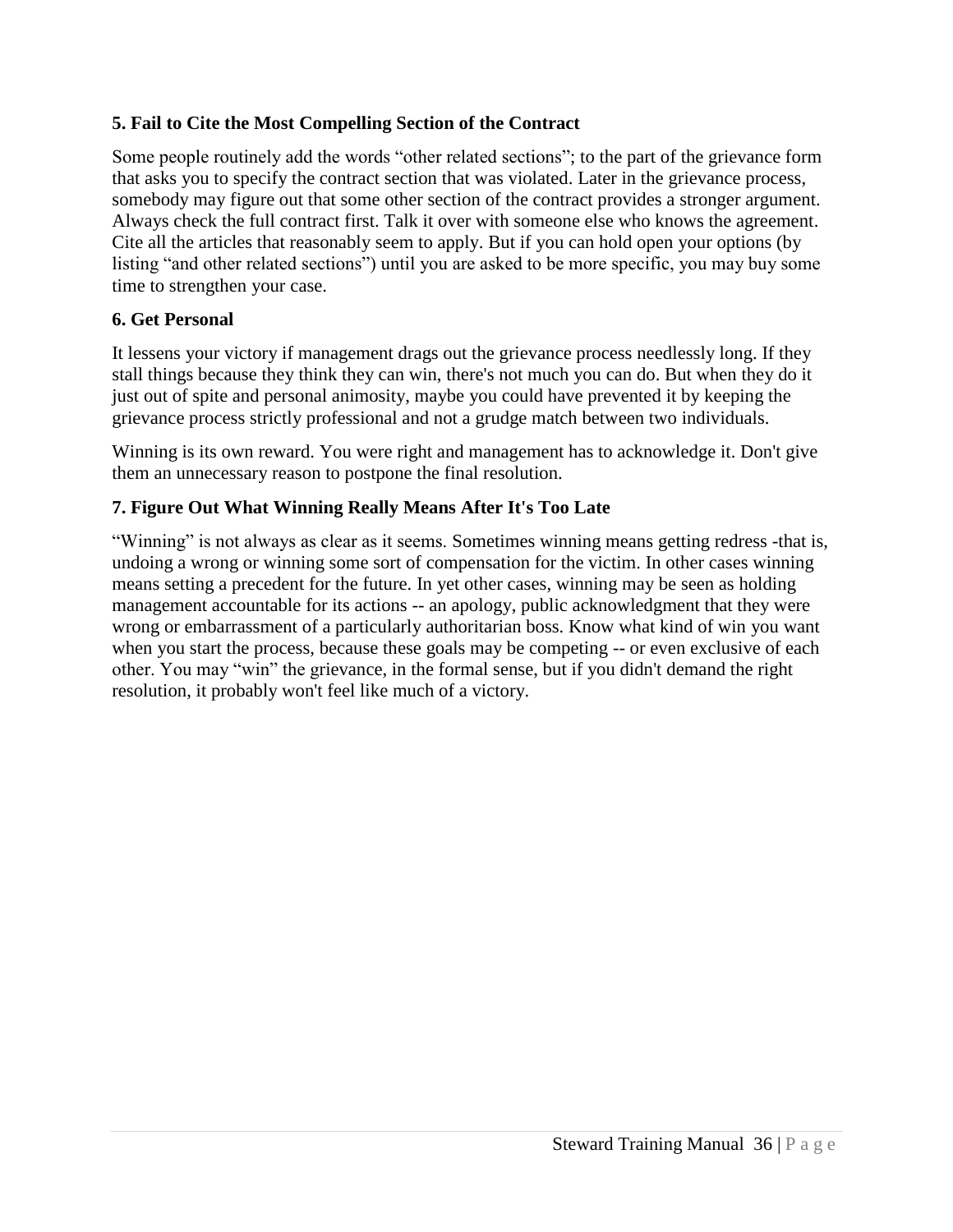# **20. When the Member Doesn't Have a Grievance**

For most shop stewards, the process of handling grievances is pretty routine. We are out there on the property, every day making sure that management holds to the agreement.

And when the member comes to us with a problem, we check it out. We do the proper grievance investigation to determine whether the issue is really grievable under our agreement.

But what happens when we do all we can but the problem is not a real live grievance? It's happened to all of us. Your coworker--someone you've worked with for ten years asks you to file the grievance that just isn't a grievance.

## **What do you do?**

Let's start with what you shouldn't do. Don't file the complaint or issue if you know it isn't really a grievance. If you do, you are transmitting three pretty poor messages.

# **Wrong Message**

First, the member thinks you can actually achieve something with the grievance procedure that it isn't designed to do. The member gets the impression that the grievance is a lottery and every entry has equal weight. That simply isn't true and it is isn't fair to the member or to other members. Besides you raise expectations which you can't fulfill.

Second, it damages your credibility with management. Part of the goal of grievance handling is to resolve problems; and grievance resolution needs the cooperation of both sides. If you go to management with lousy grievances, you will quickly lose the company's respect. Your judgment will be called into question when you present other issues which might be very legitimate grievances.

Lastly, filing frivolous or poor grievances can make management retaliate and poison the relationship with the union on even larger issues.

# **What should you do?**

Tell the member straight out that the problem isn't grievable under the contract. Explain why. Don't take for granted that members understand the union's role in handling grievances and what the repercussions are for filing frivolous ones. Explain what the process can achieve and what it can't. Talk about the bottom line issue of justice for all members.

# **Don't procrastinate**

Don't procrastinate but deliver the news directly and sympathetically. Expect some emotional heat at this discussion, but listen sympathetically so long as you personally don't have to bear the brunt of any outburst.

Also keep good notes as to your decision and if there is a stewards' meeting at the local, make it part of your report so that the member does not go shopping around for another steward to file the grievance.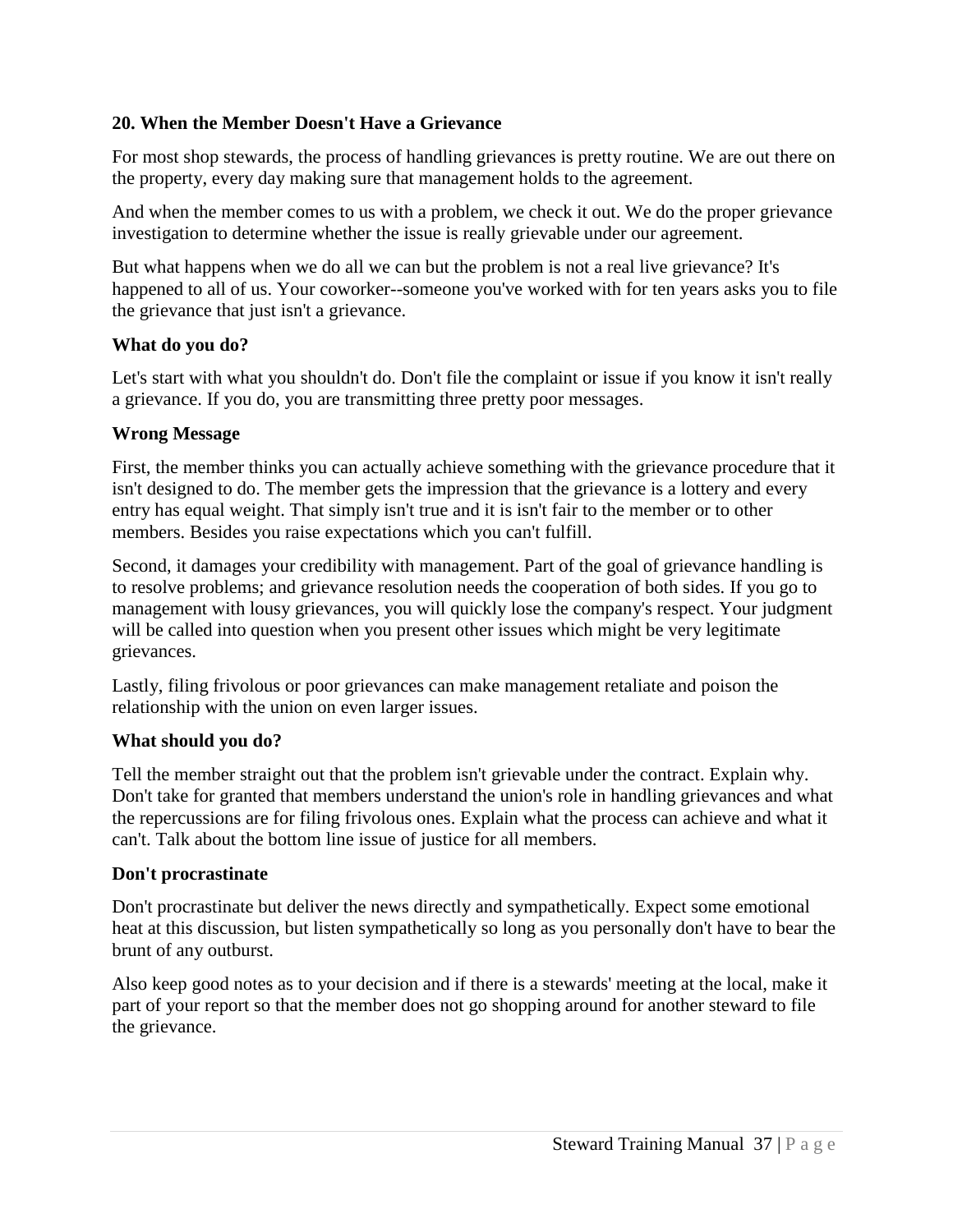# **Try to resolve the issue**

See in what other ways you can resolve the issue. There is no reason why you can't go with the member to discuss the issue with supervision. If the issue is serious enough, discuss it with your officers to come up with a strategy to deal with it.

If the problem is a personal one, direct the member to a union counselor or other appropriate services that are available to the members.

Saying no to the member about filing a grievance is one of the toughest responsibilities you have as a shop steward. Some members will never be satisfied with the answer. But for most members, some demonstration of concern and possible resolution will go a long way in building the local union.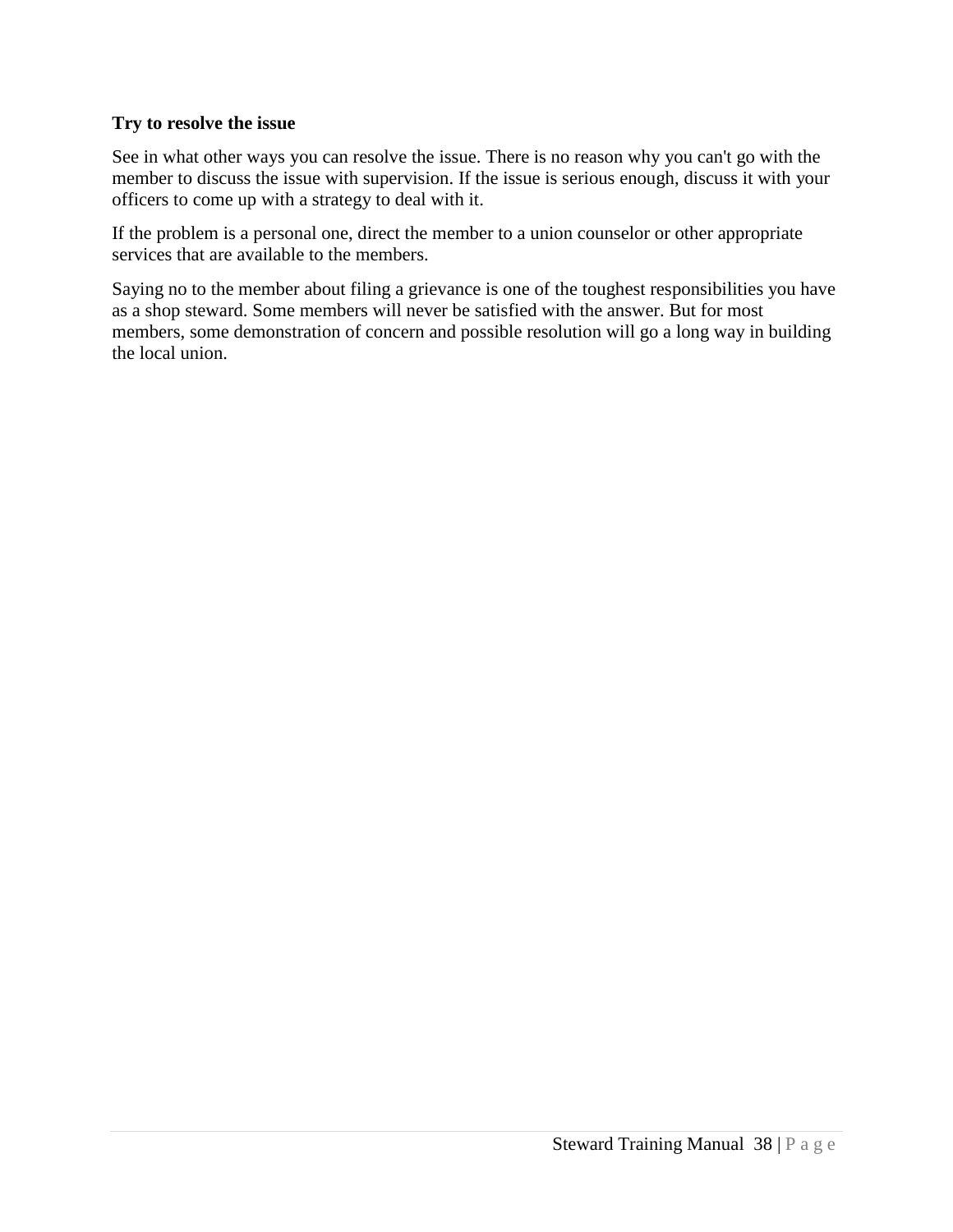# **21. The Disciplinary Interview**

When any local union examines the number of grievances filed in a year, they usually report that most of the paperwork deals with the issue of discipline.

While we don't often challenge the right of management to issue rules, we are more likely to challenge the manner in which management enforces the rules.

In most cases of discipline, members have a right to a fair investigation and a hearing on the alleged infraction.

While details and procedures may differ in certain contracts, there are some basic rules which apply to all disciplinary hearings.

# **1. The member should always ask for union representation.**

First and foremost, if a member is called into any labor-management meeting in which he or she feels that discipline may be assessed as an outcome of the meeting, they should ask for a union steward to be present.

This is right that a local union must make clear to its members. Contracts and bargaining laws may differ as to how that right should be exercised, but the bottom line is that no member should go into this kind of meeting without union representation.

Few members are well-versed in their contractual rights, work rules, and limitations on managements' rights as a union officer. A steward has protected rights at any labor-management meeting when acting as a union representative. A member does not. That means a steward can say things and act in the kind of advocacy role that a member cannot. And that role is protected usually by law and/or contract.

A steward has two key roles at any disciplinary hearing: (1) to protect the member, (2) to protect the union and the contract. These roles are inter-related.

# **2. What should the member do if the meeting is not a formal one?**

Unfortunately, many meetings which result in discipline do not appear to be formal hearings when they start. A member might be pulled aside by a supervisor who asks, "Would you mind stepping into my office for a minute?"

A member should always question the nature of the meeting. "What's up?" is the usual response. A better answer might be, "I will comply with your request if you tell me what the nature of the meeting is" or "Sure, just tell me what this is all about."

If the supervisor's answer in any way indicates that the supervisor may be investigating an incident, reviewing a record, or if you feel that the meeting or its outcome in any way will take the direction of discipline, the member must ask to have a union representative present.

If the member is unsure of the content of the meeting, he or she should still ask for a union representative to be present. Denial of that request under certain laws and contracts is grievable and can (although not always) mitigate the discipline assessed over the alleged offense.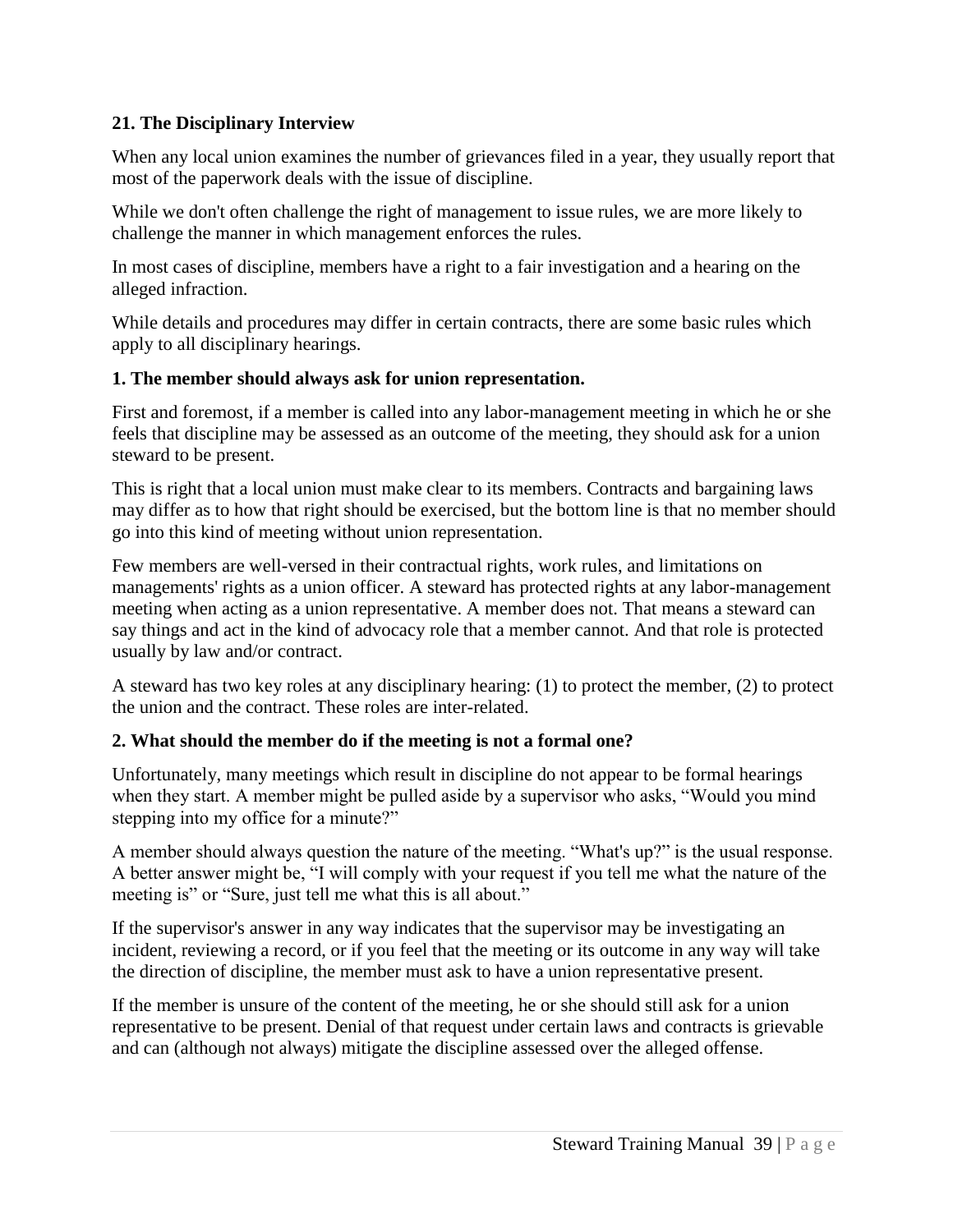# **3. What should the steward do if the meeting has already started?**

There will be times when the member does not exercise his or her right to representation at a disciplinary meeting. If the shop steward finds out and sees the supervisor's door closed, the steward should knock at the door and request that the supervisor inform the member that a union officer is outside waiting to sit in at the meeting.

If the request is denied, document the denial in writing and ask the supervisor to sign it. What you are doing is creating a record that the supervisor is denying the member his or her rights to representation.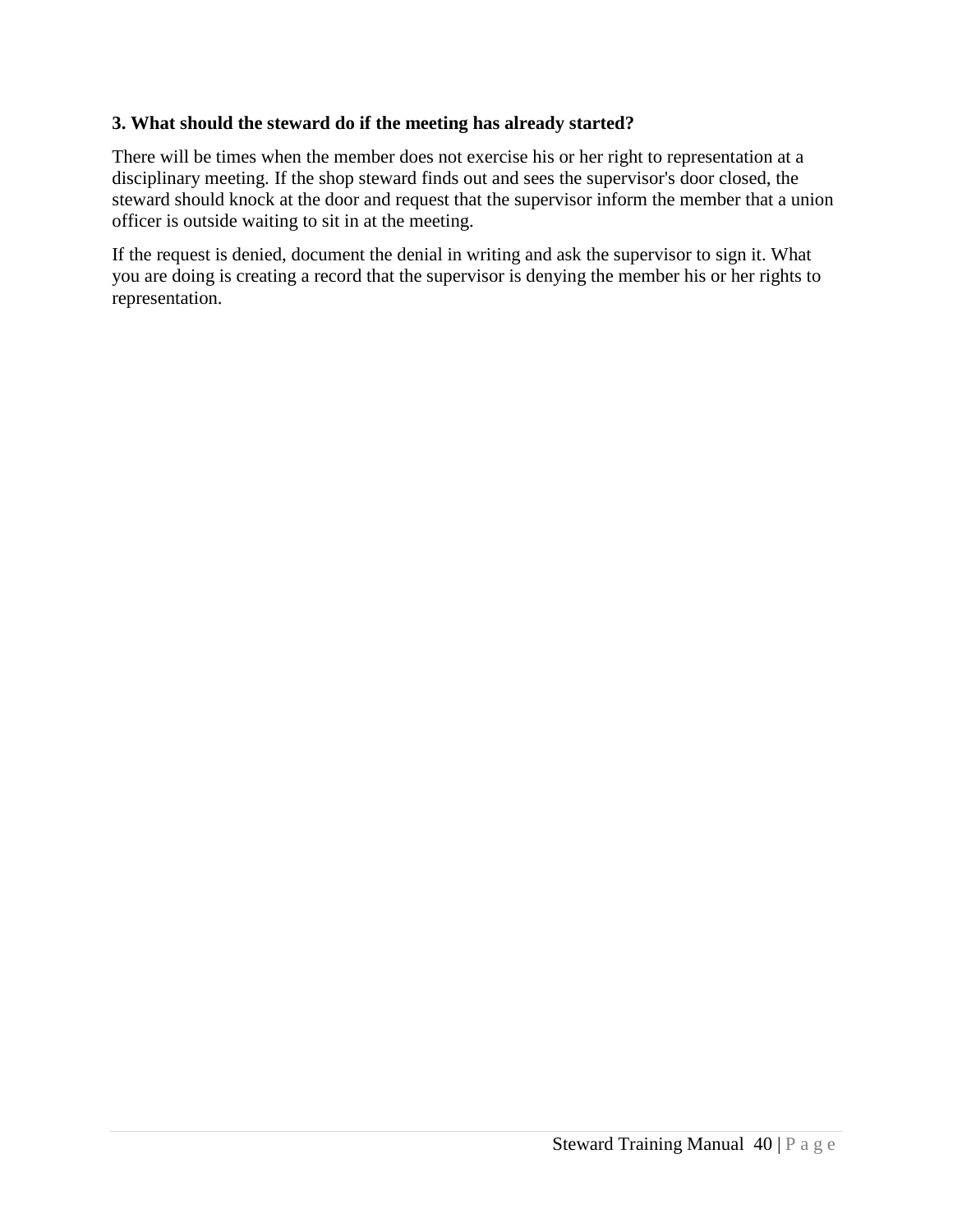# **22. Preparing Discipline Cases**

A majority of all grievance cases handled by local unions concern some form of discipline - alleged absenteeism, poor job performance, insubordination, or inappropriate work behavior. The percentage of disciplinary cases can range as high as 70-80 percent of all grievances. This means that shop stewards and local union grievance officers must spend a lot of time handling these cases.

In the long term, they must also develop strategies to handle management at the local level to prevent such cases from even arising.

Steward and leadership training concerns both these issues. This column will address the issue of actually handling the disciplinary grievance.

# **Key is Credibility**

For the union, discipline cases deal often with the issue of credibility - whether the member's version of what happened can be reasonably believed. The issue must be handled by the local union in such a way so that if the case was to be submitted to arbitration, the union side would be believed by the neutral.

This means that the grievant's story must be constantly tested to determine exactly what happened. It's human nature to be emotionally involved in an incident. A grievant might describe what happened to himself or herself but their choice of words might give an inaccurate description of the chain of events.

Or they may stretch the truth in order to get you to believe them. Details of conversations might be invented. The member might mistakenly place a witness closer to the incident than they actually were.

## **Check the story**

A steward must constantly go over the story, checking every aspect of it. Challenge the story as you would expect management to challenge it. Explain to the member that you are not doing this to undermine him or her, but to help put forward the strongest case.

Try to find other credible witnesses who support the grievant's story. Different witnesses see the same event differently. Don't be surprised at this.

Talk to the supervisor or company witnesses beforehand. Check out their story and write it down. You might need to refer back to these conversations at the disciplinary hearing or grievance appeal. If you can show that the supervisor said one thing to you at your meeting and then he or she contradicts this story at a hearing, you begin to build a case that questions the supervisor's credibility.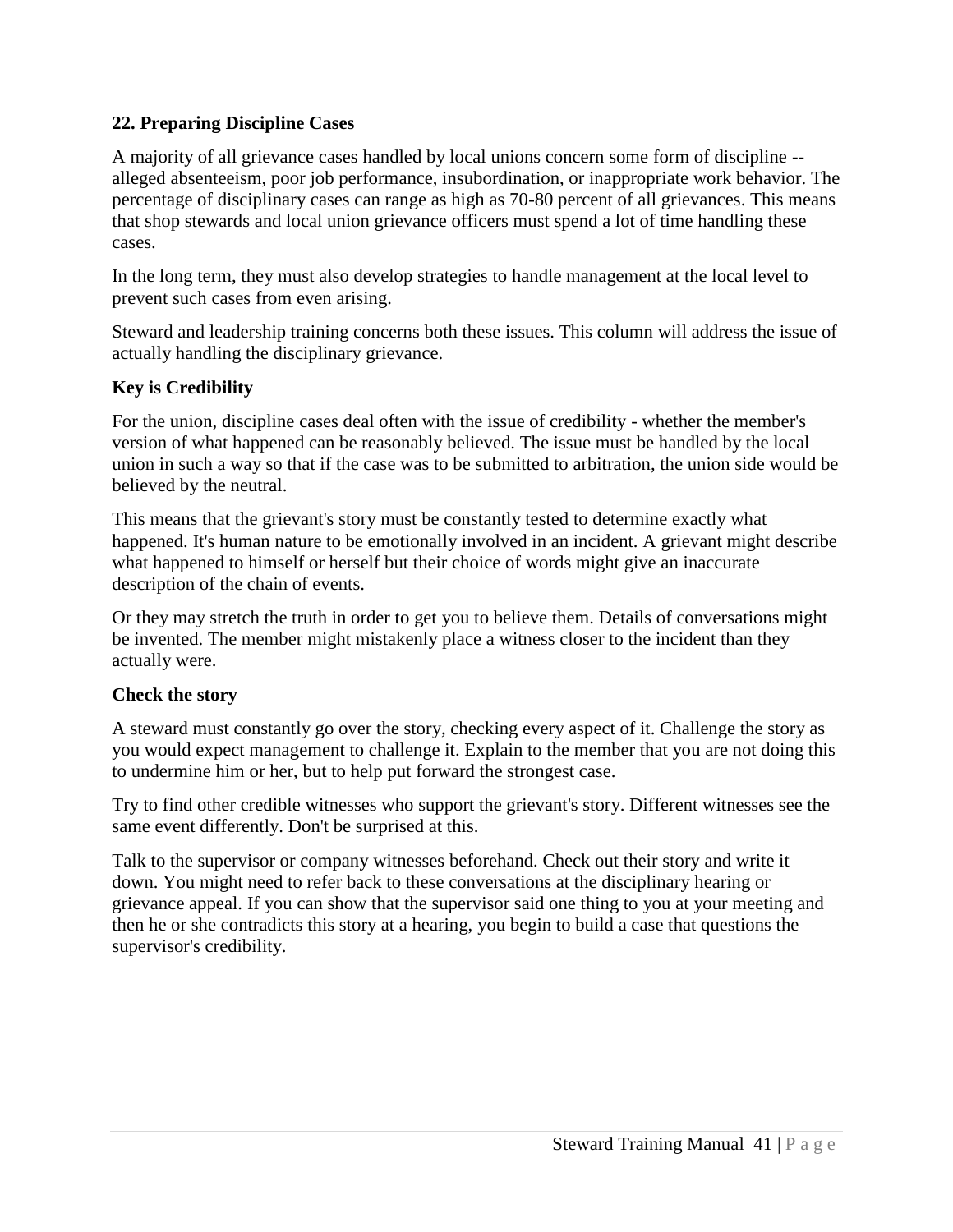# **Check Records**

As a representative of the union, you have a right to the member's personnel record. Employers may have specific procedural policies about getting the record, but you need it prior to any meeting with management.

If you can't get it in time, request a postponement of the meeting without prejudice to the negotiated time limits on hearings or grievance appeals. In most cases management will be reasonable about postponements because they may at some other time come to the union with a similar request.

Make certain that the member's record is accurate. If there are entries on the record which should have been removed after a certain time period (some contracts have time limits for adverse entries), hold the employer to those time limits.

Employers use personnel records to build their case against a member.

#### **Check the Contract and Rule Book**

Hold the employer to the same standard that they use on union members. Refer to the contract and rule book to see if there was a violation. Even if there was a violation of the rule book by the member, the rule must reasonable and known. Ignorance of the employer's rule is not a strong defense, but there may be some mitigating circumstance such as poor communication of the rule by the company.

If the rule is not reasonable or related to the work, safety of others, or company image, you may be able to argue that the grievant should not be held culpable.

## **Is the Employer Consistent?**

Compare the member's actions with others. Make sure that he or she did not do things any different or worse than others who were not disciplined at all or received a lesser penalty. You may be able to argue that the company is being arbitrary or discriminatory.

## **Look for Motive**

In cases of insubordination, check to see if the grievant was provoked or tried to defend himself or herself. Consider the supervisor's motive. Was the member being set up?

Your role is to build the strongest case for the member and that means making a believable case.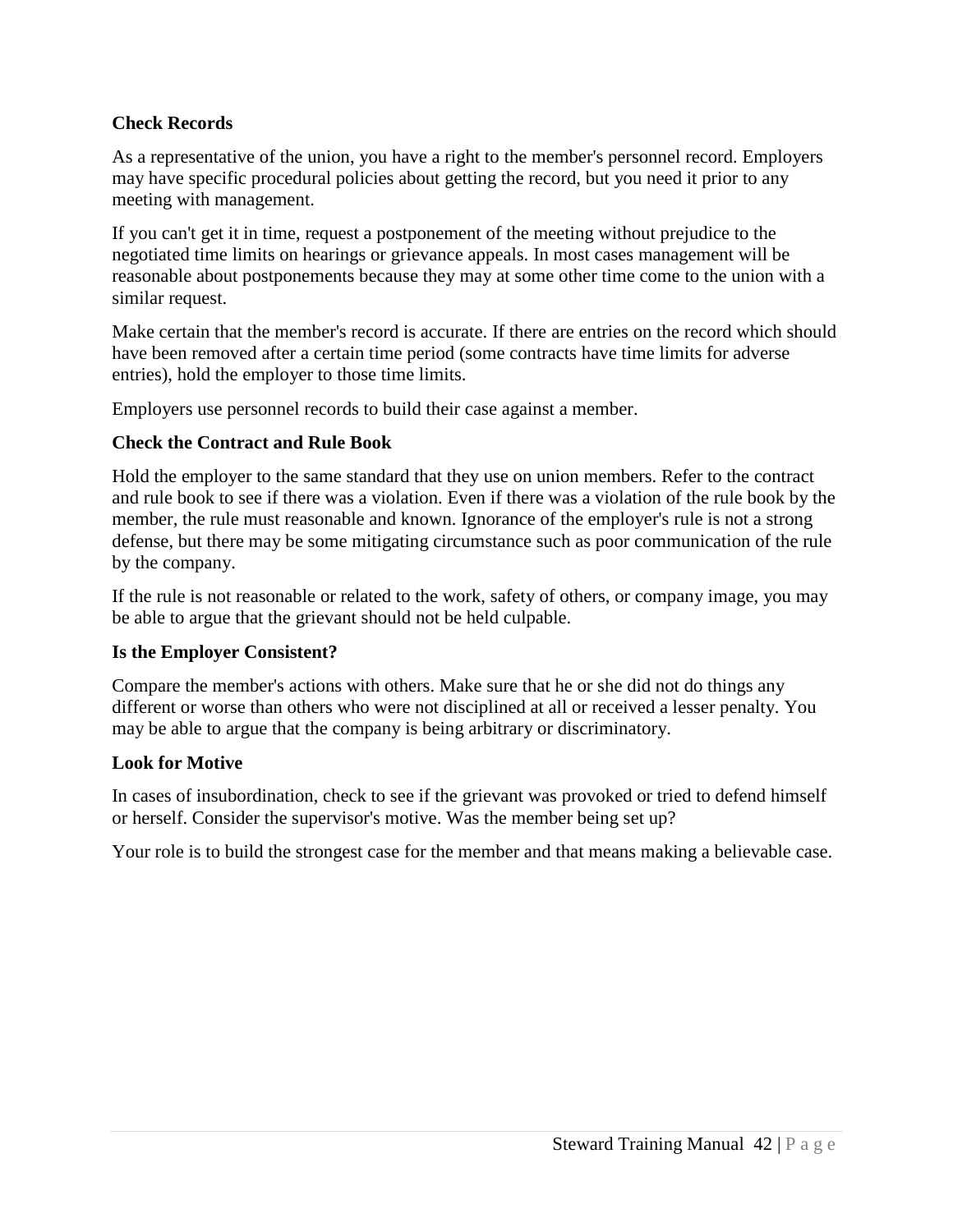# **23. The Steward's Role at a Hearing**

The nature and procedures of disciplinary hearings are governed by law, contracts, and/or procedures.

In general, the steward should follow these guidelines at a hearing:

- 1. Speak to the member prior to the hearing. If it is a formal disciplinary hearing with a notice, check the notice and proceed with an investigation of the alleged infraction. If you are called in at the last minute, seek a postponement so that you can make a proper investigation. If the meeting is informal, make sure the member has time to talk with you ahead of time or take a recess to get some understanding as to what happened.
- 2. Prior to the hearing, inform the member who will be present, how the meeting will be conducted and what he/she should expect.
- 3. Get as much information as you can beforehand. Do not let the employer withhold information. If they do, speak to your local union. Document any denials of information in writing and get it on the record.
- 4. If there are any witnesses at the meeting or hearing you should question them as you see fit. In most formal hearings, the process of questioning the company's witness is called cross-examination. You have a right to ask these witnesses questions to determine the accuracy of their testimony and their biases. Your rights to questioning should not be interfered with by management. If you are denied that right, make sure that such denial is entered on the record.
- 5. It is perfectly proper for members to answer questions with, "yes," "no," or "I don't know." Once the member has answered a question, he/she is under no obligation to elaborate.
- 6. At most hearings the steward can take as active a role as he/she sees fit.
- 7. You can stop the meeting at any time to speak privately with the member.
- 8. Take notes or bring in a second person to take notes.
- 9. Do not rely on the supervisor's notes.
- 10. The written record is important. It documents what actually was said, not what was allegedly said. Cases have been won and lost on the accuracy of the record.
- 11. The bottom line is to make sure that the member is treated as fairly as possible under circumstances that are heavily weighted against him/her. You must handle all discipline as if the case will go to arbitration. Remember, even if the investigation does not go the way you had hoped, you can challenge the discipline, how management conducted itself through the process, or the just clause section of your contract by appealing through your grievance procedure.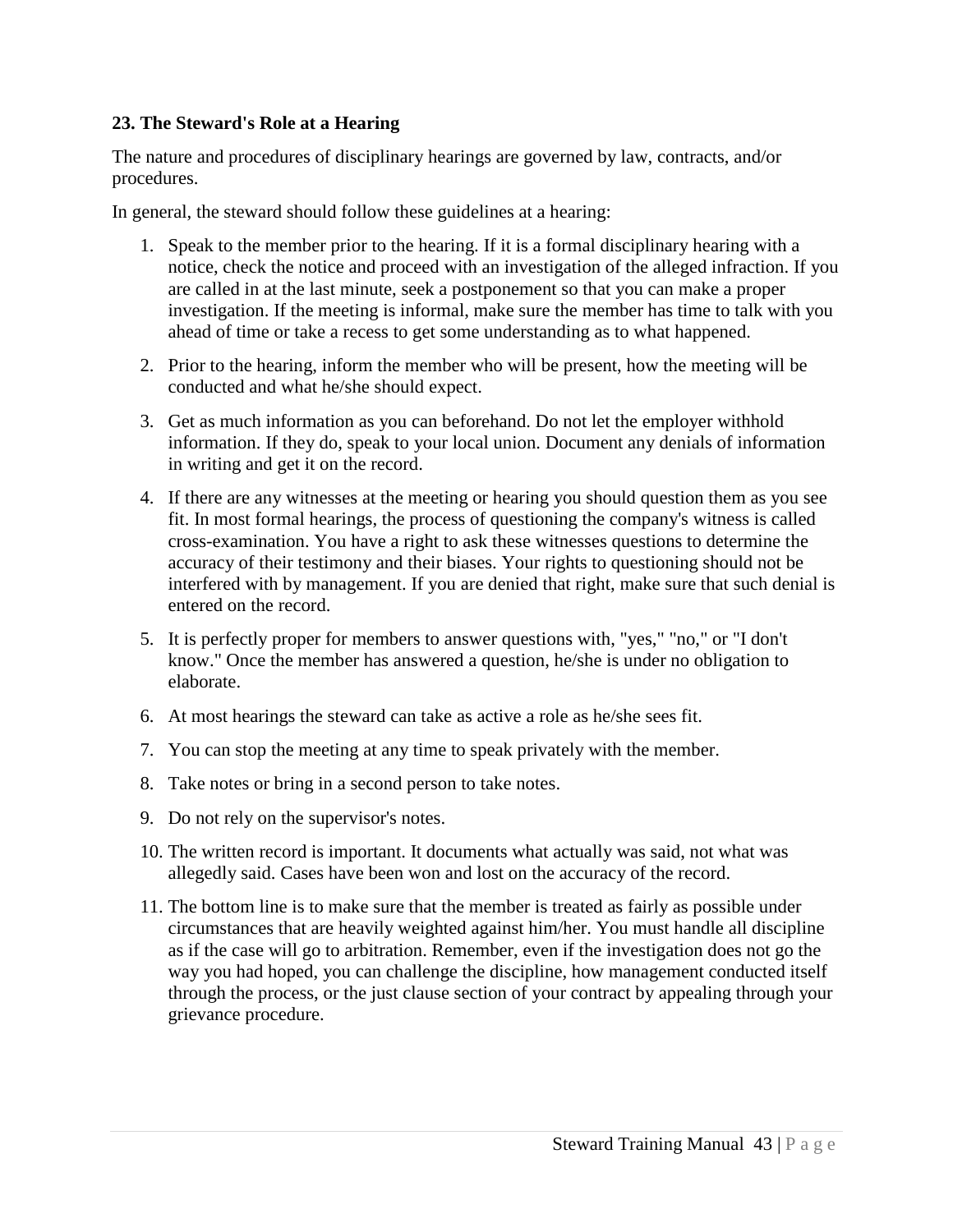# **24. Documenting Discipline: What the Bosses Do**

For those stewards who question why documentation in their grievance work is necessary, I would like to share with you some information which is put out by human resource managers. These are the folks who counsel supervisors how to enforce the infamous rule book our members must live by. This material is from their training.

According to one source, their primary reason for documentation is to avoid lawsuits. By logical extension, in a unionized environment, they use documentation to weaken our challenges in the hearings or the grievance procedure.

## **1. Outline only the critical facts:**

Disciplinary memos should have no opinion, only facts which can be verified by documentation and interviews.

## **2. The 5W's:**

Just as we use the 5W's for grievance investigation so should supervisors use this form of investigation to assess discipline. Who is involved in the rule violation, when did it occur, what rule was violated, where did it occur, what discipline should be imposed and why is it appropriate?

## **3. Identify the rule:**

The clearest case for discipline is a specific rule violation. If the supervisor cannot come up with one and is disciplining on some subjective standard such as "poor judgment" he/she needs to match that charge against what is understood to be an accepted standard of behavior or performance. The less precise the write up; the stronger challenge we have in the grievance procedure.

## **4. Show that the rules was communicated to the employee:**

This clearly comes under the topic of just cause. Employees cannot be expected to follow rules if they do not know what they are. Supervisors are told to show how the rule was conveyed to the employee.

#### **5. Bring out the record:**

Major violations aside (fighting, insubordination, theft), disciplinary action can involve repetitive violations such as lateness, poor work performance or attendance. Managers are counseled to produce the record showing previous related violations including discipline and/or counseling.

The key for union stewards is that the record must be related to the alleged violation and it must be timely. Check the time limits spelled out in the contract. If there is a two year limit, then violations beyond the two year limit should be pulled. Also, we often are presented with an entire work record which the employer then uses to characterize the member as "having a poor work attitude." Don't let this happen.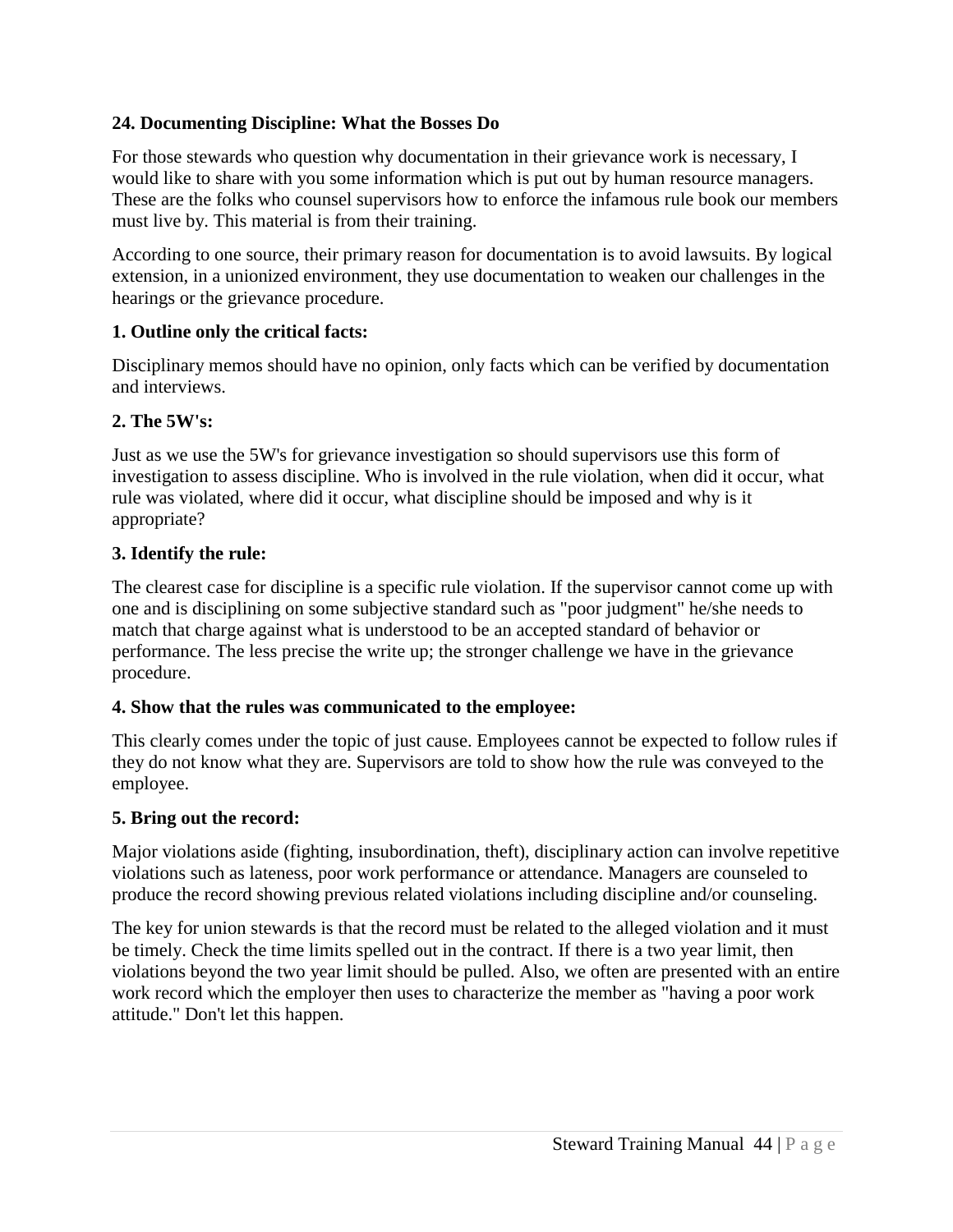# **6. Document the record:**

Managers should attach any record related to the rule violation to the disciplinary memo. This is important. It is used to justify progressive discipline. Attach copies of the rule violation in itself or incorporate it into the memo.

# **7. Describe the business reason for enforcing the rule:**

Clarify for all concerned why the rule exists. This is particularly important in a non-union setting when an employee chooses to go to court to challenge discipline.

# **8. Make clear what are any future expectations:**

Again this is legal cover so that discipline is not viewed as punitive. The expectation can simply be a restatement of the rule.

## **9. Show how the employer will help:**

This goes to the issue of reforming inappropriate behavior and reasonableness on the part of the employer. One management document states: "Judges and juries like to review disciplinary documentation which indicates that an employer is willing to help the employee solve the problem." The memo might mention additional training or more frequent employer evaluation of work performance.

# **10. Date the document and identify the author:**

If a supervisor ghost writes the memo for a manager's signature, the manager must be apprised of the content of the document he/she is signing.

# **11. Get the employee to sign the document:**

This is to indicate receipt of the memo. It does not mean agreement with the substance of the memo. Refusals to sign must be noted for the record to indicate that the employee was present with the memo.

Our contention is that there are often two sides to a story and we want the record to reflect it. This is the time we should try to get our version of the story on the record. If you can get your version on the same form, fine. But some managers will not allow this. So you should get them to attach a statement to the form or letter. If this is rejected, make a copy of the union statement and file it with the union. It will then be included in the union record if the discipline is grieved.

# **12. Keep records confidential:**

Only those managers who need to know should have a copy of the memo.

# **Advice for the steward: Hold the company to this policy.**

By understanding how managers think and why they respond to alleged disciplinary infractions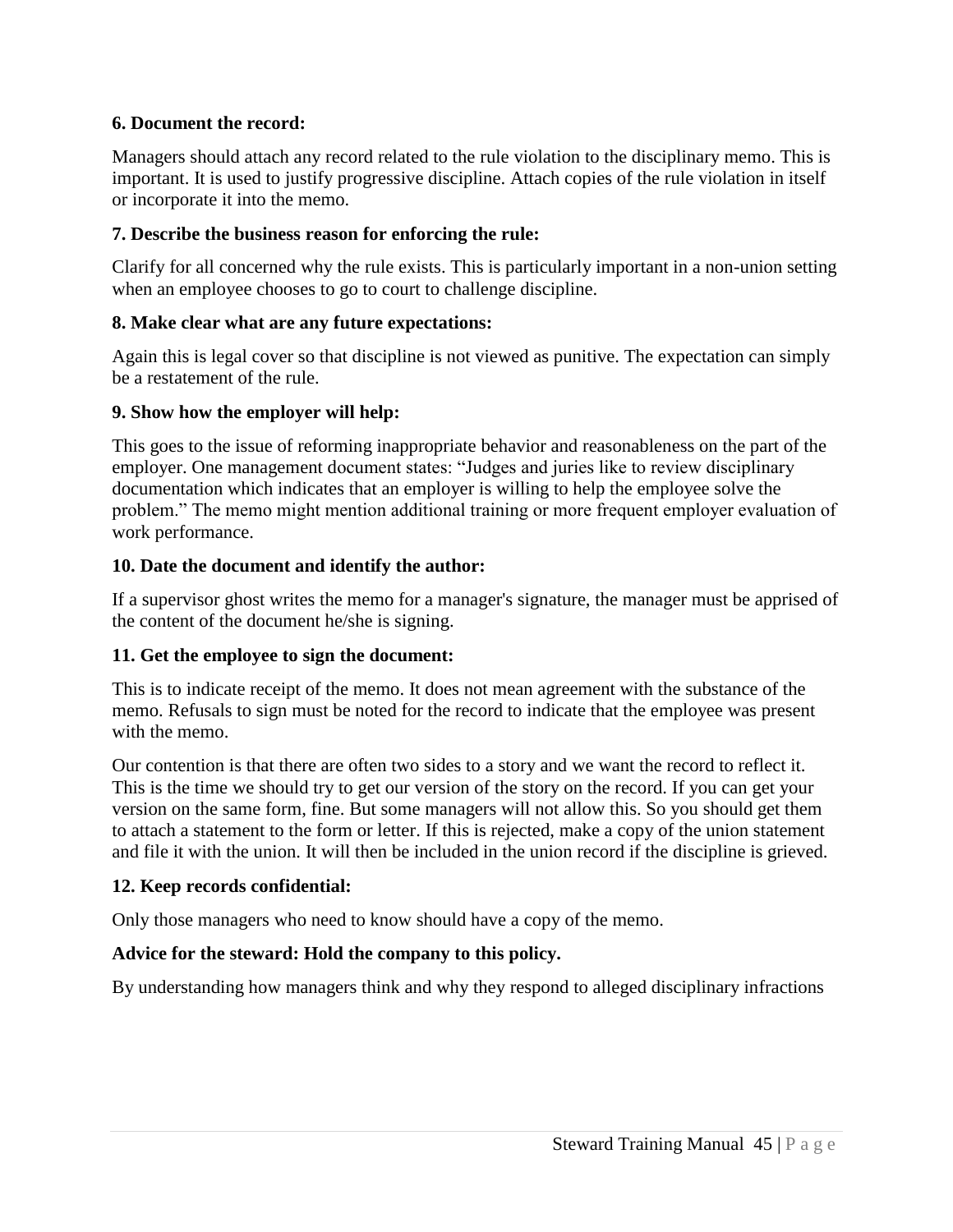# **25. Insubordination - A Dozen Questions to Ask**

One of the most troubling and difficult issues for the shop steward is the issue of insubordination. Many contracts say in clear language that an employee can be disciplined and discharged for insubordination.

For employers, insubordination is considered one of the deadly sins, right up there with theft and violence. They will be hard-nosed and unforgiving on the issue. That is why for almost every discipline case involving insubordination arbitrators hold to the rule "obey now, grieve later."

But in the heat of an argument or in situations where a member may be provoked beyond all common sense, the thought of filing a grievance over the issue may be furthermost from their mind.

Let's go over some of the basics here. First, insubordination is usually defined as the failure by an employee to perform a task or comply with an order given to him or her by a supervisor. An arbitrator will usually look at an employee's compliance with a reasonable order as basic to the conduct of the employer's business. Arbitrators take the issue of insubordination very seriously and consider it a major infraction beyond the rules of progressive discipline.

Simply put, refuse a reasonable order and you can be discharged.

Life, however, is never that simple. There are a number of issues which must be taken into consideration in any insubordination case.

## **1. Was the employee given a direct order?**

Mere instructions, suggestions, and/or advice are not the same as a direct order. A smart supervisor will say in no uncertain terms, "I am giving you a direct order to complete that job."

## **2. Was the member aware that he or she was given a direct order?**

A member may not have understood that the language used by the supervisor was a direct order.

# **3. Was the language clear?**

For example, a member might be told to stop smoking. As part of their job, they may go to another location in the facility and light up another cigarette. Caught smoking a second time, the supervisor might discipline them for disobeying an order. But how clear was the original order? The employee might have thought that he had to stop smoking at his original work location only.

## **4. Was the order audible?**

Many of our members work in very noisy locations.

# **5. Was the member given forewarning of the consequence of a refusal to follow the order?**

A smart supervisor will use words that clearly indicate a disciplinary consequence will follow the refusal to obey the order: "If you do not comply with my order, I will take you out of service. "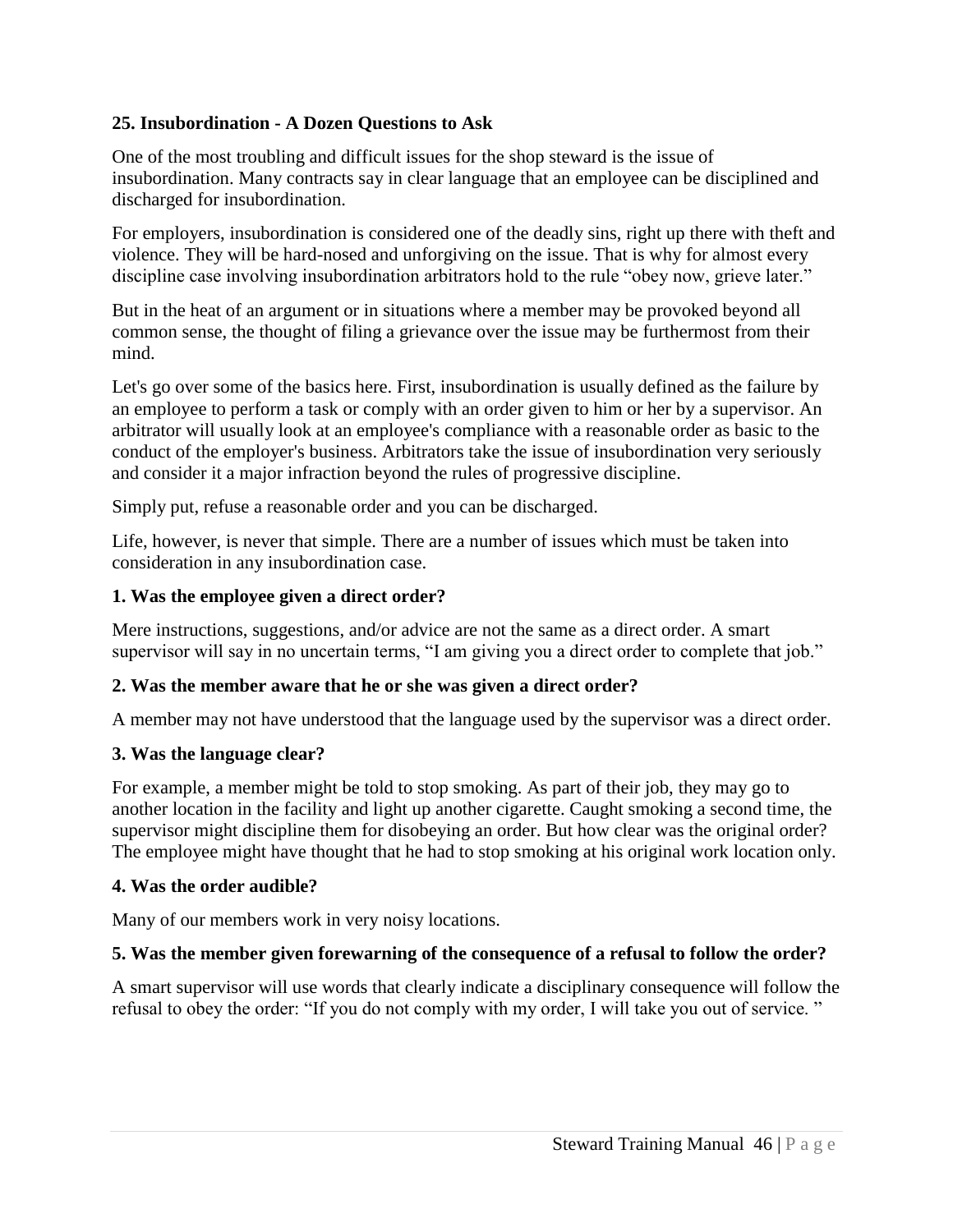# **6. Did the employee willfully disobey or disregard the order?**

Most cases demand that the refusal to follow an order be willful. A member may say that she was provoked by a supervisor, by abusive language for example. If a member comes to you with that kind of defense, you must dig down deep to find out why. In most cases, provocation is viewed by an arbitrator as a way of lessening the discipline, but not overturning it. An exception to this might be if the order was an affront to the basic dignity of the member. Racist or antiunion comments in the form of an order, for example, have no place in the shop and should be reported immediately to the union for action.

# **7. Was there an ongoing dispute between supervisor and member?**

If this can be documented over a period of time, the issue may be harassment. But to prove harassment, you need clear documentation from the member of instances where he or she was picked on.

## **8. Was the supervisor being unreasonable?**

The supervisor may have had a tough deadline to meet for production and a small incident set him or her off. The likely target becomes the member who just happens to appear in the cross hairs.

## **9. Was the order reasonable and necessary to the safe, orderly and efficient operation of the business?**

Did the order violate the contract, work rules, past practice, past arbitration decisions, or the law?

## **10. Did the member feel that complying with the order would endanger himself or herself and his/her coworkers?**

The right to refuse dangerous work is upheld by the Occupational Safety and Health Act. You must make your members aware whether they are covered by this language or state statute that is similar. If the work is unsafe, a member must report it and ask that it be made safe. Rather than an outright refusal, safer language might be, "I will comply with you request when the unsafe condition is corrected."

## **11. Was the member set up?**

This has happened often enough to make us suspicious of employer motives. If you are suspicious of the situation, make a thorough investigation. Check for witnesses and motive. Recreate the incident as accurately as possible.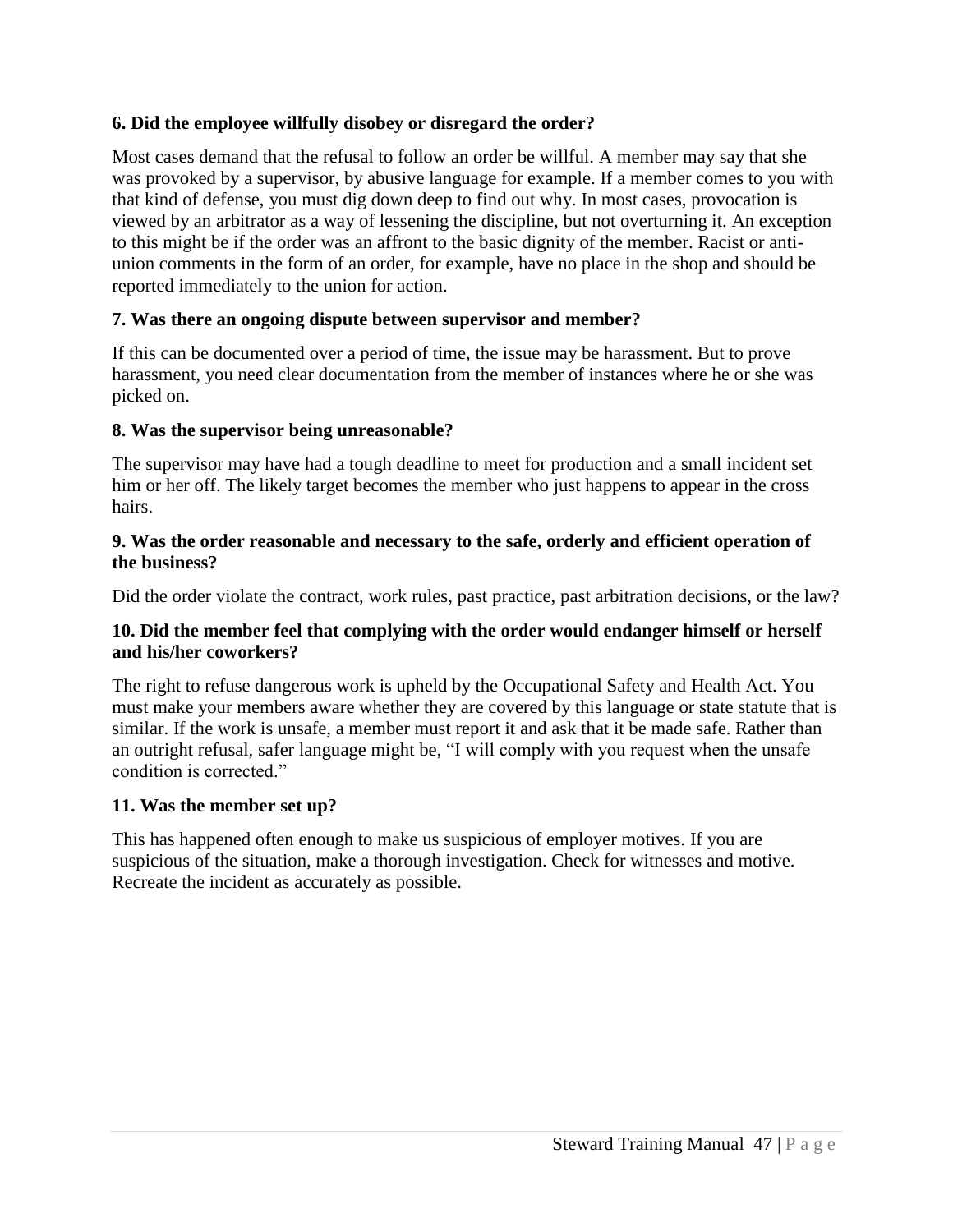## **12. Did the charge of insubordination arise out of the member executing his/her role as a union officer?**

If the member is a shop steward and got into a shouting match with the supervisor at a grievance meeting, the steward's conduct is protected. In cases of union duties, the steward or officer is an equal of management in labor-management issues and cannot be disciplined for exercising that role.

As a shop steward, you need to thoroughly investigate all charges of insubordination. In certain cases, you may be able to lessen the punishment, particularly if the employer is inconsistent in applying standards of behavior to your unit. But that means your local needs to keep excellent records. Also, a good work record may mitigate punishment in borderline insubordination cases.

The bottom line is that as a communicator, you must tell all members never to refuse a properly worded direct order. Check with a union officer before considering disobeying the order, even those health and safety orders. Lastly, a member can safely obey most orders and grieve later.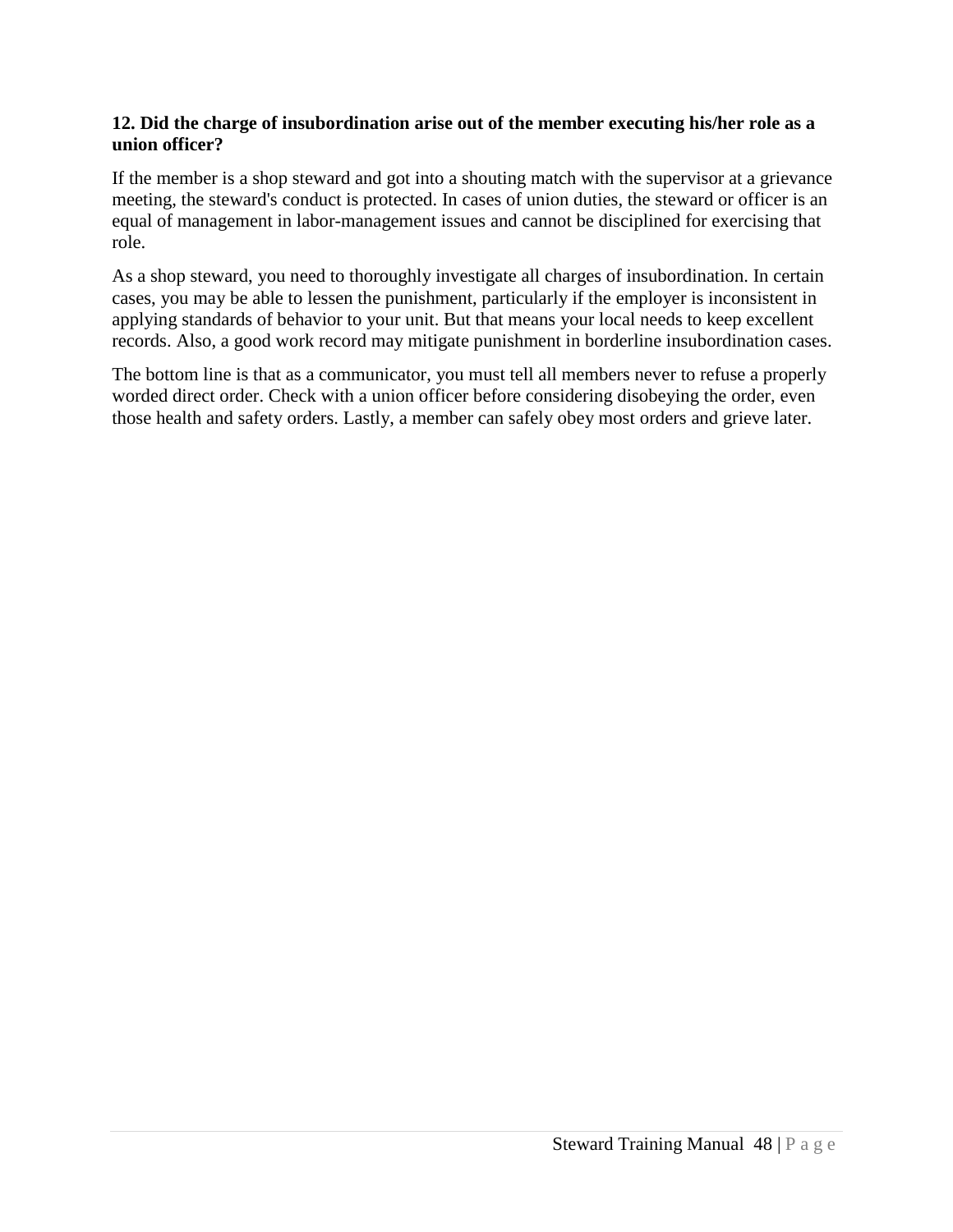# **26. How Can They Make My Life Miserable?**

There are many ways a supervisor can make your life miserable. Let's take a look at some of the ways management can try to wreck the grievance procedure and what you can do to counter them.

# **1. The stall:**

No it's not a piece of plumbing. This strategy is designed to make you wait. Your supervisor never replies to your request for a meeting or worse, never answers the first step grievance.

It is used for a variety of reasons, but the bottom line is that your request for some action is ignored. The tactic is frustrating and demanding. Your response should always be business-like. If the request for a meeting goes unheeded, make it again. If it is ignored a second time, put the request in writing with a copy to the union and the supervisor's boss.

If the issue is a response to a grievance, chances are the boss is trying to get you to miss your time limits. Never let that happen. If you do not get an answer within the time limits set out in the contract, appeal the grievance to step two with a note that the first step grievance was not answered in a timely fashion. Document your action and make sure the local union is aware of the problem. The second step appeal is made by a union officer so follow your local's procedure, and don't miss your deadline because of the stall.

# **2. The blow out:**

In this scenario, the boss wants you to lose your cool, usually at the grievance meeting. You could be ridiculed, ignored, yelled at -- anything to get you hot enough so that your emotions and not your intelligence rules. When you get angry, you forget your game plan and the meeting ends as a shouting match.

Sometimes the boss will aim the strategy at the grievant. Have you ever been at a meeting when the supervisor turns to your member and says something like this: "Did you really think you could get away with that?" Or "Aren't you old enough to know better?" Lines like this are designed to get the member angry enough to say something they should not. The member might disclose something on record which does not even belong in the meeting or they might lose their cool and become insubordinate.

At the grievance meeting, do the talking. Tell the member what to expect and not to get flustered or angry with any question which is asked. Educate the member before you go into the meeting. You can stop the meeting at any time to regroup and cool things down.

# **3. The trade.**

Formally called horse-trading, this tactic has nothing to do with ponies. It is an attempt by management to get something before they give something. You may be asked to give on one grievance to get a settlement on another. Never fall for this ploy. Decide all grievances on their merit. Horse-trading is an area in which the local union can incur liability.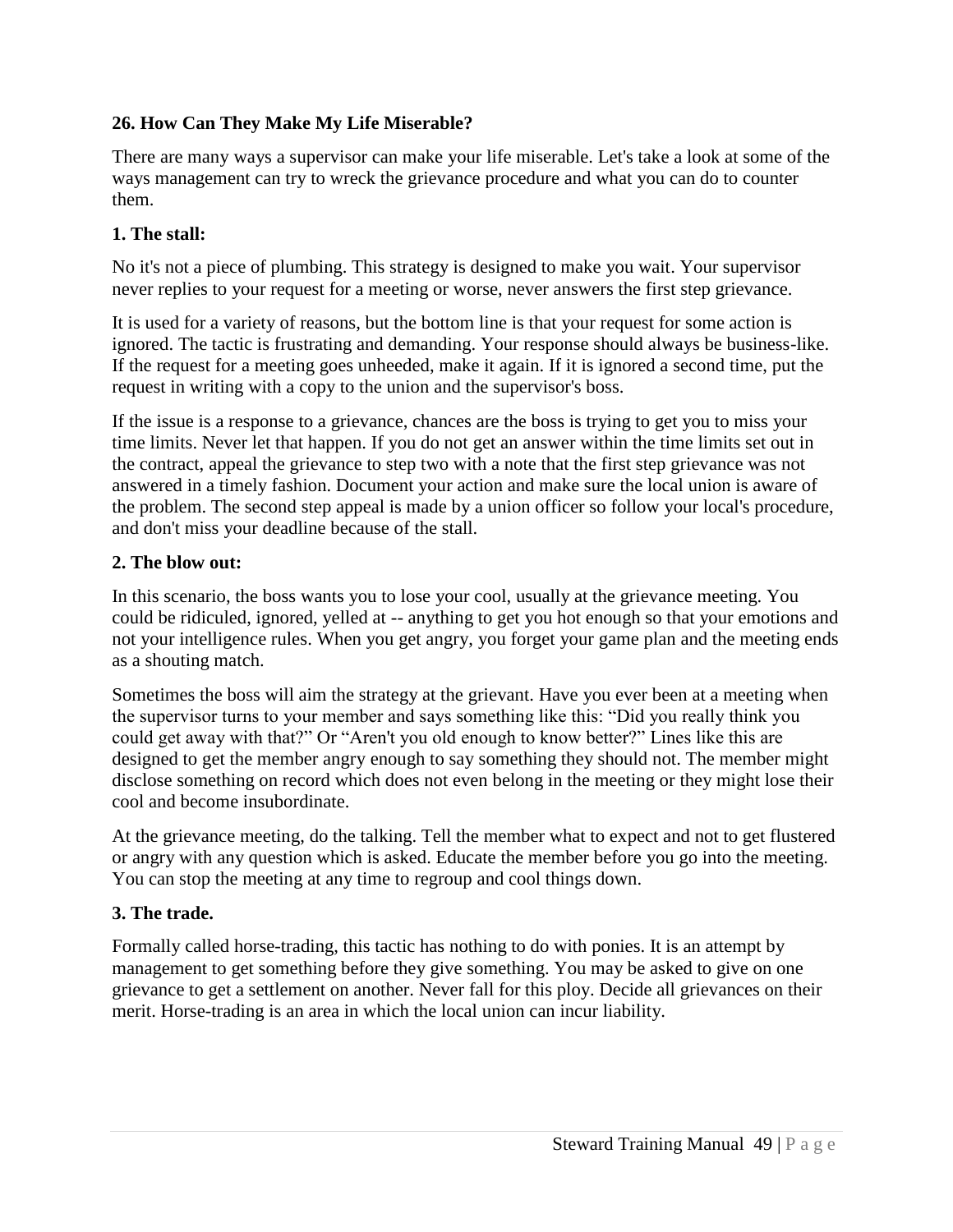# **4. Divide and conquer:**

A house divided on itself will not stand. And neither will a local union. Never allow any member to be played off against another. Never air disagreements in front of management. Have your discussion outside the room, out of earshot.

## **5. Side Issue.**

Here, the supervisor will bring up extraneous issues, other grievances, or the latest new company rule. If the meeting has been called to discuss a grievance, redirect the conversation back to the issue at hand, over and over again. Don't get sidetracked. Keep control of the meeting.

## **6. Shifting the burden of proof.**

This is often used in a disciplinary hearing or appeal. Management is charging the member with some kind of infraction. Under the general rules of discipline, they must prove their case. Let them speak and prove their case. This doesn't mean you stay stone silent during the meeting. You should play a very active role in defending the member, but it is the employer's job to carry the burden of proof.

These are six tactics that are used by management at the grievance meeting. They may be used to test the new steward; or to take control of the procedure back from the local union which has been successful in using it. Don't be fooled. Be forewarned and prepared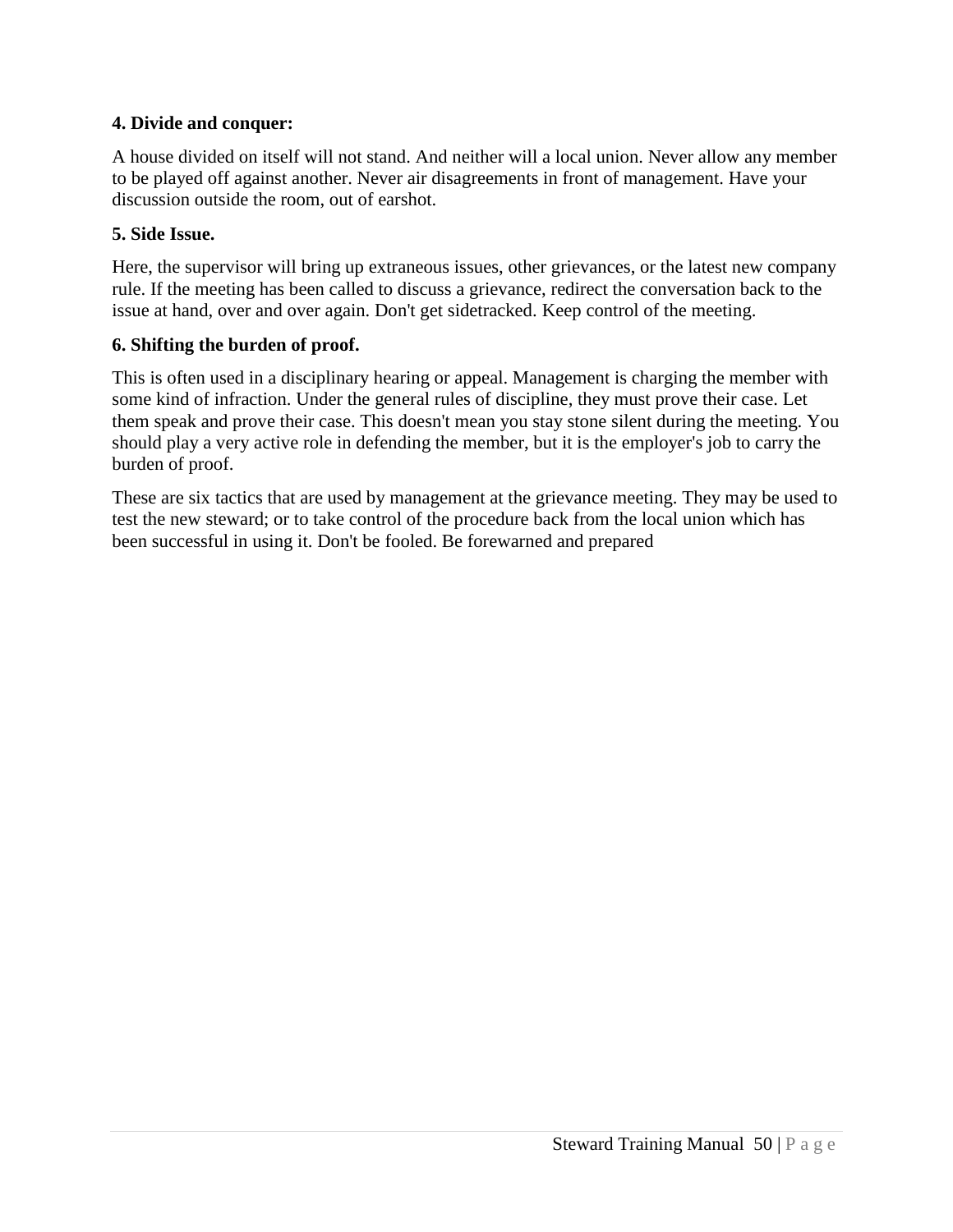# **27. The National Labor Relations Act**

The principal labor law in the United States is the National Labor Relations Act (NLRA). Before its passage in 1935, employers were free to spy on, interrogate, discipline, fire, and blacklist union members. Nonetheless, during the Great Depression workers took over factories, engaged in citywide general strikes, and battled police and private security forces. Some historians believe that Congress adopted the NLRA to steer labor struggles away from potentially revolutionary confrontations.

The NLRA declares collective bargaining as an official policy of the United States.1 Employers are forbidden from discriminating against workers who join unions, exercise leadership, or engage in strikes. The NLRA spurred organizing in the automobile, steel, electrical, meatpacking, rubber, and other industries. By 1945, union contracts covered a third of the private sector workforce.

In 1945 and 1946, a great wave of strikes swept the country. In response, business interests petitioned Congress to amend the NLRA. The Taft-Hartley Act of 1947 prohibited solidarity strikes, closed shops, and secondary picketing. The Landrum-Griffin Act of 1959 imposed further restrictions.

# **Key Provisions**

The NLRA has 41 sections. The most important are Sections 7, 8, and 9.

Stripped to its essentials, Section 7 reads: Employees shall have the right to self-organization, to form, join, or assist labor organizations, to bargain collectively through representatives of their own choosing, and to engage in other concerted activities for the purpose of collective bargaining or other mutual aid and protection.

Section 8(a) defines employer violations. These are known as "unfair labor practices" or "ULPs." Five types of conduct are prohibited:

- Interference, restraint, or coercion directed against union or other collective activity [Section  $8(a)(1)$ ]
- Creation or domination of a labor organization [Section 8(a)  $(2)$ ]
- Discrimination against employees to discourage support for a union [Section  $8(a)(3)$ ]
- External Retaliation for filing ULP charges or cooperating with the NLRB [Section 8(a)(4)]
- Execution Refusal to bargain in good faith with union representatives [Section 8(a)(5)]

Threats and interference in union activity violate Section 8(a) (1). Discharges and suspensions violate Sections 8(a)(1) and (3). Unilateral changes, refusals to supply information, and denials of union assistance during investigatory interviews violate Sections 8(a)(1) and (5).

Section 8(b) proscribes union unfair labor practices, including unfair representation, bargaining in bad faith, and secondary picketing.

Section 9 sets out procedures for union certification elections.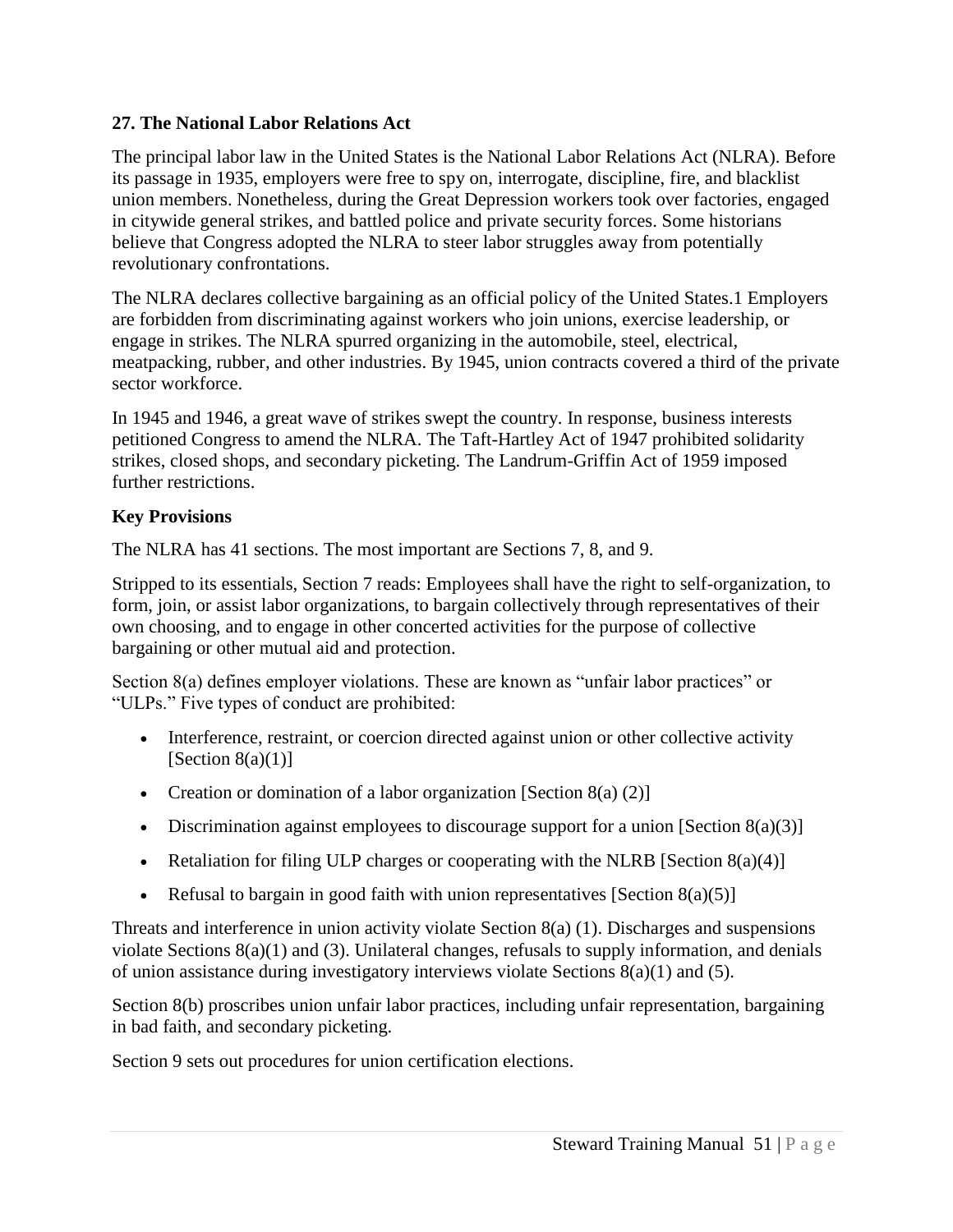## **National Labor Relations Board**

The National Labor Relations Board (NLRB) enforces the NLRA. The NLRB has 52 regional and sub-regional offices. See addresses in Appendix A.

A five-person board heads the NLRB. The President of the United States, with Senate consent, appoints Board members to staggered five-year terms (one member's term expires each year). The President also appoints a General Counsel, who is in charge of prosecuting unfair labor practices.

# **ULP Charges**

Union attorneys, officers, and stewards can file unfair-labor-practice charges. The charge must be filed within six months of the event or conduct that forms the basis of the charge. Charge forms can be requested from an NLRB office or downloaded from the NLRB website: www.nlrb.gov. Procedure. A ULP charge can be hand written or typed. The easiest method is to fill it in on the NLRB website. Print and sign it, then mail, fax, or hand deliver the charge to the Regional Office with jurisdiction over the worksite. The NLRB will serve a copy on your employer. (The union should do this itself if near the end of the six-month limitations period.) Investigation. Board agents investigate ULP charges by interviewing witnesses and reviewing documents. When the investigation is complete, the agent and his supervisor make a recommendation to the Regional Director to issue a complaint, defer, or dismiss the charge.

# **Complaint.**

If the Regional Director concludes that a complaint is warranted, the Board agent will inform the employer and attempt to bring about a settlement. If these efforts fail, a complaint will issue and the matter will go to hearing before an Administrative Law Judge (ALJ). An NLRB attorney will prosecute. The ALJ can order the employer to cease its illegal conduct, make up for any harm, and post a notice promising not to commit further violations. The ALJ cannot impose imprisonment or issue a fine. The employer or the union (or both) can appeal an ALJ decision to the five-member Board in Washington. Further appeals can be taken to a U.S. circuit court and the U.S. Supreme Court.